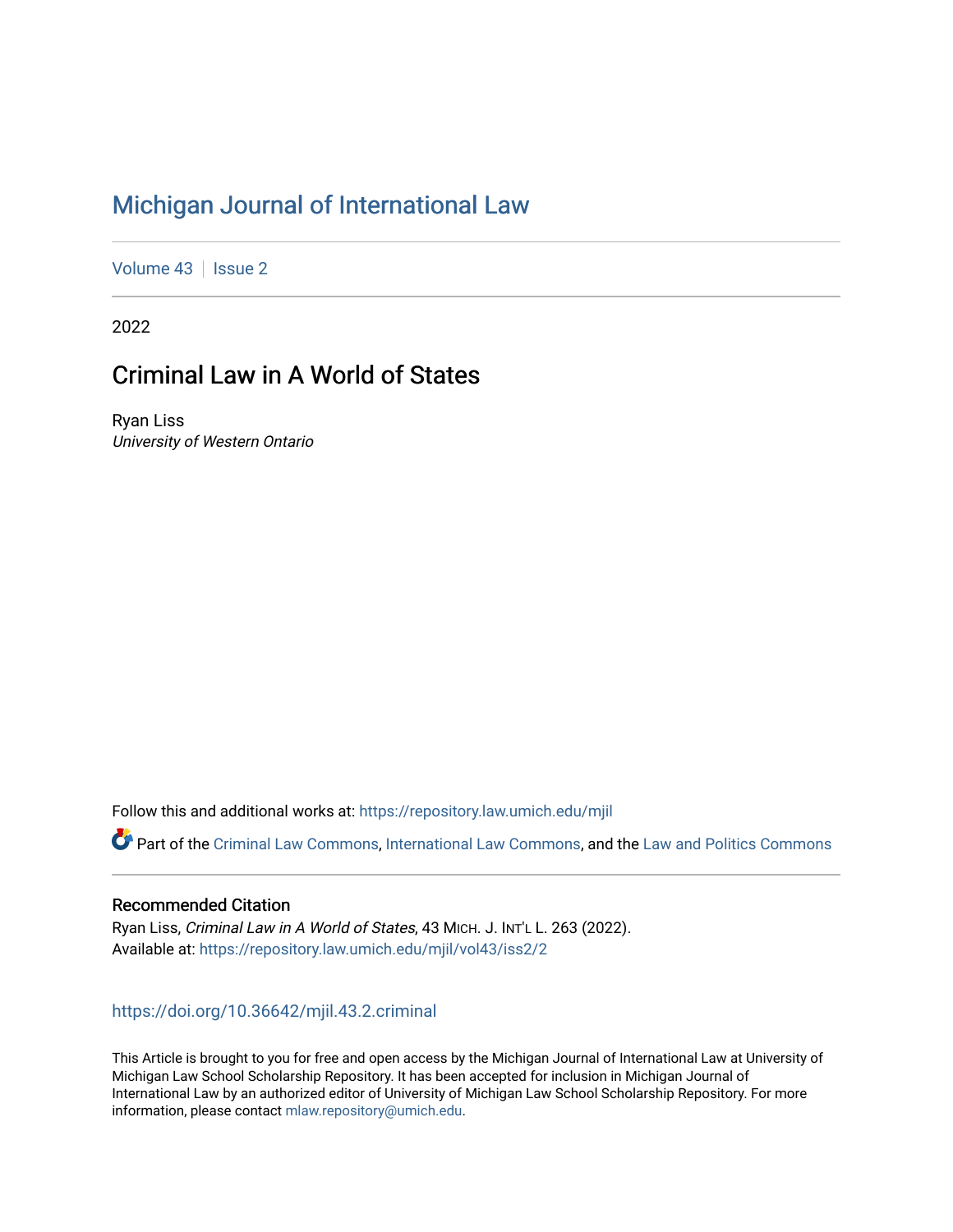# **CRIMINAL LAW IN A WORLD OF STATES**

#### *Ryan Liss*\*

#### INTRODUCTION

An important shift is taking place in criminal law theory. For more than a century, debate in criminal law theory has been dominated by two ways of thinking about how to justify criminal law, one grounded in legal moralism and the other in utility. Criminal law, the prevailing camps argue, is best understood as either a means of responding to moral wrongdoing or a means of efficiently deterring harm. Increasingly, however, scholars have argued that we should reconsider the prevailing thinking about the nature of criminal law, criminal wrongdoing, and criminal punishment.<sup>1</sup> Such concepts cannot be properly understood through the frame of moral wrongdoing or utility alone. Rather, criminal law must be understood through the context of the role it plays *within the state*, as a coercive political institution. And thus, any justification for criminal law, proponents of this view argue, must be grounded in a broader political theory of the state's authority. While these accounts mark a break with the dominant approach of the last century, they involve a return to an earlier tradition that sought to situate our thinking about criminal law in a theory of the state more broadly.<sup>2</sup> And drawing on this earlier tradition, the contemporary proponents offer a range of different visions of how to understand the state's role. Yet consistent across all of these accounts is an insistence that criminal law is, and must be, anchored in the state. $3$ 

This new (or renewed) way of thinking about criminal law resolves many of the shortcomings of the moralist and utility-based accounts.<sup>4</sup> However, the focus on the state in these "political theory"<sup>5</sup> accounts of criminal law gives

Assistant Professor, Faculty of Law, University of Western Ontario. Hons BA (Toronto), JD (Toronto), LLM (Yale), JSD (Yale). For comments and conversations in developing the ideas in this article, the author is indebted to Andrew Botterell, Jake Bronsther, Alejandro Chehtman, Vincent Chiao, Antony Duff, Oona Hathaway, Bec Hamilton, Joanna Langille, Rocio Lorca, Sandy Mayson, Leora Dahan Katz, Steven Koh, Dave Pozen, Tony Reeves, Michael Reisman, Leila Nadya Sadat, Scott Shapiro, Jim Silk, Zoë Sinel, Malcolm Thorburn, Jacob Weinrib, as well as the participants in the Stanford International Junior Faculty Forum, the American Society of International Law Research Forum, the Junior International Law Scholars Association Workshop, and the Political Turn in Criminal Law Theory Workshop.

*<sup>1.</sup>* See infra Part I.

<sup>2.</sup> See, e.g., JOHN LOCKE, SECOND TREATISE OF GOVERNMENT §§ 4-15, 91 (C. B. Macpherson ed., Hackett Publ'g 1980) (1690); THOMAS HOBBES, LEVIATHAN, chs. XXVII-XXVIII (Edwin Curley ed., Hackett Publ'g 1994) (1651).

<sup>3.</sup> See, e.g., R.A. DUFF, THE REALM OF CRIMINAL LAW 117 (2018).

<sup>4.</sup> See *infra* Part I.

<sup>5.</sup> I borrow this terminology from Lorenzo Zucca. Lorenzo Zucca, The Constitution of *Criminal Law*, 70 U. TORONTO L.J. 27, 28 (2020) (describing such accounts as "political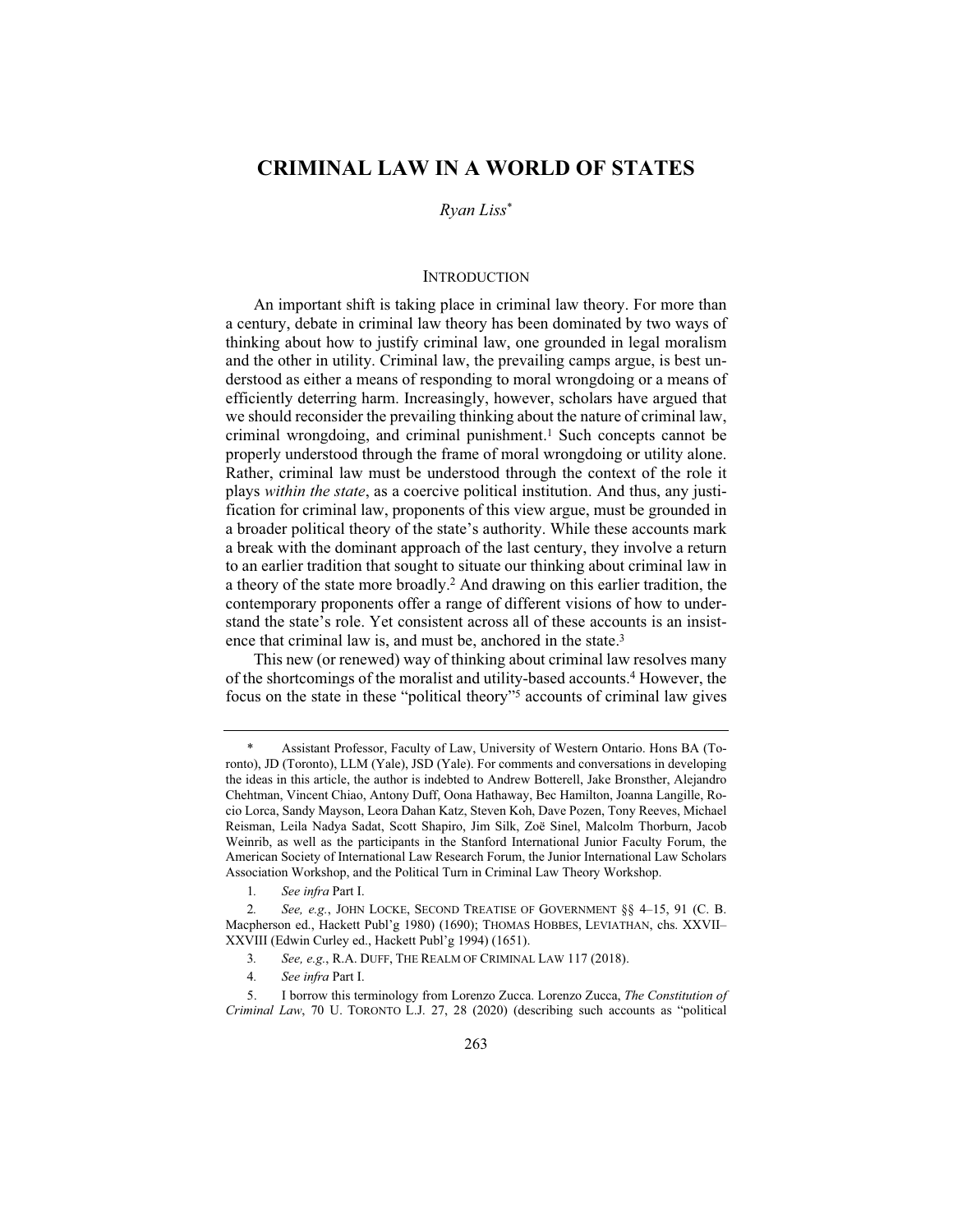rise to two significant challenges of its own. These challenges emerge when we turn our attention from an internal view of the state—on which such accounts focus—to the world beyond its borders.

The first challenge concerns whether this new way of thinking about the justifications of criminal law, in fact, holds up when we take stock of the conditions beyond the state. Proponents of the leading political theory accounts of criminal law argue that the state's authority is justified by the unique role the state plays in organizing relations among its members in a rightful way.<sup>6</sup> Criminal law, on such accounts, is justified because it is necessary to allow the state to play this role. Yet the conception of the state at the heart of such accounts seems to sit in a vacuum. When we recognize that each political community exists, not in a vacuum, but in a world of states and persons beyond its boundaries, it becomes less evident that the state can, in fact, play the role proponents of this view propose.

On some accounts, for instance, the authority to punish is justified as part of the state's fundamental role in securing order under the rule of law among members of a political community.<sup>7</sup> Public force on behalf of us all is justified because it displaces the private force of individuals. Can this authority still be justified, however, when we recognize that threats to the order among a state's members might come from beyond the political community-through interstate war or violence by foreign private actors? Can the state's authority still be justified, in other words, in a world where the state's claim to secure order among its members can be undermined by actors external to the state?

The second challenge that arises from the shift in criminal law theory concerns how we ought to make sense of the phenomenon of criminal law that is not, in fact, anchored in the state. Most notably, the political theory accounts give rise to a substantial challenge for the standard picture of *international* criminal law. On most contemporary accounts, the defining quality of international criminal law is the fact that international crimes are not related to a particular political community.<sup>8</sup> As some scholars have put the point, all international crimes should be seen, not as crimes against a given state, but rather as, "quite literally, crimes *against humanity*."<sup>9</sup> Indeed, to the extent that the state comes into view in most accounts of international criminal law, it is thought to be an adversary of the field. The state and its

theories of criminal law"); see also VINCENT CHIAO, CRIMINAL LAW IN THE AGE OF THE ADMINISTRATIVE STATE 72 (2018) (discussing a "fully political' standard of justification").

<sup>6.</sup> See infra Part I.

<sup>7.</sup> See infra Part I.

<sup>8.</sup> See infra Part II.

 $\Omega$ David Luban, Fairness to Rightness: Jurisdiction, Legality, and the Legitimacy of International Criminal Law, in THE PHILOSOPHY OF INTERNATIONAL LAW 569, 571 (Samantha Besson & John Tasioulas eds., 2010) (emphasis added); see also Ryan Liss, Crimes Against the Sovereign Order: Rethinking International Criminal Justice, 113:4 AM. J. INT'L L. 727, 739– 46 (2019) (discussing the "Humanity Theorists" of international criminal law).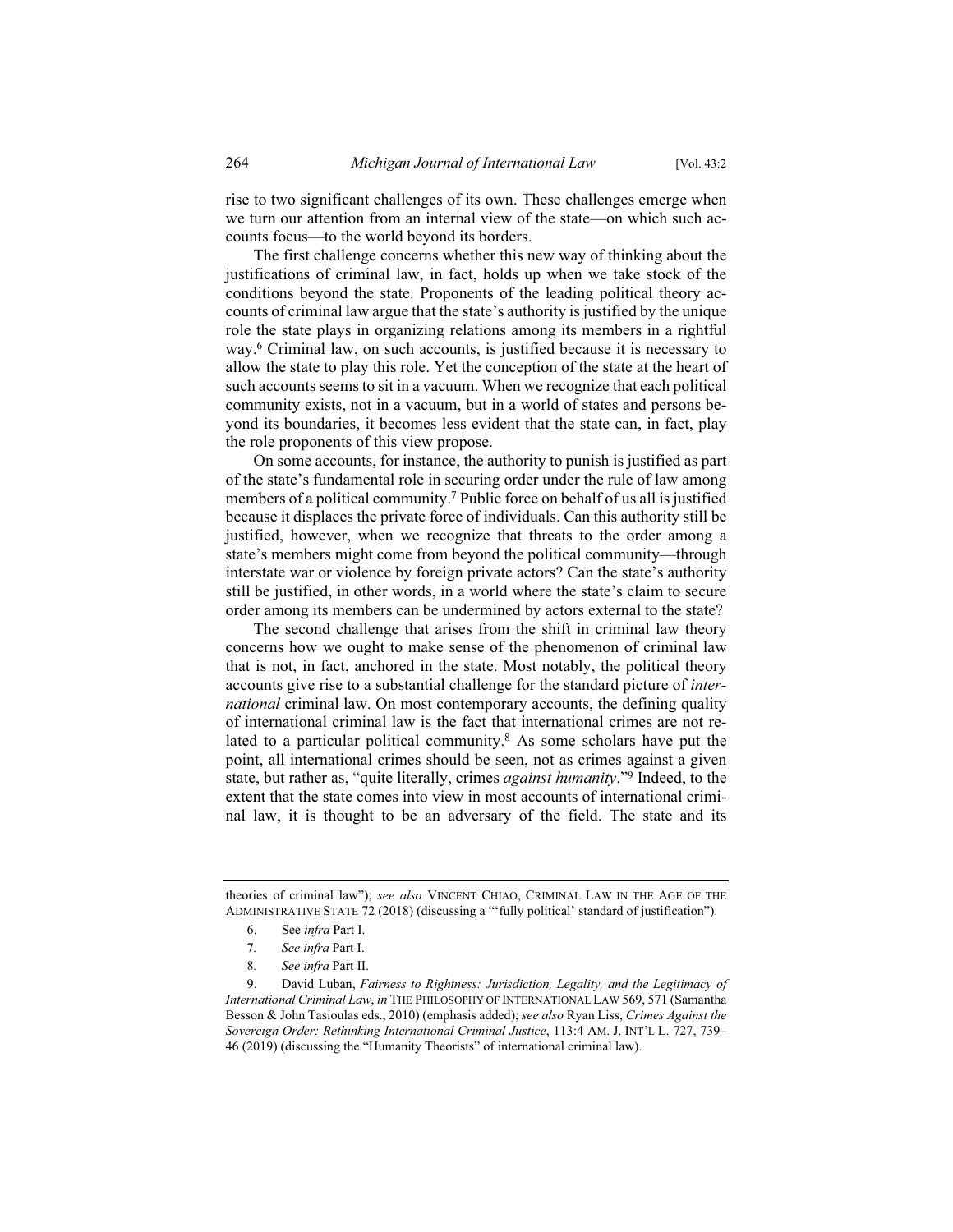sovereignty are commonly understood as obstacles that must be overcome by international criminal justice. $10$ 

The tension between the state-based shift in criminal law theory and the standard view of international criminal law is significant. It raises questions about international criminal law's self-perception as "criminal law" properly so-called. And it raises questions about the legitimacy of the field's invocation of the ordinary coercive trappings of criminal law, all the while claiming an international, non-statist character and scope. If proponents of the political theory accounts of criminal law are correct that a proper justification of criminal law requires that we anchor the field in a political theory of the state, can we continue to view international criminal law as criminal law? Or more to the point, is it legitimate for the field to function as a regime of criminal law directing coercive prohibitions, prosecution, punishment, and denunciation at an individual?

At first blush, these two challenges seem unrelated—one concerning the viability of the *conception of the state* on which the political theorists of criminal law rely, and the other concerning international criminal law's viability *as criminal law*. In this article, however, I argue that they have a common solution. I do so by explaining that the standard picture of international criminal law gets it wrong: Far from being untethered from the state, international criminal law is deeply anchored in the state and the system of states; and, far from being an adversary of state sovereignty, international criminal law has helped to constitute (and I will argue, *should* help to constitute) the system of sovereign states. In doing so, international criminal law secures the global conditions that are necessary for the state, as conceived by this new line of criminal law theorists, to exist. With this new perspective, international criminal law no longer seems like an outlier to a political theory of criminal law, but rather a necessary precondition for it. And the vision of the state on which this new line of criminal law theory is grounded no longer seems detached from the world beyond its borders, but rather a constituent part of a global *system of states*, each acting to maintain that system.

I make this argument in five Parts. In Part I, I describe the recent shift in criminal law theory, which calls for theories of criminal law to be better grounded in a political theory of the state. In Part II, I explain the two challenges that arise from this line of thinking when we turn our attention from an internal view of the state to the world beyond the state's borders.

I propose a resolution to these challenges in Parts III and IV. In Part III, I argue that the standard picture of international criminal law mischaracterizes the field as it has developed over modern history. Examining the history of the field reveals that the state and the system of states have been front and center in the function that international criminal law has served. During this period, international criminal law has played a distinct and consistent role: It

<sup>10.</sup> Robert Cryer, *International Criminal Law vs State Sovereignty: Another Round?*, 16 EUR. J. INT'L L. 979, 980 (2005) (noting "international criminal law scholars see sovereignty as the enemy").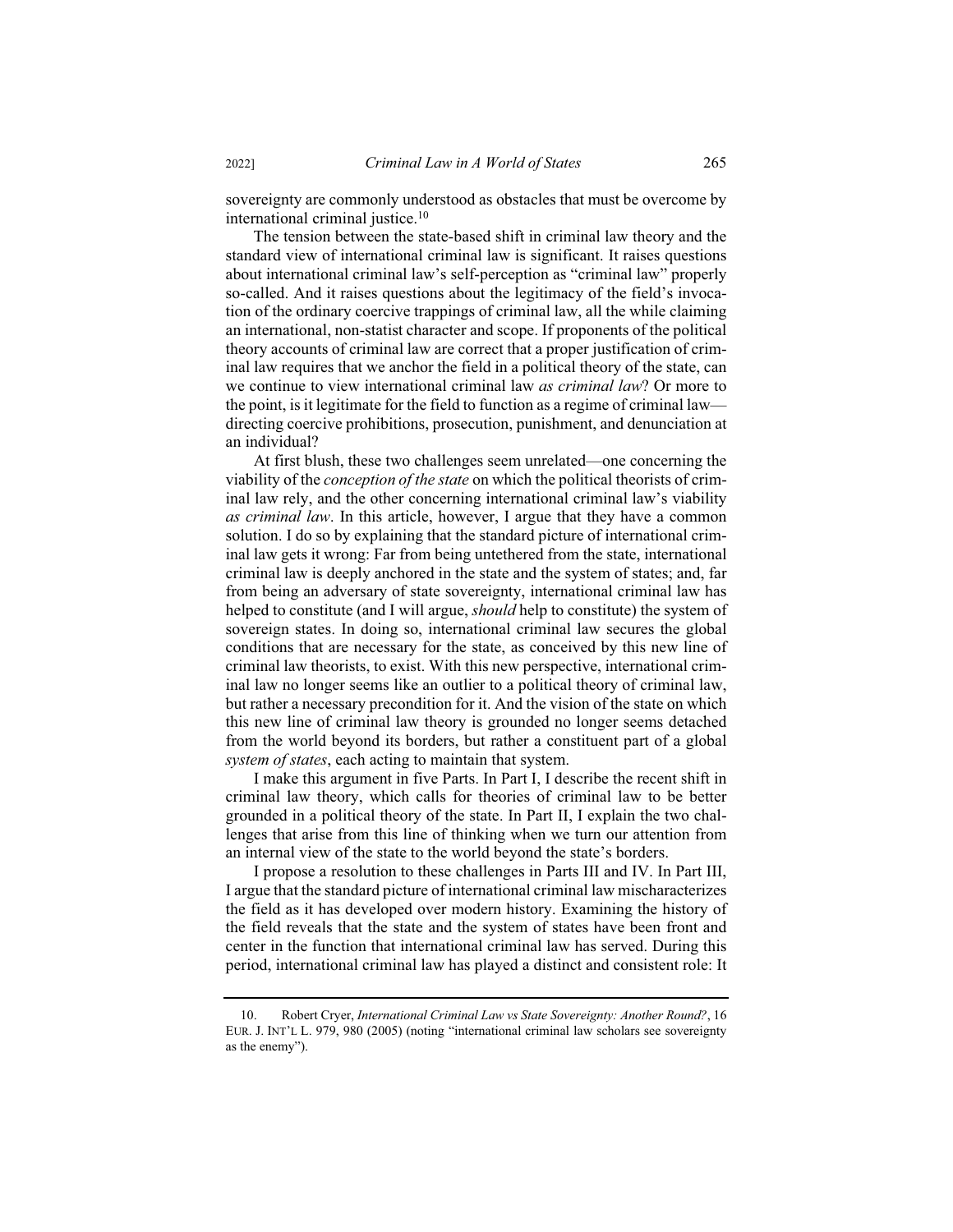has criminalized conduct that attacks the organizing principles of the international system of sovereign states. Through the prosecution of such crimes, international criminal law acts to maintain this state system.

In Part IV, I argue that this new perspective on the role that international criminal law has played directs us to a new theory of international criminal law that resolves the two international challenges facing the political theory accounts of criminal law.<sup>11</sup> As I explain, international criminal law is justified on the basis that it secures or constitutes the global conditions necessary for the state (as conceived by the leading political theories of criminal law) to function.<sup>12</sup> In doing so, a framework of international criminal law makes the conception of the state that the political theorists of criminal law propose, and a world of such states, possible.

Finally, in Part V, I consider how the turn to the political theory accounts of criminal law may also help define the limits of international criminal law's role. In particular, this turn highlights the need to better situate international criminal law within broader questions of global justice.

### **I. THE STATE AND CRIMINAL LAW**

For much of the twentieth century, the market on criminal law theory in English-language scholarship was cornered by two ways of thinking.<sup>13</sup> During the first half of the century, the leading accounts argued that criminal law and criminal punishment were justified on utilitarian grounds. Criminal law's regime of prohibitions and harsh treatment for those who breached such prohibitions was justified in pursuit of the important goal of deterring harmful conduct.<sup>14</sup> These utility-oriented accounts long dominated the field; however, they eventually came under serious critique for, among other things, their inability to explain why we ought to limit the imposition of criminal sanctions

266

<sup>11.</sup> This roughly tracks an interpretivist or rational reconstruction approach to understanding international criminal law. We need to grasp the way the law functions accurately to evaluate plausible justifications for it. See, e.g., RONALD DWORKIN, LAW'S EMPIRE (1986); R.A. DUFF, ANSWERING FOR CRIME: RESPONSIBILITY AND LIABILITY IN CRIMINAL LAW 6-15 (2007); DUFF, *supra* note 3, ch. 1.

 $12.$ Depending on the particular account, this claim can be seen as either a conceptual or an empirical one. See infra notes 62–67 and accompanying text.

<sup>13.</sup> On the dominance of utilitarian and moralist accounts, see, e.g., Malcolm Thorburn, Criminal Punishment and the Right to Rule, 70S U. TORONTO L.J. 44, 51-53 (2020) [hereinafter Thorburn, Criminal Punishment]; Malcolm Thorburn, Constitutionalism and the Limits of the Criminal Law, in THE STRUCTURES OF THE CRIMINAL LAW 85, 85-90 (R.A. Duff et al., eds., 2012) [hereinafter Thorburn, Constitutionalism].

<sup>14.</sup> See, e.g., Paul H. Robinson, A Theory of Justification: Societal Harm as a Prerequisite for Criminal Liability, 23 UCLA L. REV. 266 (1975). The initial turn to utilitarian approaches was driven by liberal reformers who sought to limit the use of state coercion to conduct that harmed others. See, e.g., JOHN STUART MILL, ON LIBERTY (1859). A related trend was the focus on rehabilitative approaches. On the rise and fall of such approaches, see A.E. Bottoms, An Introduction to "The Coming Crisis", in THE COMING PENAL CRISIS 1 (A.E. Bottoms & Ronald H. Preston eds., 1980).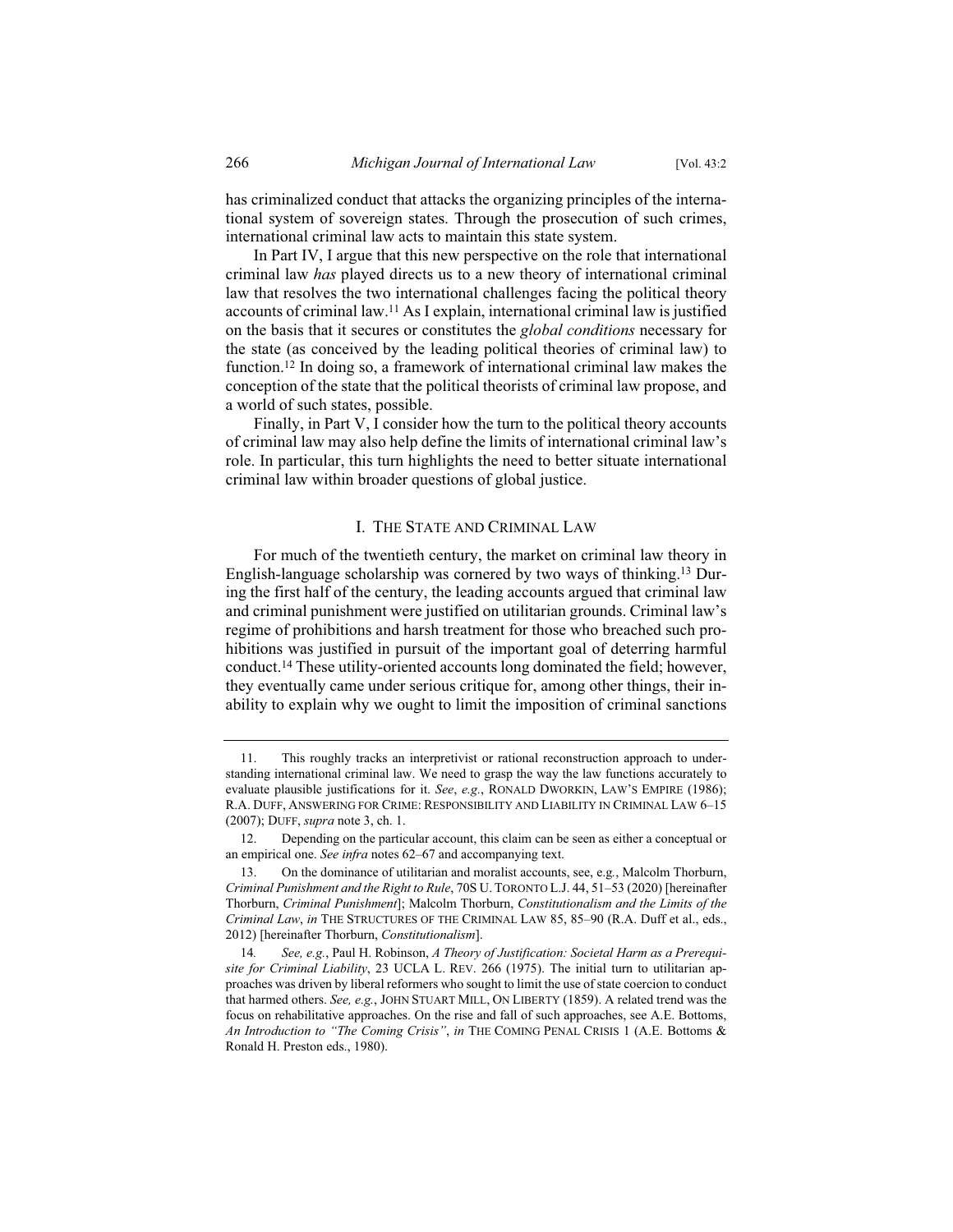to a wrongdoer.<sup>15</sup> Famously, as critics argued, a utility-based account does not have the resources to explain why—in principle—we ought not punish completely innocent people (whether connected to the wrongdoer, or unrelated to the crime altogether) if such punishment would help deter harmful behavior.<sup>16</sup>

The weight of these critiques gave way to a new line of thinking about the justifications for criminal law and criminal punishment in the latter half of the century: legal moralism.<sup>17</sup> Responding directly to the need to connect the justification of punishment to those who deserved it, legal moralists argue that we should think of criminal law as a means of responding to moral wrongs. Criminal conduct is not (simply) harmful behavior, but *morally wrongful* behavior; and this character of criminal wrongs justifies sanctioning those who violate criminal law's prohibitions (and those individuals alone).<sup>18</sup> Arguments along these lines come in two prominent forms. Traditional moral retributivists, like Michael Moore, argue that criminal punishment constitutes the just deserts of those who commit moral wrongs generally.<sup>19</sup> According to this line of thought, criminal sanctions are the necessary and justified response to moral wrongdoing.<sup>20</sup> Others, such as Antony Duff, agree with Moore's view of crimes as moral wrongs, but focus on the significance of criminal trials rather than criminal punishment. For Duff, criminal law is justified as an inherently communicative enterprise, allowing us to call moral wrongdoers to account for what they have done.<sup>21</sup>

Both utilitarians and legal moralists tend to start their inquiry with the fact of criminal law's existence and ask what might justify a structure of

<sup>15.</sup> Hart famously sought to bridge the divide with a mixed theory of criminal law. H.L.A. HART, Prolegomenon to the Principles of Punishment, in PUNISHMENT AND RESPONSIBILITY: ESSAYS IN THE PHILOSOPHY OF LAW 1 (2008). On the shortcomings of this account, see John Gardner, Introduction, in H.L.A. HART, PUNISHMENT AND RESPONSIBILITY: ESSAYS IN THE PHILOSOPHY OF LAW, at xiii (2008); Malcolm Thorburn, The Radical Orthodoxy of Hart's Punishment and Responsibility, in FOUNDATIONAL TEXTS IN MODERN CRIMINAL LAW 279 (Markus D. Dubber ed., 2014).

See, e.g., GEORGE P. FLETCHER, RETHINKING CRIMINAL LAW, at xix (1978); see 16. also Gardner, supra note 15, at xvii-xxi; Thorburn, Constitutionalism, supra note 13, at 89; infra note 33 and accompanying text (discussing other shortcomings of such accounts).

<sup>17.</sup> While it had a resurgence in the twentieth century, retribution as the justifying aim of criminal law has longstanding roots, which had been displaced by liberal utilitarian theory in the nineteenth century. On the ebb and flow of retributivism, see JOHN BRAITHWAITE AND PHILIP PETTIT, NOT JUST DESERTS: A REPUBLICAN THEORY OF CRIMINAL JUSTICE 2-5 (1990).

See, e.g., MICHAEL S. MOORE, PLACING BLAME: A THEORY OF THE CRIMINAL LAW 18 35 (1997) ("To serve retributive justice, criminal law must punish all and only those who are morally culpable in the doing of some morally wrongful action.").

Id. We may have practical reasons for limiting the scope of criminal law, but in prin-19 ciple it encompasses all of moral wrongdoing. Id. at 661-65, ch. 18.

<sup>20.</sup> See id. at 35.

 $21$ See, e.g., DUFF, supra note 11, at ch. 8; DUFF, supra note 3. On the shortcomings of legal moralist views, see ALAN BRUDNER, PUNISHMENT AND FREEDOM: A LIBERAL THEORY OF PENAL JUSTICE 15-19 (2009).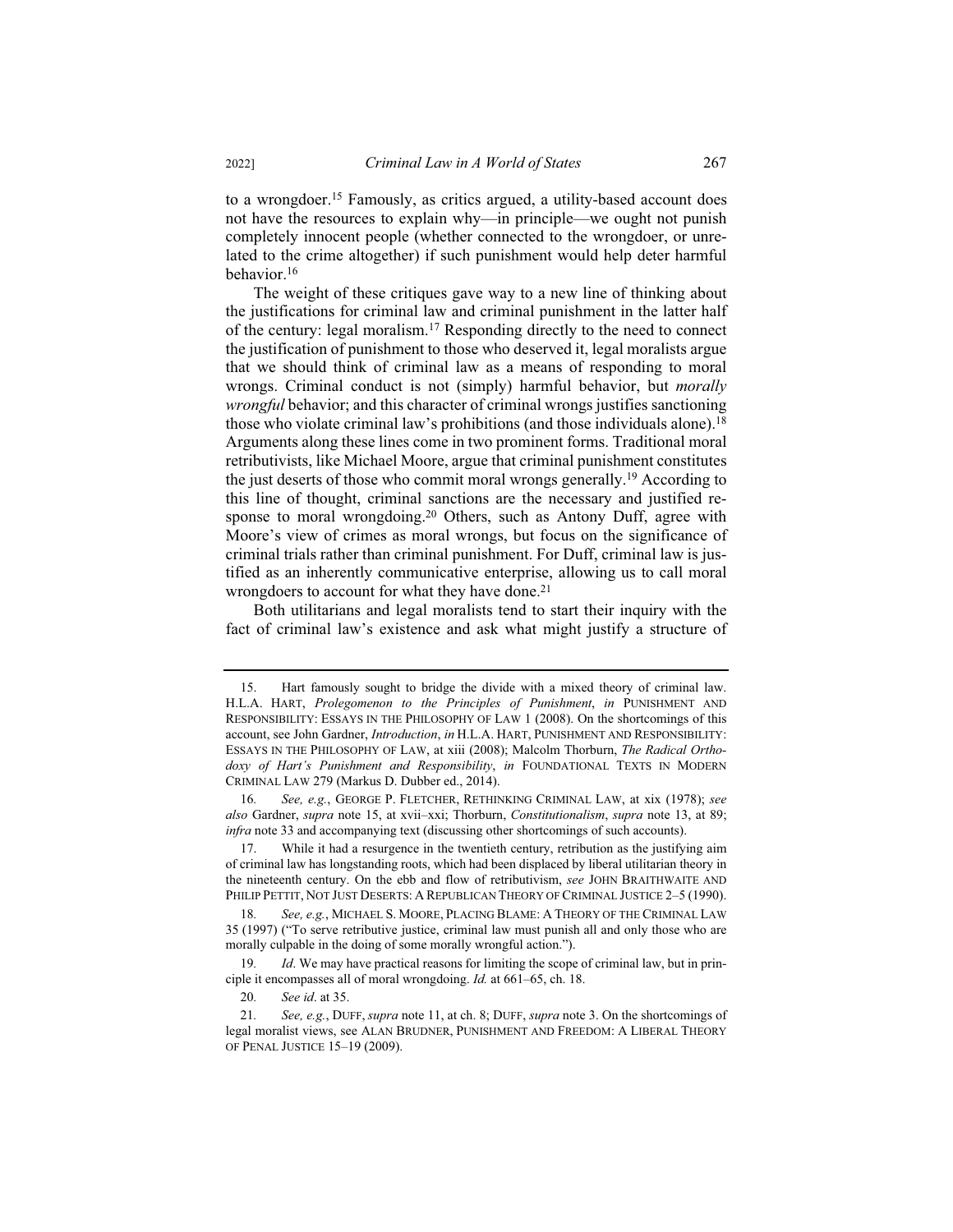prohibitions and harsh treatment of the character of criminal law largely in the abstract. Both sorts of accounts assume—without always interrogating the reasons for—the existence of a legitimate authority through which criminal law can be enforced.<sup>22</sup> In doing so, they offer an account of criminal law's role where the state and the basis for its authority are secondary to the aims to which that authority ought to be put.<sup>23</sup>

Indeed, for such theorists there seems to be little inherent connection between the state and criminal law at all. On the traditional utilitarian and legal moralist accounts of criminal law (with some exceptions, such as Duff's account, which I return to below),<sup>24</sup> there is no principled reason why a criminal wrong ought to be the concern of any *particular* state—such as the state where the crime took place or the state of the nationality of the offender. If some state without any factual connection to the crime could help deter future harm or give a moral wrongdoer their just deserts by prosecuting and punishing an offender, on these accounts there seems to be no reason, in principle, to deny that state's standing to do so.<sup>25</sup> There may, of course, be practical reasons why we might want to limit jurisdiction in particular ways, but not principled ones based on the justifying aim of utility or moral retribution. More profoundly, these theories do not offer a principled reason why states are the proper party to respond to criminal wrongdoing at all. If the point of criminal law is to deter harm, why can't any entity (including private persons) that is able to do so take up this role?<sup>26</sup> And if the point of criminal law is simply to respond to moral wrongdoing, ought not private persons be entitled to punish wrongdoers for committing moral wrongs?<sup>27</sup>

Scholars have begun to critique the absence of the state in the picture these theories paint. Duff, for instance, frames his theory in explicit opposition to the unbounded nature of Moore's leading moral retributivist account. As Duff stresses, Moore's failure to offer a principled explanation for why criminal law should not be the mutual concern of any and all states seems inconsistent both with the jurisdictional limitations we actually see in the

<sup>22.</sup> See Thorburn, Criminal Punishment, supra note 13, at 53.

<sup>23.</sup>  $Id$ 

<sup>24.</sup> See infra notes 29-30.

See DUFF, supra note 3, at 74–75, 97 (discussing this aspect of Moore's account);  $25$ R.A. Duff, Responsibility, Citizenship, and Criminal Law, in PHILOSOPHICAL FOUNDATIONS OF CRIMINAL LAW 125, 133–35 (R.A. Duff  $\&$  Stuart Green eds., 2011) (discussing the same). Of course, a utilitarian account could offer empirical arguments for limits on jurisdiction, such as the fact that unlimited jurisdiction does not, in fact, deter crime, or that it leads to coordination problems or inefficiencies, etc. Short of such arguments, the aim of deterrence does not necessitate any limitation on jurisdiction.

<sup>26</sup> This is especially true on a Razian account of authority. See, e.g., Anthony R. Reeves, Liability to International Prosecution: The Nature of Universal Jurisdiction, 28:4 EUR. J. INT'L L. 1047 (2018).

See, e.g., Michael S. Moore, A Tale of Two Theories, 28 ETHICS 27, 42 (2009) (ac- $27$ knowledging this point and suggesting *practical* reasons for limiting such authority to the state); see also DUFF, supra note 3, at 38–39 (discussing Moore's account).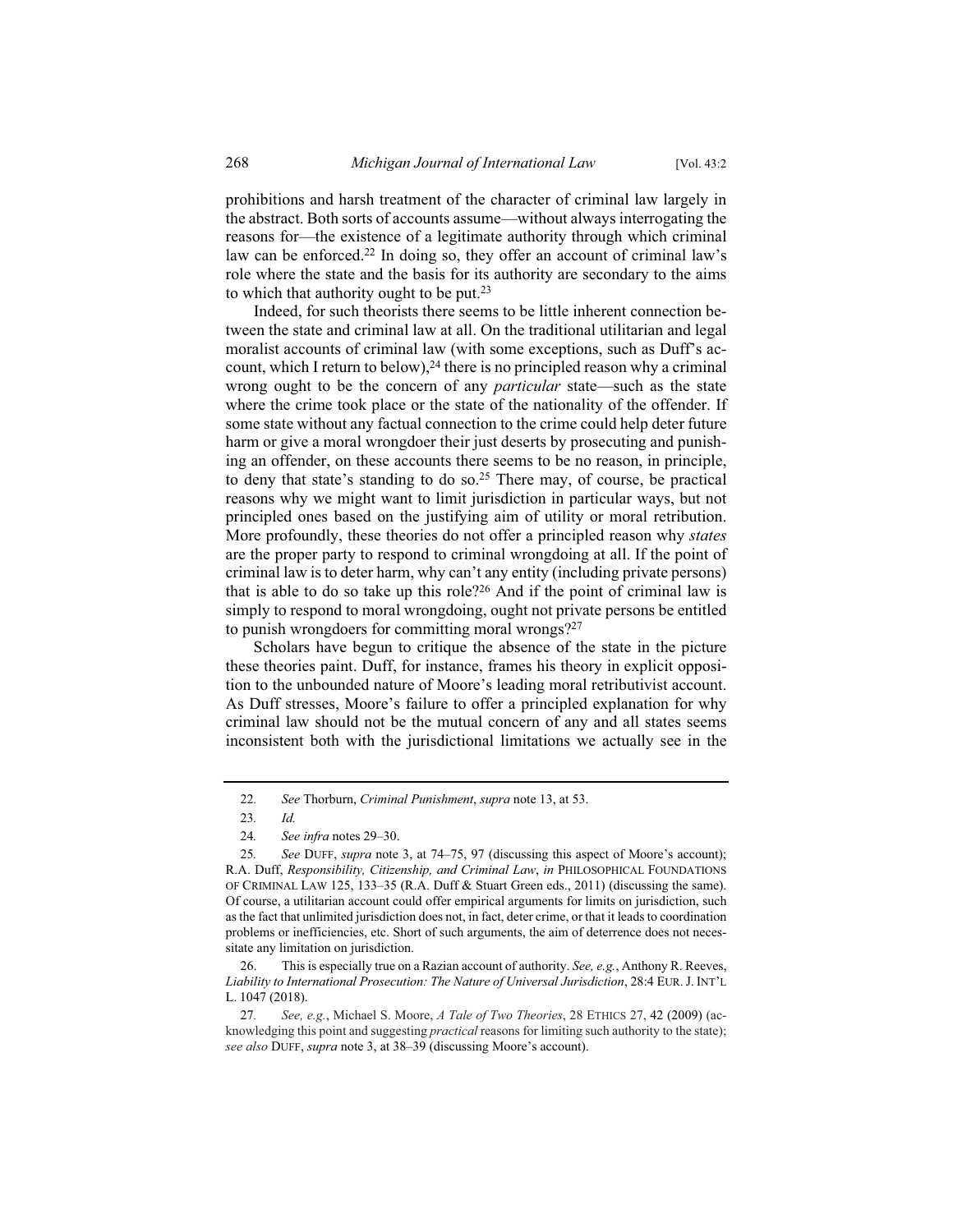doctrine (which generally limit jurisdiction over crimes to states with a territorial or nationality nexus), and with our intuitions about the nature of criminal law.<sup>28</sup> In contrast, Duff frames criminal law as a *relational* moral undertaking,<sup>29</sup> one between an accused citizen and her political community.<sup>30</sup> And, as Malcolm Thorburn argues, the inability of leading utilitarian and legal moralist theories to provide a principled reason why private citizens ought not engage in criminal punishment is inconsistent with the near universal rejection of vigilantism among the legal systems of the world.<sup>31</sup> In light of the disconnect with the way criminal law actually functions, such accounts do not seem to be properly characterized as theories of criminal justice.<sup>32</sup> And they leave foundational questions of criminal law unanswered.<sup>33</sup>

Against this background, a line of scholarship has emerged in recent decades placing the state front and center in our thinking about the justifications for criminal law.<sup>34</sup> Unlike the traditional utilitarians or moralists, this new approach does not start from the question of what role criminal law ought to play in the abstract. Rather, it starts from an account of the role the *state* ought to play in organizing relations among its members, and then consider what

33. Most importantly, by focusing on moral desert or utility such accounts fail to address the question of whether the *authority* of an entity engaging in coercive punishment is justified. See, e.g., GEORGE P. FLETCHER, THE GRAMMAR OF CRIMINAL LAW: AMERICAN, COMPARATIVE, AND INTERNATIONAL, VOL. 1: FOUNDATIONS 152-55 (2007) ("None of these purposes is legitimate unless it is based on an abstract right of the state to punish offenders."); Corey Brettschneider, The Rights of the Guilty: Punishment and Political Legitimacy, 33 POL. THEORY 175, 183 (2007); CHIAO, *supra* note 5, at 27-31.

<sup>28.</sup> *See, e.g.*, DUFF, *supra* note 3, ch. 3.

<sup>29.</sup> Criminal wrongs for Duff are just a subset of all moral wrongs, and criminal law is just one form of calling to account for moral wrongdoing. Similar communicative exercises occur with respect to moral wrongdoing within the family, the workplace, among friends, etc. *See, e.g., R.A. Duff, Relational Reasons and the Criminal Law, in* 2 OXFORD STUDIES IN PHILOSOPHY OF LAW 175 (Leslie Green & Brian Leiter eds., 2013).

<sup>30.</sup> See DUFF, *supra* note 3, ch. 3.

<sup>31.</sup> See, e.g., Thorburn, Criminal Punishment, supra note 13, at 61; Thorburn, Constitu*tionalism, supra note 13, at 92–93; see also Malcolm Thorburn, Justifications, Powers, and* Authority, 117 YALE L.J. 1070 (2008).

<sup>32.</sup> See Thorburn, *Constitutionalism*, *supra* note 13, at 86.

<sup>34.</sup> An early call to move in this direction in English language scholarship can be traced to Fletcher. See FLETCHER, *supra* note 16, at xix. On the contemporary shift in the direction, see Malcolm Thorburn, *Introduction: Criminal Law Theory*, 70 U. TORONTO L.J. 1 (2020). For recent examples, see CHIAO, *supra* note 5; ARTHUR RIPSTEIN, FORCE AND FREEDOM: KANT'S LEGAL AND POLITICAL PHILOSOPHY, ch. 10 (2009); Thorburn, Constitutionalism, supra note 13; Ekow Yankah, Republican Responsibility in Criminal Law, 9 CRIM. LAW & PHIL. 457 (2015); DUFF, supra note 3, at 117; Alice Ristroph, Sovereignty and Subversion, 101 VA. L. REV. 1029 (2015): BRUDNER, *supra* note 21, at 16: LINDSAY FARMER, THE MAKING OF THE MODERN CRIMINAL LAW: CRIMINALIZATION AND CIVIL ORDER (2016); MATT MATRAVERS, JUSTICE AND PUNISHMENT: THE RATIONALE OF COERCION 237-68 (2000); Zucca, *supra* note 5. For earlier contributions, see NICOLA LACEY, STATE PUNISHMENT: POLITICAL PRINCIPLES AND COMMUNITY VALUES, at xi (1988) (arguing punishment must be understood "within the context of an integrated political philosophy"); BRAITHWAITE & PETTIT, *supra* note 17 (exploring the connection between a theory of criminal law's role and a theory of the state).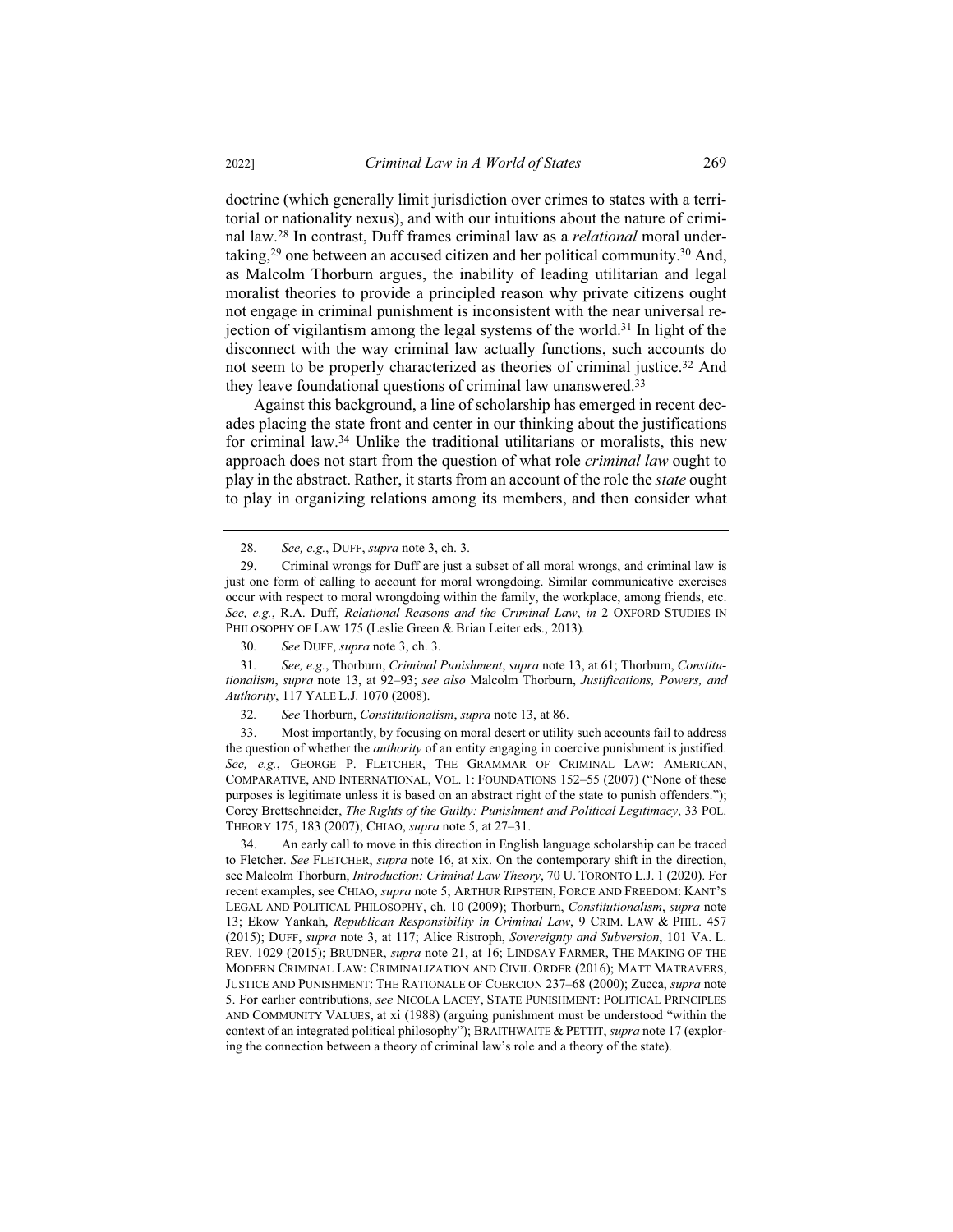role—if any—something like criminal law should play in that structure.<sup>35</sup> While such an approach marks a break with the prevailing trend of the past century, it entails a return to older ways of thinking about the justifications of criminal law as embedded in a political theory of the state; indeed, most modern proponents of such accounts draw on the work of liberal and republican scholars dating back centuries. The growing influence of the political theory trend in criminal law scholarship is evidenced, for instance, in the fact that Duff—one of the leading proponents of legal moralism—has situated his own account in this shift. In a refinement of his long-developing account, he accepts that we "must theorize criminal law as part of the institutional, legal structure of the state—a theorization that belongs to political philosophy rather than moral philosophy."36

There is a great deal of variance across this new school of criminal law theory. But among these accounts are several significant commonalities. Most contributions see the state as crucial for structuring relations among persons in a particular way that only a state and its legal order can ensure. And most suggest that something like criminal law is a lynchpin in this system of legal order. $37$ 

One camp, which we could describe as the "Public Authority Theorists," argues that the state offers the necessary structure through which we can live together with others as free and equal persons.<sup>38</sup> This account starts from the basic liberal premise that we, as equals, all have a right to freely determine our own purposes in life, to the extent that doing so does not interfere with the equal right of everyone else to do the same thing.<sup>39</sup> But it would be impossible, proponents explain, to realize this foundational entitlement without the state and its law. In the absence of the legal order that the state offers, we encounter the "problem of lawlessness, in which the independence of each is subject to the arbitrary choice of every other."40 In order to live together as equals we must each have a sense of how we can act while still respecting each other's equality, and we must have a means to uphold those limits on

See, e.g., DUFF, supra note 3, at 149 (describing such theories as "setting criminal 35. law in the context of the state, and . . . the distinctive ends that the state should serve"); Vincent Chiao, What is the Criminal Law For?, 35 L. & PHIL. 137, 148-49 (2016) ("[J]ustifying the criminal law should be seen as part and parcel of justifying coercive public authority in general.").

<sup>36.</sup> DUFF, supra note 3, at 149; see also DUFF, supra note 11, at 11.

<sup>37.</sup> These accounts often describe this role of criminal law as addressing "civil order" or "civil peace." See, e.g., FARMER, supra note 34.

<sup>38</sup> Most notably, this camp includes the accounts of Thorburn and Ripstein. See, e.g., Thorburn, Constitutionalism, supra note 13; RIPSTEIN, supra note 34, ch. 10. The argument has connections to Brudner's account, grounded in a Hegelian tradition. See generally BRUDNER, supra note 21 (offering an Hegelian-inspired account of contemporary criminal law). On the phrase, "Public Authority Theorists," see Liss, *supra* note 9, at 766.

<sup>39.</sup> See, e.g., JACOB WEINRIB, DIMENSIONS OF DIGNITY: THE THEORY AND PRACTICE OF MODERN CONSTITUTIONAL LAW 47-48 (2016).

<sup>40.</sup> Id. at 56.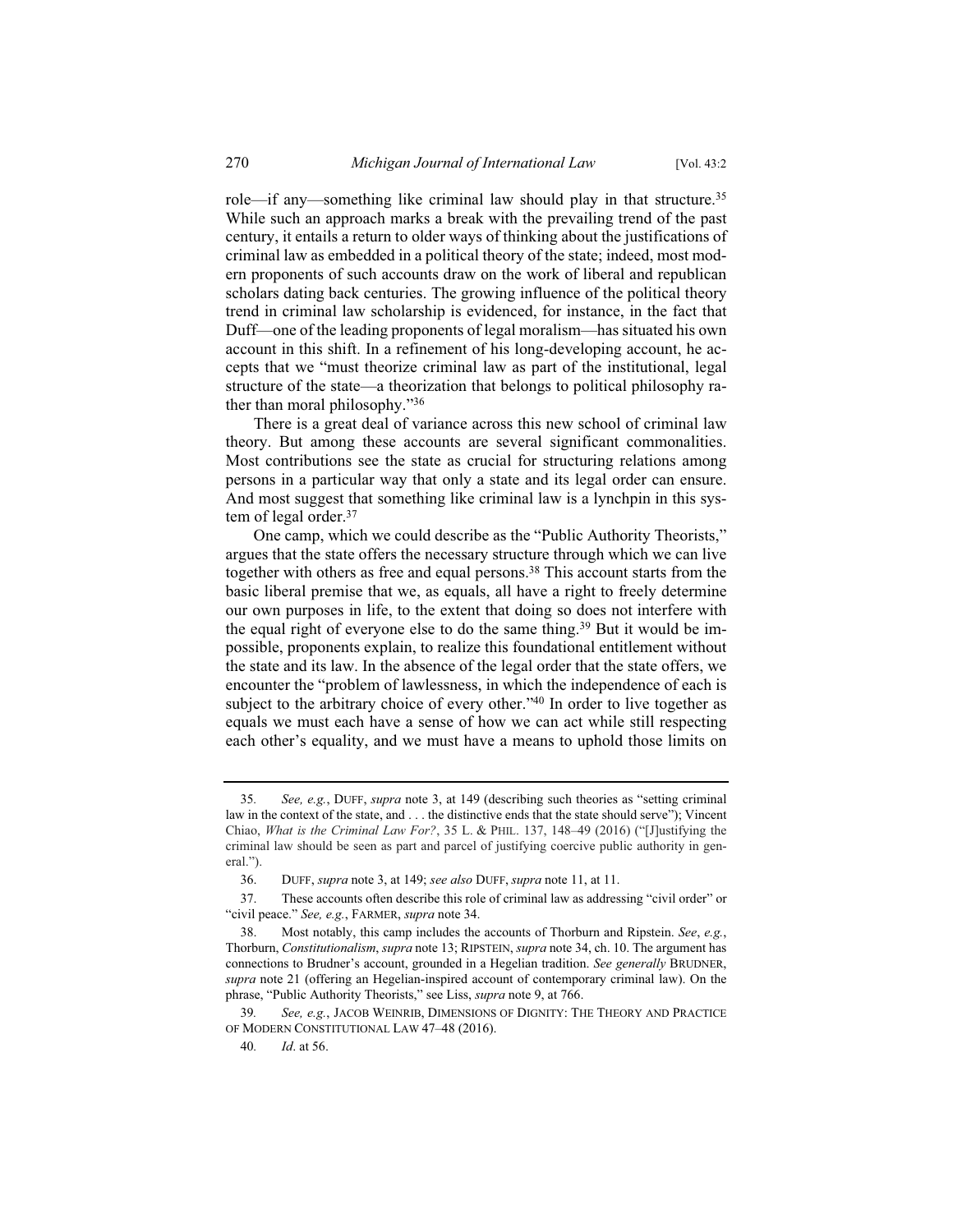each other's actions. However, without the state, any effort to police the bounds of what being free and equal requires between us would inevitably involve the sort of unilateral action that violates our status as equals.<sup>41</sup> Such a context would entail rule by domination-where how we treat each other is determined by each of us individually, and the weak are subject to the choices of the powerful.<sup>42</sup>

Thinking about the state as a public authority offers a unique solution to this problem. In acting on our behalf to create a common set of laws delineating our rights, a common set of courts to adjudicate violations of those rules, and a common executive to enforce those rules, the legal order of the state provides a framework to overcome the problematic unilateralism of human interaction, wherein we are otherwise each subject to the will of each other. A legal order that speaks on behalf of us all can mediate claims amongst us without subjecting you to my arbitrary force or me to yours.<sup>43</sup> On this way of thinking, it is only when a state is organized in a manner consistent with this animating principle that its authority over the population is justified.<sup>44</sup>

For Public Authority Theorists, criminal law and criminal punishment serve a foundational role in making such a legal order possible. On their account, the commission of a crime is an attack on the very structure of equality under the law; as Thorburn puts the point, "the offender challenges the most basic promise of the rule of law: that we will never be subject to the arbitrary will of others, but only to the general laws that are the product of the legitimate public authority."45 In committing a crime in breach of the public authority's rules, the offender replaces public rules with her own rules. In this

<sup>41.</sup> Thorburn, Constitutionalism, supra note 13, at 97-102; Malcolm Thorburn, Punishment and Public Authority, in CRIMINAL LAW AND THE AUTHORITY OF THE STATE 7, 30-31 (Antie Du Bois-Pedain, Magnus Ulvang, & Petter Asp eds., 2017) [hereinafter Thorburn, Punishment]; Malcolm Thorburn, Criminal Law as Public Law, in PHILOSOPHICAL FOUNDATIONS OF CRIMINAL LAW 21, 42 (Antony Duff & Stuart P. Green eds., 2011); see also WEINRIB, supra note 39, at 15.

<sup>42.</sup> The idea of rule by domination does not mean that others, in fact, make the choice about how each of us live our lives, but simply that as a conceptual and structural matter we are subject to their will to do so. See, e.g., PHILIP PETTIT, REPUBLICANISM: A THEORY OF FREEDOM AND GOVERNMENT (1999).

<sup>43</sup> See, e.g., Thorburn, Constitutionalism, supra note 13, at 97-99; Thorburn, Punishment, supra note 41, at 9; see also WEINRIB, supra note 39, at 16, 48–51. On this view, the state is not simply necessary in an instrumental sense; rather it is constitutive of the structure of our relationship as free and equal. This is not to say that every contemporary state in fact fulfils this role, but that a state is conceptually necessary for the possibility of equal freedom.

<sup>44.</sup> See WEINRIB, supra note 39, at 47–57. This in turn brings with it constraints on how public authority over persons ought to be exercised. *Id.* at 57–65. Such a theory does not serve as an apology for state power; rather it gives us an account of how states ought to function and gives us critical resources to evaluate how actual states function.

<sup>45</sup> Thorburn, Punishment, supra note 41, at 9; cf. WILLIAM BLACKSTONE, 2 COMMENTARIES ON THE LAWS OF ENGLAND bk. IV, at 336 (George Sharswood ed., 1893) (1753) ("Blesides the injury done to individuals, [crimes] strike at the very being of society, which cannot possibly subsist, where actions of [that] sort are suffered to escape with impu $nity."$ ).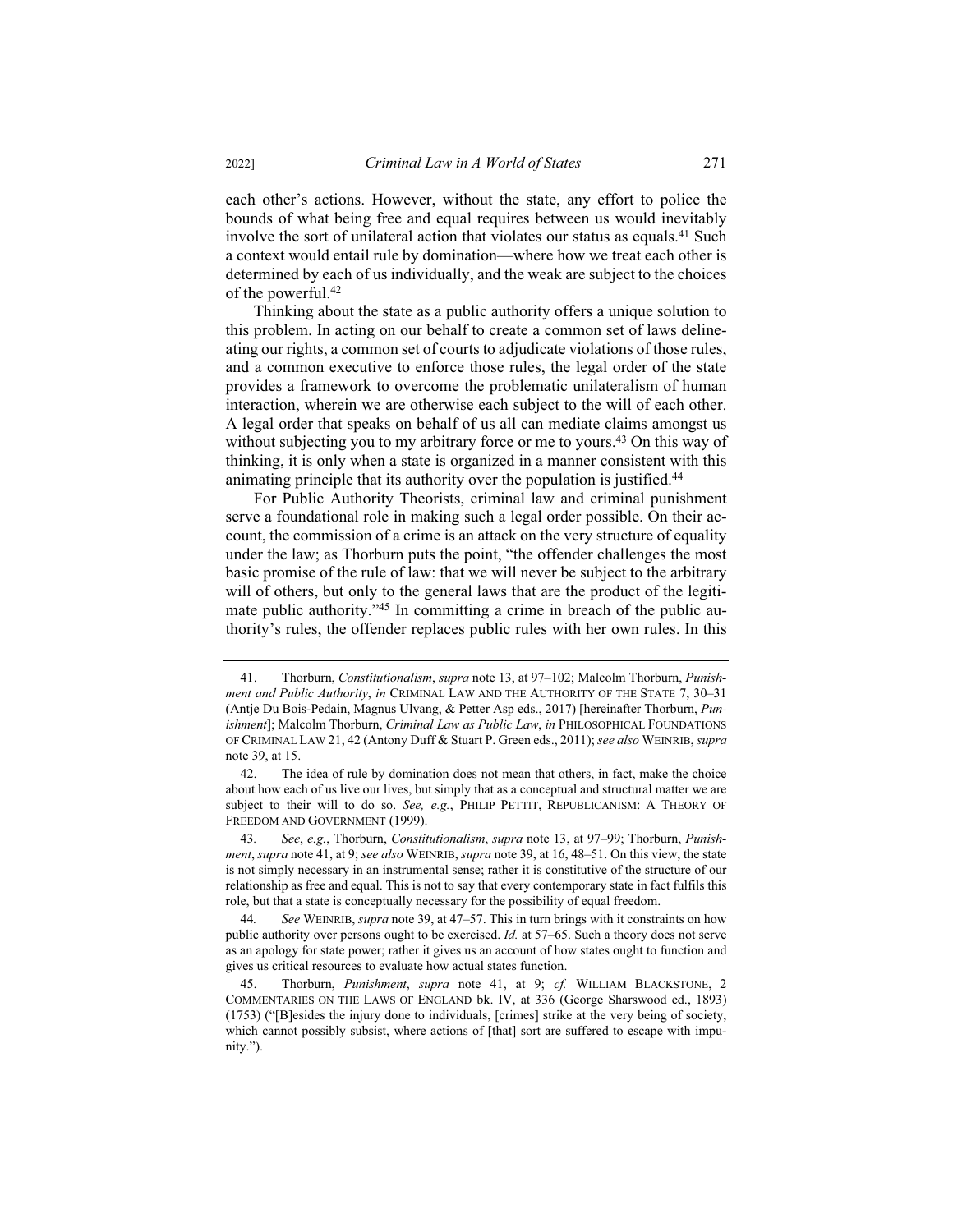context, where the state's law can be disregarded at will, it would be impossible for a public legal order to persist among us.<sup>46</sup> Criminal punishment acts to reaffirm the state's status as a public authority in the face of criminal conduct. It ensures that the rule of law can remain the final word between us; it sets the terms under which we might interact as equals, so that it is not permissible for an individual's might alone to determine how we can treat one another.<sup>47</sup> Criminal law is clearly only one piece of the sort of system necessary to secure a framework of equal freedom.<sup>48</sup> But, for the Public Authority Theorists, it is the role criminal law plays in constituting such a system where we find its justification.

Another camp, which we might call the "Practical Precondition Theorists," view a system of criminal law as a practical condition prior to any civic project we believe the state ought to pursue. This approach is epitomized in the work of Vincent Chiao, who views the state as a key structure in facilitating social cooperation among persons.<sup>49</sup> Criminal law, for Chiao, is best understood as a "generically coercive rule-enforcing institution" that sanctions non-compliance with the state's laws.<sup>50</sup> In this respect, criminal law serves the fundamental function of "support [ing] the possibility of the rule of law  $$ a collective life under stable public institutions - by providing crucial support to shared attitudes of reciprocity."<sup>51</sup> It creates the necessary practical conditions of stability which make the pursuit of other civic goals possible. Criminal law, on such accounts, "is an integral component of society's basic structure" and ought to be justified on those terms rather than on terms of interpersonal wrongdoing.<sup>52</sup> While the Public Authority Theorists offer a

Again, this is not an empirical claim but a conceptual one. See, e.g., WEINRIB, supra 46. note 39, at 54-55; RIPSTEIN, supra note 34, at 164.

Thorburn, Punishment, supra note 41, at 30-31; see also RIPSTEIN, supra note 34, at 47. 317

See, e.g., Thorburn, Constitutionalism, supra note 13, at 100 (noting that criminal 48. law must function alongside private law as well as programs of progressive taxation, public education, public health care, etc.).

<sup>49.</sup> While Chiao is partial to public ordering through the state, he acknowledges that there are possible contexts where a state, strictly speaking, might not be necessary to facilitate cooperation. However, his argument "assume[s]  $\dots$  that there is an important range of cases in which there is a need for centralized, law-governed institutions to facilitate valuable social cooperation." CHIAO, supra note 5, at 42-44.

<sup>50.</sup> Chiao, supra note 35, at 139, 144-46; CHIAO, supra note 5, at 45.

<sup>51.</sup> Chiao, supra note 35, at 138; CHIAO, supra note 5, ch. 2; see also Alice Ristroph, Hobbes on "Diffidence" and the Criminal Law, in FOUNDATIONAL TEXTS IN MODERN CRIMINAL LAW (Markus D. Dubber ed., 2014) (discussing the role and limits of reciprocity in justifying criminal law).

<sup>52.</sup> In other words, a political community's institutions—including criminal law—ought to be justified on terms of political theory all the way down. Chiao, *supra* note 35, at 139; CHIAO, *supra* note 5, at 51–57. With an understanding of the general stabilizing role that criminal law plays, we can use this framework to develop an account of the specific political theory of society's structure we favor. For instance, Chiao proposes an account of a "society of equals"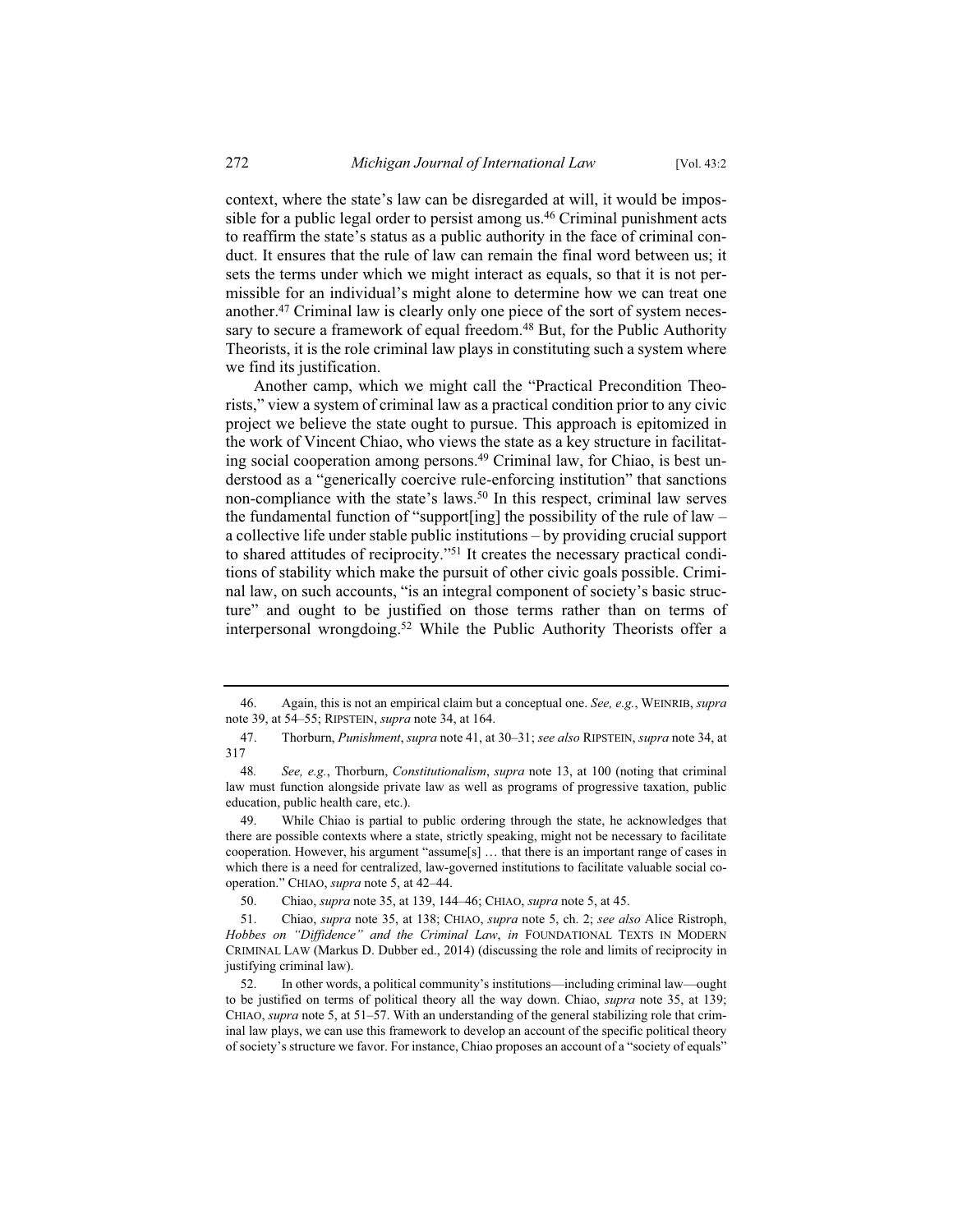*conceptual* claim about the necessity of the state in making rightful relations among its members possible, the Practical Precondition Theorists offer a *practical* argument about the necessity of the state in creating the conditions for any given political project we may support.<sup>53</sup>

A further camp, the "Republican Theorists," also view the state as an essential structure. There is a spectrum of accounts drawing on republican ideals,<sup>54</sup> but they share several core commonalities. Channeling republican principles, Ekow Yankah explains that "because human beings are deeply social and political animals, there is a sense in which one's innate worth cannot be fully expressed without a functioning polity."55 Law, for Yankah, makes it possible to live in a community as civic equals, with a shared set of civic values aimed at common flourishing.<sup>56</sup>

Criminal law, Yankah observes, delineates those acts that amount to "civic' or 'public' wrongdoing," as they threaten the very ability "to continue the necessary project of living together and protecting the values that we as a civic society have designated as most important."<sup>57</sup> As Duff explains in his most recent account, which emphasizes its republican leanings, such wrongdoing can threaten the state's civil order "both instrumentally and intrinsically."<sup>58</sup> On the one hand, such wrongdoing might represent a practical disruption to the civil peace or the polity's institutions; on the other, some crimes (such as a murder or a rape) "contradict[] a basic condition of our civic lives, and of the individual's standing as a citizen."<sup>59</sup> For Republican Theorists, the state is necessary to realize our civic flourishing, and criminal law is essential—on both a practical and intrinsic level—to ensure the state can function as a civic community.

These accounts draw on an array of influences and offer a variety of visions of the role that the state and criminal law ought to play. Indeed, this survey is itself far from an exhaustive accounting of the contributions within

54. See, e.g., Yankah, supra note 34; DUFF, supra note 3; BRAITHWAITE & PETTIT, supra note 17. In important respects, Chiao's full account could be placed here too. See generally CHIAO, supra note 5, chs. 3-7 (setting out his egalitarian account of criminal's role).

59. Id. See also Yankah, supra note 34, at 470.

governed by the principle of non-deference—the idea that true equality means each citizen need not defer to any other. See id. at 74.

While the Practical Precondition Theorists' claim is instrumental and practical, the 53 Public Authority Theorists' claim is deontological and conceptual. See, e.g., CHIAO, supra note 5, at 31, 50. The Practical Precondition Theorists, thus, follows in the tradition of Locke, Hobbes, and others. See, e.g., supra note 2 and accompanying text. The Public Authority Theorists follow in the tradition of Kant, Hegel, and others. As an instrumental theory of punishment, the Practical Precondition approach could be subject to the indiscriminacy critique applied to the utilitarians above. See supra notes 15–16 and accompanying text. On Chiao's reply to this critique, see CHIAO, supra note 5, at 66–68, 101–03.

Yankah, supra note 34, at 462. As Yankah stresses, his account tracks Aristotelian 55. republican principles, which he distinguishes from Roman-informed accounts. Id.

<sup>56.</sup> Id. at 458, 462-63.

<sup>57.</sup> Id. at 464.

<sup>58.</sup> DUFF, supra note 3, at 205.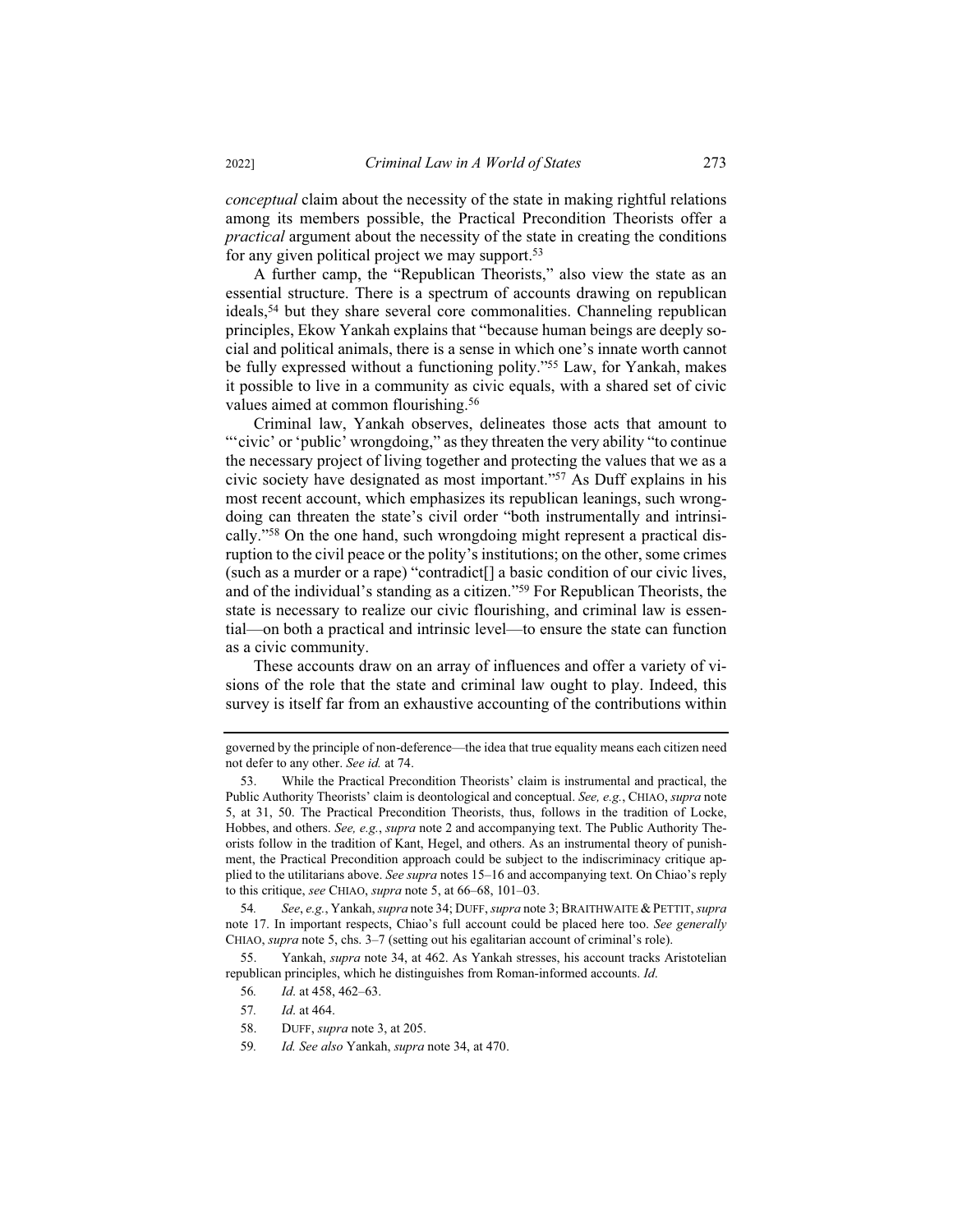the political theory approach to criminal law $60$ —though it provides a sense of the general trend. Yet, despite the differences among these accounts, they are all connected by the basic premise that *the state* is necessary to facilitate just or rightful interactions between persons, and that criminal law is necessary to facilitate their favored conception of the state.

# **II. CRIMINAL LAW AND THE CONDITIONS BEYOND THE STATE**

This state-centric shift in thinking about the justifications of criminal law addresses core shortcomings of the utilitarian and legal moralist approaches; however, it gives rise to two significant challenges of its own when we turn our gaze outwards, beyond the state. First, when we recognize that the state does not exist in isolation, we begin to see that there might be conditions external to the state that undermine the very possibility of the conception of the state on which the political theories of criminal law rely. Second, the centrality of the state on the political theory accounts presents a serious challenge for the legitimacy of criminal law unterthered from the state—the defining quality of international criminal law on the standard picture of the field.

# A. The Challenge of Conditions Beyond the State

The political theory accounts of criminal law take the state and the political community as their starting point. They seek to understand what might justify the authority of a state, and what role something like criminal law ought to play (if any) in this framework.<sup>61</sup> However, the leading accounts seem to place the state in a vacuum—considering it as an isolated political community. When we recognize that the space beyond the borders of the state is populated by other states and private actors, questions arise about the viability of the conception of the state on which the various political theory accounts of criminal law rely.

This challenge has both a conceptual and a practical element.<sup>62</sup> It is a conceptual problem for the Public Authority Theorists, who make a transcendental claim about the state's role in constituting rightful relations among equal persons under the law.<sup>63</sup> Unilateral force, after all, can emanate from those outside the state (for instance, through interstate war), just as it can from those inside it. And in a world where such external force is possible, individuals in the state still remain subject to the possibility of unilateral force. In such a world, the state cannot constitute—as a conceptual matter—a framework of equal freedom among its members. There are, in other words, factors *external* to the state that are relevant to its claim to secure the conditions

274

<sup>60.</sup> See supra note 34 and accompanying text.

<sup>61.</sup> See supra Part I.

<sup>62.</sup> On this distinction, see *supra* note 53 and accompanying text.

<sup>63.</sup> See supra note 43 and accompanying text.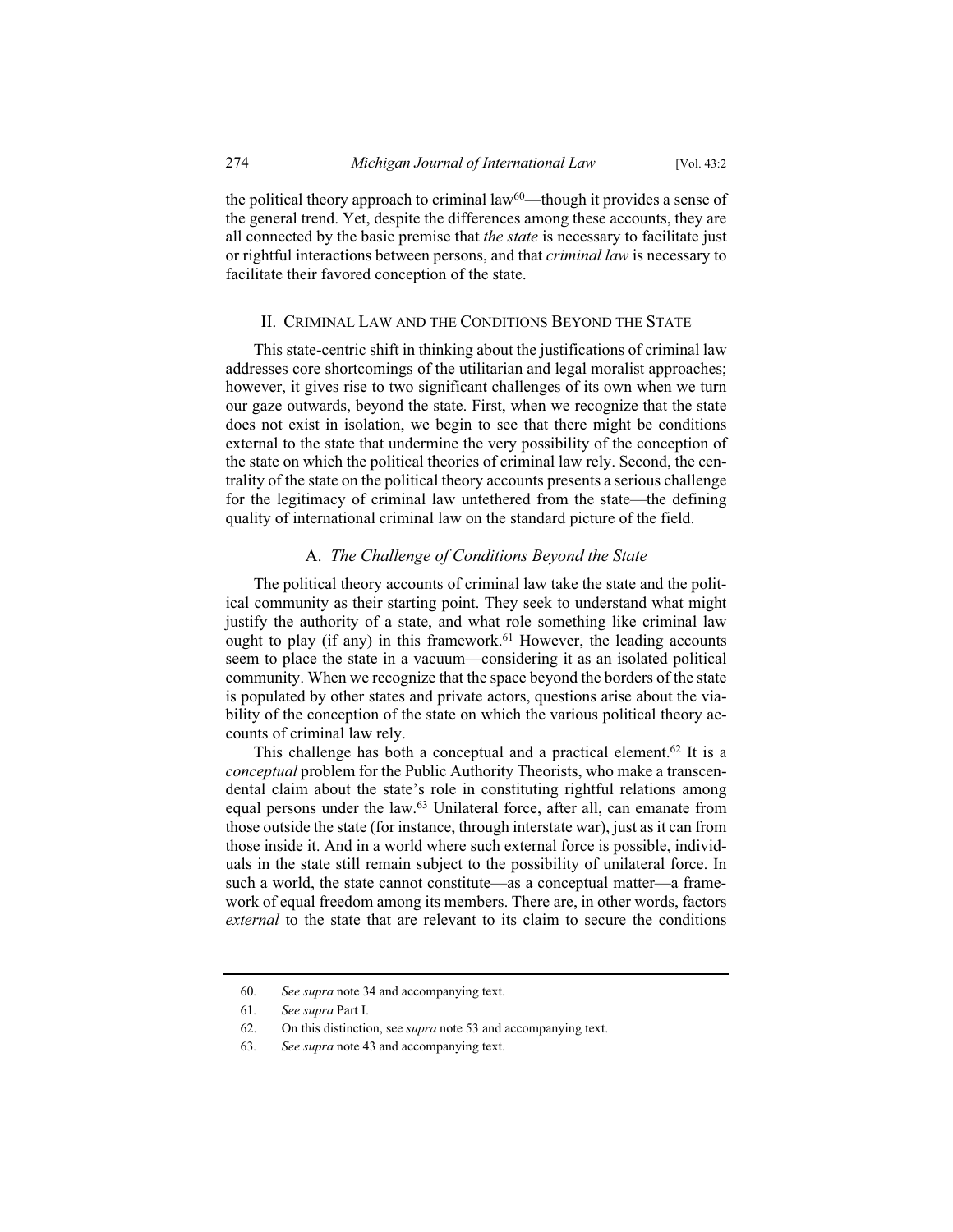necessary for life among free and equal persons *internally*.<sup>64</sup> In Part IV, I consider in greater depth the factors beyond the state that might be relevant; but for the moment we can see that the Public Authority Theorists' internal focus misses an important element of the equation.<sup>65</sup>

In addition, this challenge is a *practical* problem for the Practical Precondition Theorists, who make an instrumental claim about the criminal law's role in securing stable reciprocity for the state's political project. Focusing on conditions within a given political community alone is not enough to ensure that such a context of stable reciprocity is, in fact, likely to obtain.<sup>66</sup> After all, the stability of the conditions within the state itself and the rights of its members could be challenged by actors beyond that state. Without speaking to such external factors, the state is unable to assure its members that their rights will be respected, leaving the state's members with reasons to defect from the common set of rules.

The Republican Theorists make both conceptual and empirical claims about the state's necessary role in realizing our civic flourishing as equal citizens.<sup>67</sup> Again it seems that such a vision of the state is not possible (on a conceptual or practical level) where the framework of civic equality might be subject to external threats. As Philip Pettit puts the point with respect to Republican accounts of the state: "What we now see is that this actually leaves something out. For those individuals will not be fully free if their state is dominated by other states."68

In light of the conditions beyond the state, a vision of the state's role and the justification for its authority cannot be posited in isolation. As Ronald Dworkin has stressed, "the modern question—what justifies coercive political power?—arises not just within each of the sovereign states who are members of the Westphalian system but also *about* the system itself."<sup>69</sup> Notably, many of the Enlightenment scholars on which the modern proponents of the political theory approach to criminal law ground their accounts recognized this very fact. As Rousseau observed, for instance:

<sup>64.</sup> There, of course, may be other factors *internal* to the state (beyond criminal law) that must be in place to constitute equal freedom. Indeed, the very point for proponents of this theory (and the other camps among the political theory accounts) is that criminal law is only one piece of a broader theory of legitimate state authority. See supra note 48 and accompanying text. What such accounts fail to address sufficiently, however, is that a theory of the state alone (and the factors internal to it) is not enough.

<sup>65</sup> On the traditional focus of such accounts on domestic conditions, see Christian Rostbøll, Freedom in External Relations of All Human Beings: On Kant's Cosmopolitanism, 25 KANTIAN REV. 243, 243 (2020). On the explanation for this focus, to which Rostbøll offers a compelling rebuttal, see RIPSTEIN, supra note 34, at 225-30.

<sup>66.</sup> A similar point concerning factors *internal* to the state (as noted above) could, of course, be raised here too. See supra note 64 and accompanying text.

<sup>67.</sup> See supra note 59 and accompanying text.

<sup>68.</sup> Philip Pettit, A Republican Law of Peoples, 9 EUR. J. POL. THEORY 70, 77 (2010)

<sup>69.</sup> Ronald Dworkin, A New Philosophy for International Law, 41 PHIL. & PUB. AFFS. 2, 16 (2013).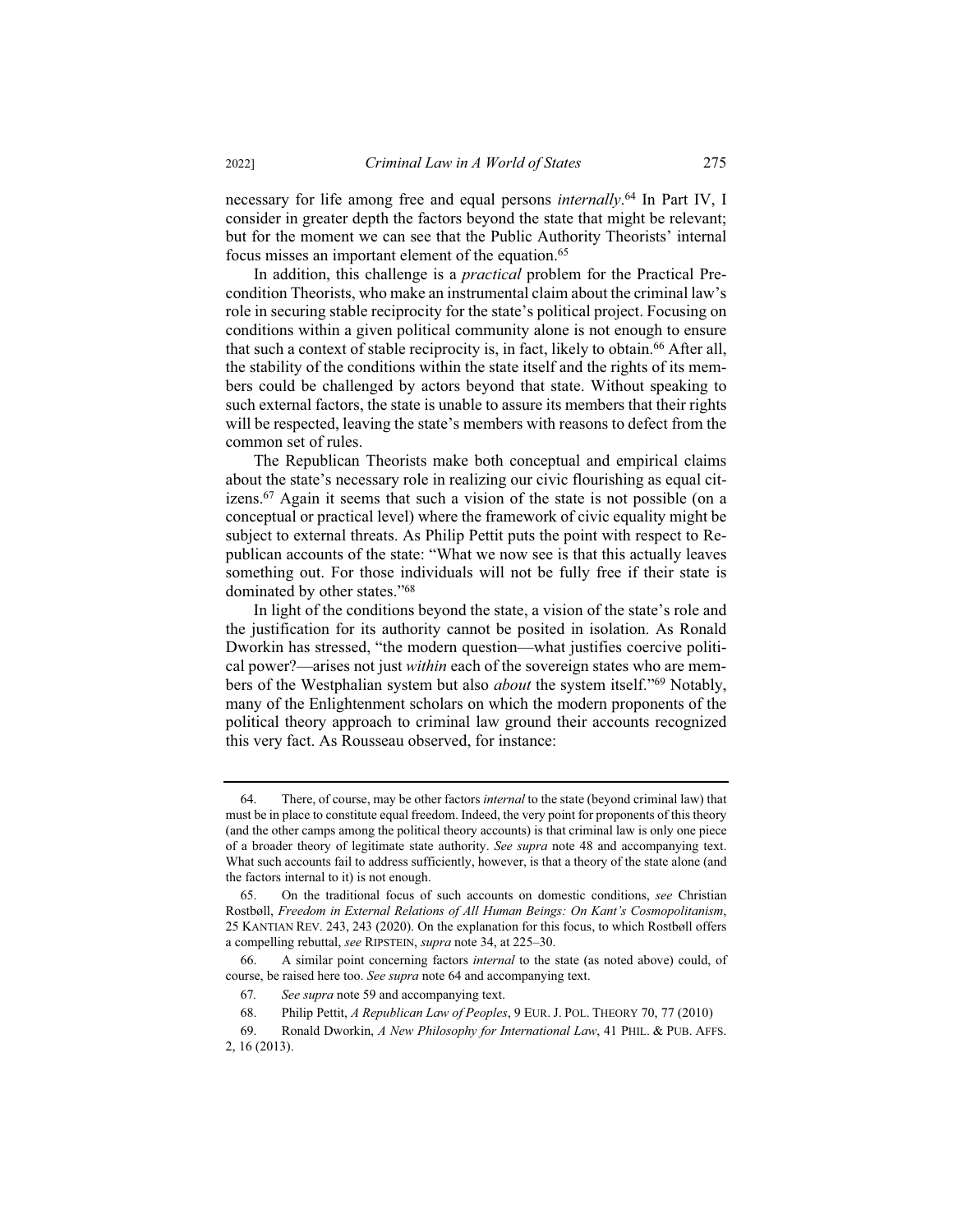The first thing I notice as I consider the situation of humankind, is a manifest contradiction in its constitution which causes it to be forever unstable. Man to man we live in the civil state and subject to the laws. People to people, everyone enjoys natural freedom: which at bottom makes our situation worse than if these distinctions were unknown. For by living both in the social order and in the state of nature, we are subject to the inconveniences of both without finding security in either.<sup>70</sup>

Recognizing that the state does not exist in a vacuum requires that we consider what global conditions must be met to ensure the existence of the state (as conceived by the political theories of criminal law), in order to "find security" in both the domestic and international sphere.

And, conversely, if the state is the condition in which any given person (or group of people) ought to find themselves, as the political theory accounts of criminal law suggest, this raises questions about the status of individuals outside the state. If any group of people ought to structure their relations through a state, the same would seem to be true for *all people*. As one individual ought to be located within a state to constitute equal relations, ensure stable reciprocity, or realize civic flourishing, the entirety of the world's population would seem to have a right to be located in and protected by some state.<sup>71</sup> Thus, the premises that underpin the political theory accounts ought not exclusively address relationships between persons in a particular state under consideration, but ought to be consistent with the ability of all other political communities to organize themselves in a similar manner.

These observations about conditions beyond the state raise two questions for the political theory accounts of criminal law. First, to be viable as a theory of state authority and criminal punishment, such accounts would have to offer a set of principles that define the place of the *state in the world* (in relation to both persons beyond the state and to other states) that would make its internal status as conceived of by the various theories possible. These might be described as the "external conditions" necessary for the state. And second, such theories would have to offer a set of principles making a *system of such states* for all peoples possible, each serving as the sort of state that the political theory accounts embrace for a given community. These might be described as the "global conditions" necessary for a world of states. Without such

Jean-Jacques Rousseau, Principles of the Right of War, in ROUSSEAU: THE SOCIAL 70. CONTRACT AND OTHER LATER POLITICAL WRITINGS 167 (Victor Gourevitch ed. & trans., 2d ed. 2019) (describing this as the "mixed condition in which we find ourselves" and "the genuine" origin of public calamities"); see also, e.g., Immanuel Kant, The Metaphysics of Morals, in IMMANUEL KANT, PRACTICAL PHILOSOPHY 362, 455, §43 (Mary J. Gregor trans. & ed., 1996)  $(1797).$ 

<sup>71.</sup> See, e.g., Pettit, supra note 68, at 77; Rostbøll, supra note 65, at 255; Louis-Philippe Hodgson, Realizing External Freedom: The Kantian Argument for a World State, in KANT'S POLITICAL THEORY: INTERPRETATIONS AND APPLICATIONS 101, 108 (Elisabeth Ellies ed., 2012); EVAN CRIDDLE & EVAN FOX-DECENT, FIDUCIARIES OF HUMANITY: HOW INTERNATIONAL LAW CONSTITUTES AUTHORITY 165 (2016).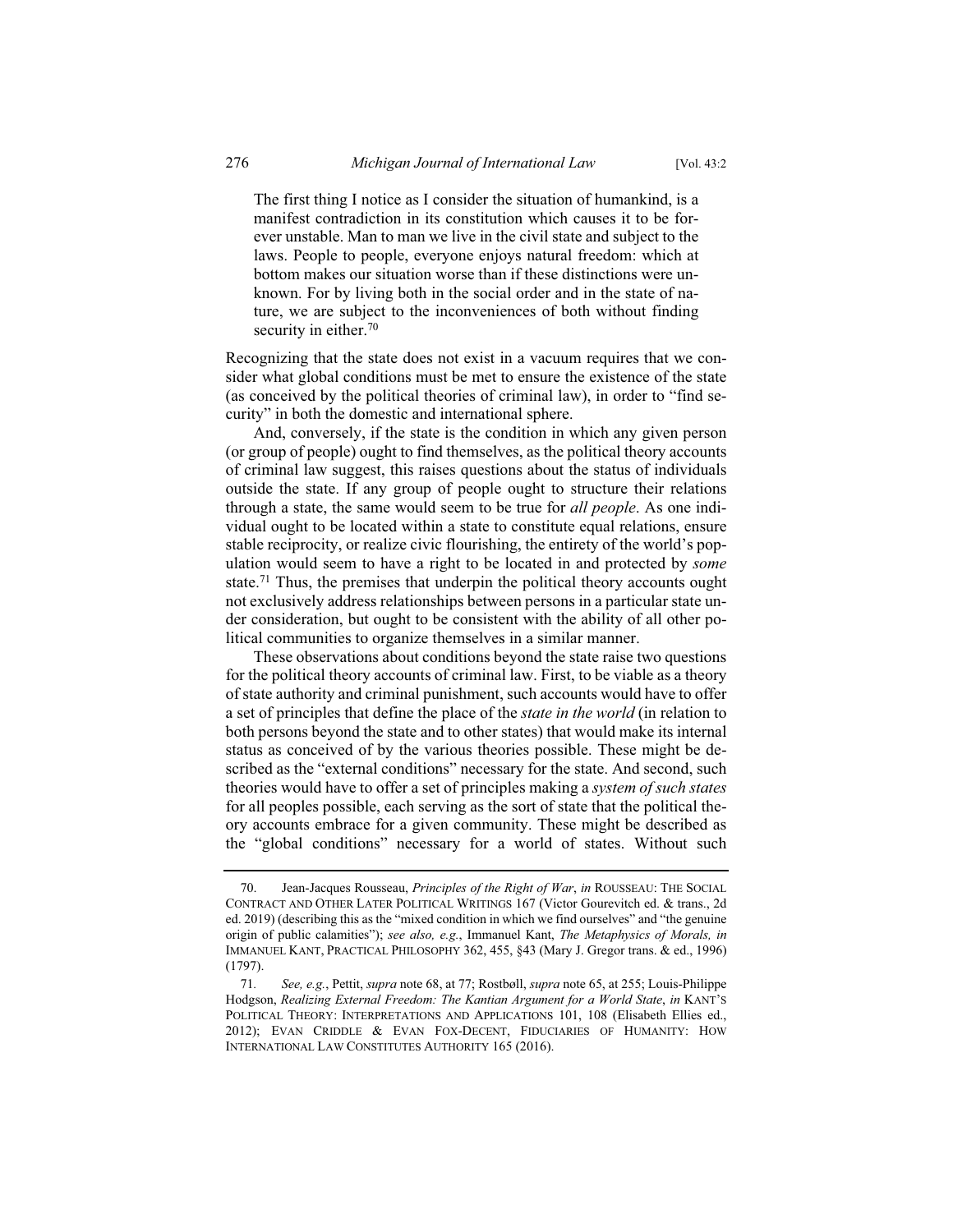principles, the basic premise of the political theory accounts of criminal law—the justificatory force of the distinct role of the state—seems untenable when the state is contextualized in the world beyond its borders.

# %*The Challenge of Criminal Law Beyond the State*

Another problem arises when we situate the political theory accounts of criminal law in the world beyond the state. Namely, the centrality of the state on this way of thinking about criminal law theory poses a serious challenge for the legitimacy of criminal law untethered from the state—the defining quality of international criminal law on the standard picture of the field.<sup>72</sup>

On the mainstream view of the field, international crimes (such as crimes against humanity, war crimes, and genocide) are seen as *universal* wrongs, unrelated to a particular state.<sup>73</sup> An international criminal prohibition applies to an individual even if such conduct is not prohibited by the law of the state where the act takes place or by the accused's state of nationality.<sup>74</sup> As one leading scholar stresses, international criminal law "trumps any conflicting national laws."75 And an international criminal offense—unlike an ordinary criminal offense—can be prosecuted and punished by an international tribunal or the courts of a state *without any* territorial-based connection to the crime or nationality-based connection to the accused.<sup>76</sup> In other words, the ordinary rules of criminal jurisdiction, pursuant to which jurisdiction to prosecute and punish is largely limited to the courts of states with a factual connection to the offense or the accused, do not apply in the context of international criminal law. Such crimes, the prevailing wisdom holds, are not acts of concern to a particular political community, but rather are "the most serious crimes of concern to the international community as a whole"; and they do

75. Claus Kreß, International Criminal Law, in MAX PLANCK ENCYCLOPEDIA OF PUBLIC INTERNATIONAL LAW 16 (March 2009).

<sup>72.</sup> Other areas of criminal law seem untethered from the state in some respect, most notably transnational criminal law. See, e.g., NEIL BOISTER, AN INTRODUCTION TO TRANSNATIONAL CRIMINAL LAW 3 (2012). These areas also raise important questions. However, I focus on international criminal law, which seems most at odds with this new line of criminal law theory.

*See, e.g., Luban, supra* note 9, at 571 (observing that such crimes "offend not against state interests but human interests"); GEOFFREY ROBERTSON, CRIMES AGAINST HUMANITY: THE STRUGGLE FOR GLOBAL JUSTICE, at xxv (3d ed. 2006); M. CHERIF BASSIOUNI, 1 INTERNATIONAL CRIMINAL LAW 175 (3d ed. 2008); David S. Koller, The Faith of the Interna*tional Criminal Lawyer*, 40 N.Y.U. J. INT'L L. & POL. 1019, 1058 (2008).

*ree, e.g.* Charter of the International Military Tribunal, art. 6(c), in Agreement for the Prosecution and Punishment of the Major War Criminals of the European Axis, August 8, 1945, 82 U.N.T.S. 280 [hereinafter Nuremburg Charter]; see also Alejandro Chehtman, A The*ory of International Crimes: Conceptual and Normative Issues, in THE OXFORD HANDBOOK* OF INTERNATIONAL CRIMINAL LAW 317, 320 (Kevin Jon Heller, et al. eds., 2020).

<sup>76.</sup> Liss, *supra* note 9, at 730–32 (discussing the unusual scope of international criminal jurisdiction). In practice, however, the jurisdiction of international tribunals has not been grounded in universal jurisdiction, but something akin to delegation of domestic jurisdiction. On this point and the need to justify such jurisdiction, nonetheless, see id. at  $735-37$ .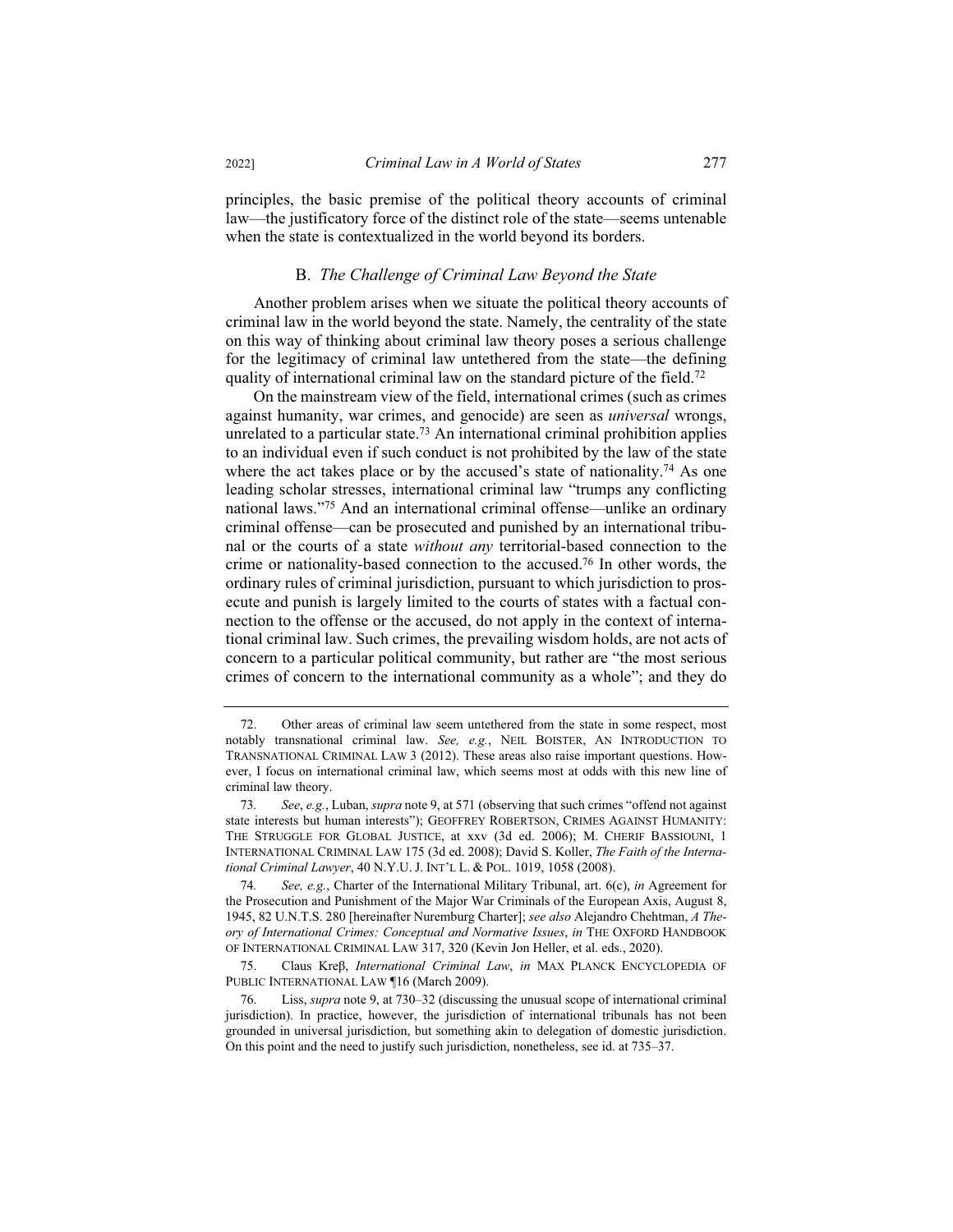not offend the values of a particular polity, but rather "shock the conscience" of humanity."77

Indeed, to the extent that it is viewed as relevant at all, the "sovereign state" is ordinarily cast as the "enemy of international criminal law": an entity that jealously protects its territorial jurisdiction and is skeptical of international criminal justice as a form of international interference with its traditional domain of territorial governance.<sup>78</sup> International criminal law and the state are perceived to be fundamentally at odds with one another.

Nevertheless, international criminal law still purports to be criminal law. Most significantly, it entails prohibitions, prosecutions, punishments, and denunciations aimed at an individual accused.<sup>79</sup> Indeed, perhaps the most famous refrain in the international criminal law jurisprudence—a lodestar for the field—is the Nuremberg Tribunal's assertion that: "Crimes against international law are committed by men, not by abstract entities, and only by punishing individuals who commit such crimes can the provisions of international law be enforced."<sup>80</sup> Relying on this penal structure, however, demands a justification for the coercive practice that international criminal law (like domestic criminal law) entails.<sup>81</sup> It requires an explanation as to what gives the institutions of international criminal law the authority to delineate limits on our conduct and to deny our liberty when we fail to abide by those limits.

A justification of this sort that could account for the global scope of international criminal law (one seemingly unterthered from the state) seems strikingly straightforward on the traditional accounts of criminal law theory. If criminal law is justified as a utilitarian framework pursuing the deterrence of harm, or as a moral retributivist structure ensuring deserved punishment for moral wrongs, then there seems to be no reason why any entity able to serve these roles should not be entitled to do so. In fact, as I noted above, these justifying aims seem to offer no principled reason why jurisdiction over

<sup>77.</sup> Rome Statute of the International Criminal Court prmbl., July 17, 1998, 2187 U.N.T.S. 90. [hereinafter Rome Statute].

<sup>78.</sup> See Cryer, supra note 10, at 979; STEVEN C. ROACH, POLITICIZING THE INTERNATIONAL CRIMINAL COURT 19 (2006) ("[S]tate sovereignty has provided one of the most enduring obstacles for advancing international criminal law."); see also Liss, supra note 9, at 735 (discussing "interstate" justifications of international criminal law). Some scholars writing against the standard account have started to connect international criminal law to the political community. See, e.g., ALEJANDRO CHEHTMAN, THE PHILOSOPHICAL FOUNDATIONS OF EXTRATERRITORIAL PUNISHMENT (2010); David Luban, A Theory of Crimes Against Humanity, 29 YALE J. INT'L L. 85 (2004). While aspects of Luban's account foreground the political community (id. at  $112-17$ ), when it comes to explaining authority to punish international crimes, Luban moves in line with the standard pictures. *Id.* at 124–42.

<sup>79.</sup> On the aborted project of a form of international criminal law addressing the state directly, see generally EUR. U. INST., INTERNATIONAL CRIMES OF STATE: A CRITICAL ANALYSIS OF THE ILC'S DRAFT ARTICLE 19 ON STATE RESPONSIBILITY (Joseph H. Weiler et al. eds., 1988) (discussing "crimes of state").

<sup>80.</sup> International Military Tribunal at Nuremberg, Trial of the Major War Criminals, Judgment (Oct. 1, 1946), in 1 TRIAL MAJOR WAR CRIMINALS 171, 223 (1947).

See FLETCHER, supra note 16, at xix; BRUDNER, supra note 21, at ix-xi. 81.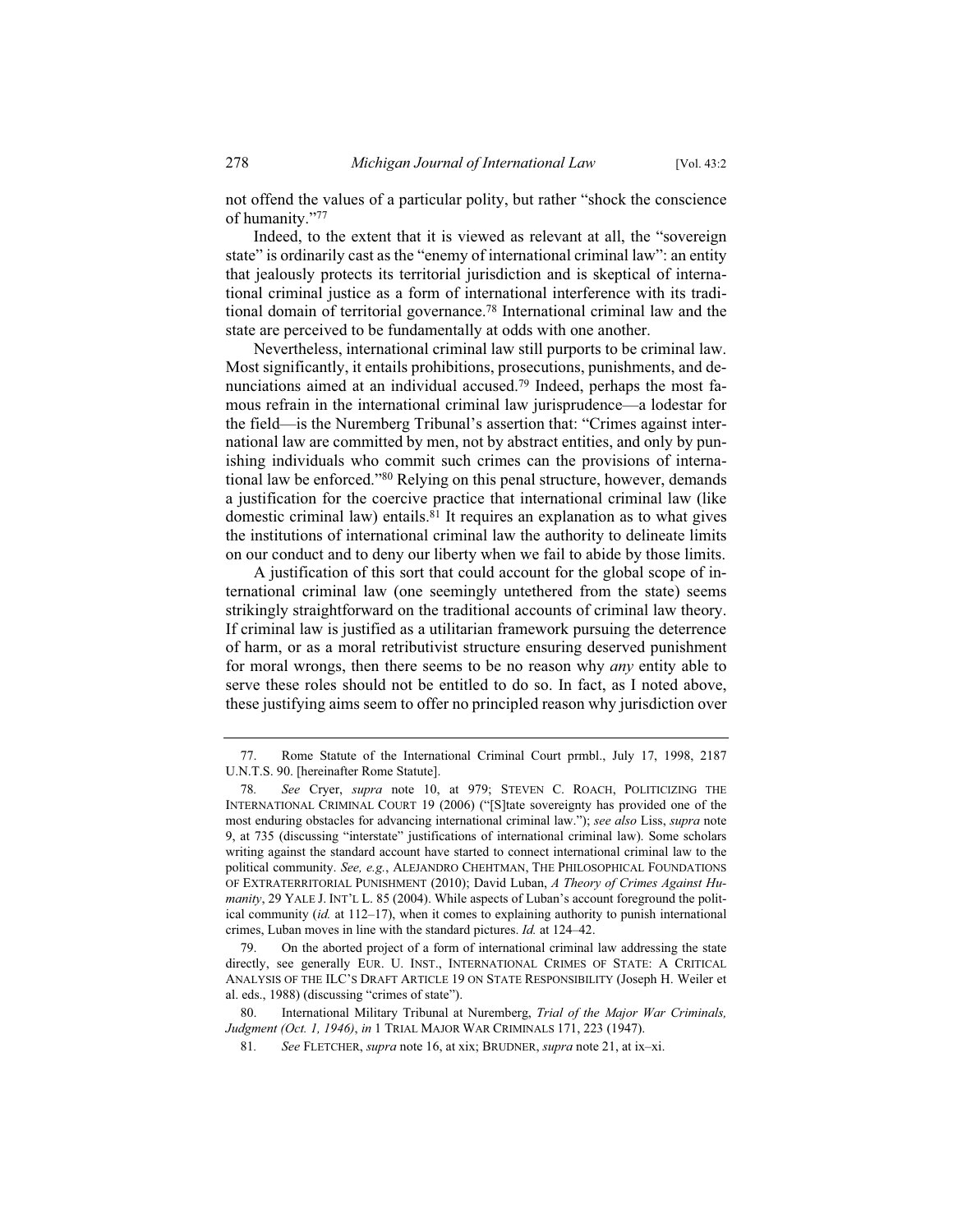criminal law *generally*—not simply in the international criminal law context—ought to be limited to one state or another (or why it ought to be limited to states at all, versus private parties).<sup>82</sup> In a sense, what seems hard to explain on these accounts is not why international criminal law has a global scope, but why all of criminal law does not.<sup>83</sup> And this premise tends to be at the heart of justifications of authority to punish offered by proponents of the standard picture of international criminal law. Indeed, the global coercive scope of international criminal law is frequently justified on the simple basis that *any entity* that can deter serious harms should be permitted to,  $84$  or on the basis that—as the justified response to moral wrongs against humanity as a whole—any member of humanity ought to have a right to punish international crimes.<sup>85</sup>

However, the shift to a state-centered political theory of criminal law, and the increasing rejection of justifications based on utility and legal moralism in the abstract, poses a significant challenge for the common justifications offered for international criminal law's authority and scope. After all, if a proper understanding of the justifications for criminal law requires anchoring the field in a political theory of state authority,<sup>86</sup> how can we justify a framework of criminal law that is premised on the state's *absence*? And if criminal law is ordinarily justified by its contribution to the state's function, how can we justify a domain of criminal law that is viewed as the *adversary* of the state?

Thus, if we take this new (and increasingly prevalent) approach to criminal law theory seriously, it seems to raise a serious challenge for any effort to justify the global coercive scope of international criminal law.<sup>87</sup> At the very least, it suggests that international criminal law cannot be justified on the same basis as ordinary domestic criminal law (or as a simple extension of such justifications as ordinarily proposed). Recognizing this challenge requires that we either develop a novel political theory of international criminal punishment, or that we accept that perhaps international criminal law is not

<sup>82.</sup> See supra notes 25–33 and accompanying text.

<sup>83.</sup> See supra note 25 and accompanying text.

<sup>84.</sup> See, e.g., Win-chiat Lee, International Crimes and Universal Jurisdiction, in INTERNATIONAL CRIMINAL LAW AND PHILOSOPHY 15, 29-30 (Larry May & Zach Hoskins eds., 2009); Reeves, supra note 26; see also Liss, supra note 9, at 749-54 (discussing this shortcoming in Lee's account).

<sup>85</sup> See, e.g., Luban, supra note 78, at 137-46 (offering a theory of "vigilante jurisdiction"). Even criminal law theorists, such as Duff, who see criminal law as deeply tied to the state, view international criminal law through the lens of moral wrongs against humanity. See Antony Duff, Authority and Responsibility in International Criminal Law, in THE PHILOSOPHY OF INTERNATIONAL LAW 589 (Samantha Besson & John Tasioulas eds., 2010). For a revised account moving closer to what I propose in this article, see Antony Duff, Crimes Against Humanity and Hostes Generis Humani, 47 NETH. J. LEG. PHIL. 138, 145 (2018) (shifting from "talking of a community of humanity . . . to talking of a community of nations").

See supra Part I. 86.

See supra notes 79–81 and accompanying text. 87.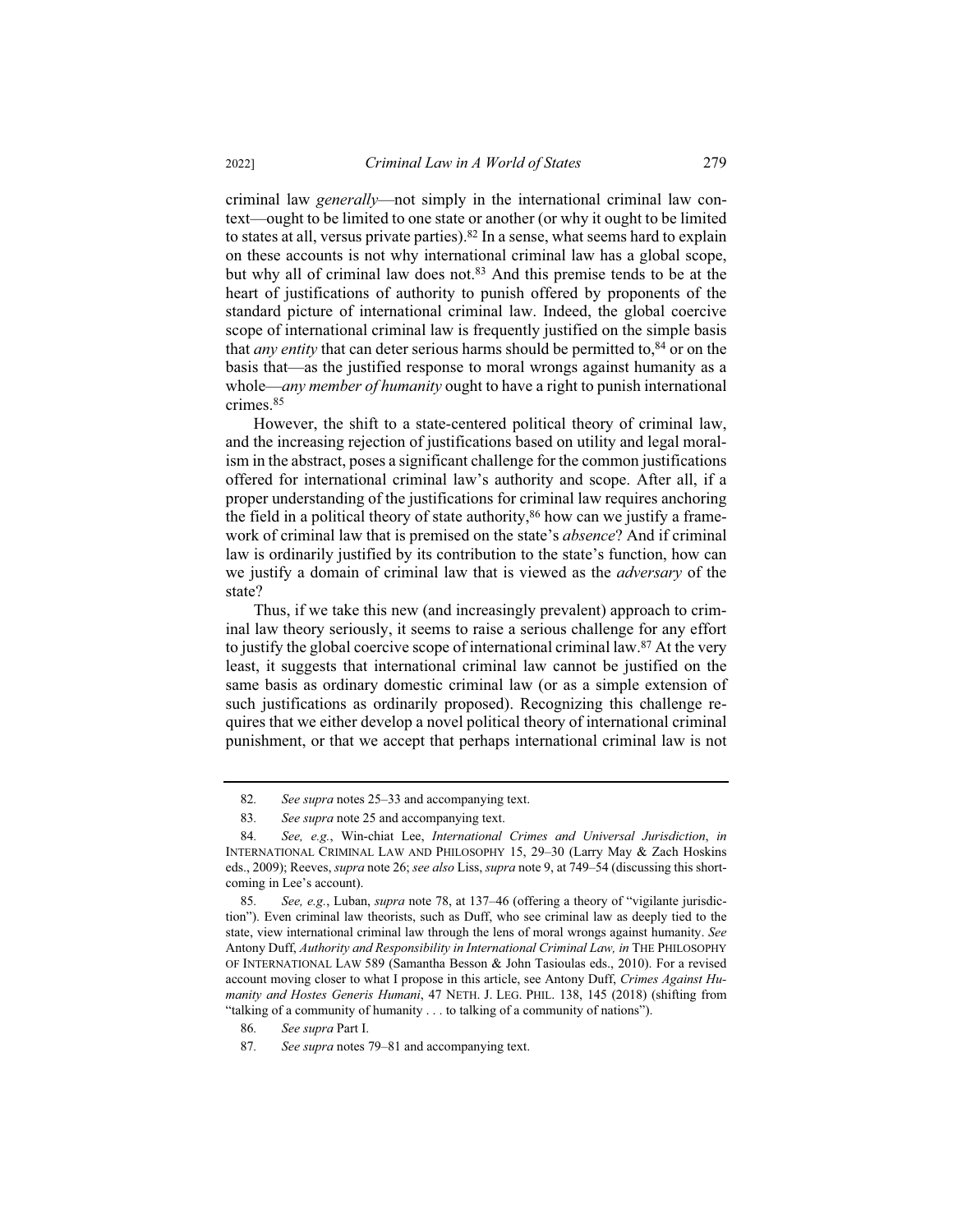criminal law properly so called and therefore cannot justifiably rely on the ordinary coercive trappings of criminal law.

### III. FINDING THE STATE IN INTERNATIONAL CRIMINAL LAW

These two challenges—concerning the viability of the standard picture of international criminal law on the political theory accounts, and the viability of the political theory accounts themselves in the context of the conditions beyond the state—initially seem unrelated. However, in the remainder of this article, I offer a common resolution to these challenges. As a starting point, in this Part I explain that there is a flaw in the standard picture of international criminal law, and that recognizing this flaw may help us make sense of international criminal law's place in a political theory of criminal law.

Contrary to the standard picture of the field, international criminal law is not untethered from the state; rather, it is deeply anchored in the system of states. And far from being an adversary of state sovereignty, international criminal law has served to uphold and maintain the system of sovereign states. As I have argued at greater length elsewhere, this becomes clear when we turn to the history of the field.<sup>88</sup> This history reveals that, through international criminal law, legal actors have criminalized conduct that attacks the organizing principles of the international system of sovereign states.

Today, the category of international crime is generally thought to refer to the offenses subject to the jurisdiction of the International Criminal Court: crimes against humanity, war crimes, and genocide.<sup>89</sup> But the category of international crime has not been static over time. Over the course of modern history, legal actors (including lawyers, judges, state officials, and scholars) operating in different eras have viewed entirely different sorts of offenses as the archetypal international crime. Since the late eighteenth century, there have been three distinct periods of international criminal law. During each era, influential legal actors embraced a different conception of what constituted an international crime. Here I provide only a sketch of these developments. Important nuances of this history are, of course, lost from such a highlevel account—including the degree to which these changes often reflected the interests of powerful or imperial states (a point I return to in Part  $V$ )<sup>90</sup> and the degree of overlap between the proposed periods. Notwithstanding these important caveats, we can discern distinct eras in the different ways in which the prevailing conception of international criminal law has been understood and enforced.

The first such period spanned the late eighteenth century to the early twentieth century—the "Long Nineteenth Century." During this era, the

This discussion draws on Liss, *supra* note 9. I develop this account further in RYAN 88. LISS, CRIMES AGAINST THE SOVEREIGN ORDER (forthcoming).

<sup>89.</sup> Rome Statute, *supra* note 77, arts. 5–8. On the Court's fourth offense, the crime of aggression, see infra note 96 and accompanying text.

<sup>90.</sup> See infra notes 162-167.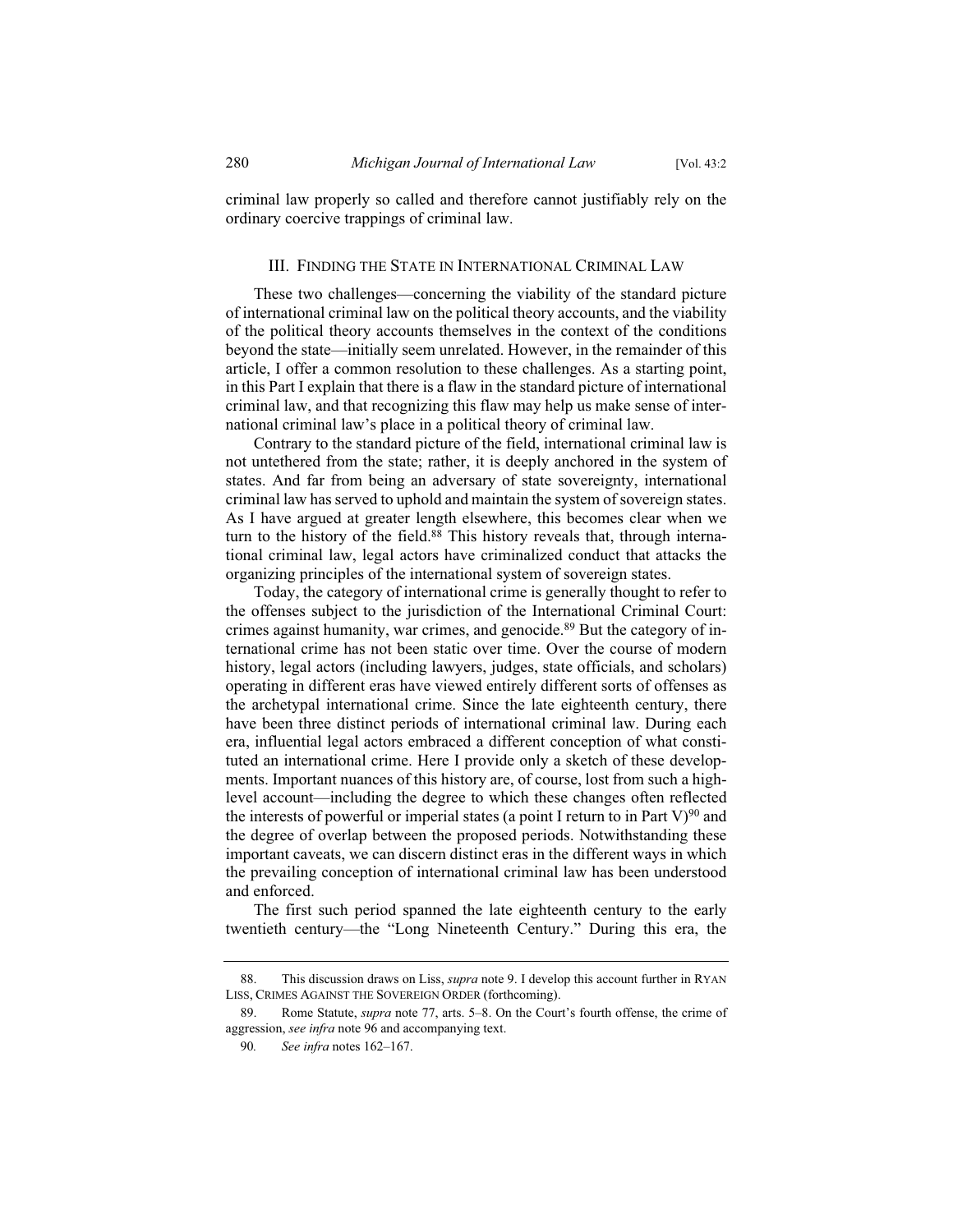paradigmatic international crime was piracy. For the legal actors of the time, piracy was unlike any other crime. It was not just an international offense, but *the* international offense: As Judge John Bassett Moore put the point at the time, "[p]iracy by law of nations, in its jurisdictional aspects, is *sui generis*."<sup>91</sup>

The second era spans the decades immediately leading up to and following World War II (the "Interwar" or "Nuremberg Era"). During this period, the international criminal law paradigm was reoriented around outlawing crimes against peace (i.e. waging illegal war). This approach to the field is demonstrated most vividly in the trials at Nuremberg and Tokyo. For the legal actors involved in these cases, the alleged international criminality of German and Japanese officials was rooted in the fact that they had waged an illegal war, rather than the fact that they violated the rights of individuals.<sup>92</sup> What distinguished a crime as *international* during the Nuremburg Era was that it entailed a breach of interstate peace.<sup>93</sup>

The third period of international criminal law spans the final decades of the twentieth century (the "Contemporary Era"). During this era, the paradigm of international crime shifted away from war toward a focus on "human" security" crimes: war crimes, crimes against humanity, and genocide.<sup>94</sup> This conception is reflected in the creation of the *ad hoc* Tribunals for the former Yugoslavia and Rwanda and the International Criminal Court, whose jurisdiction focuses on these new human security crimes.<sup>95</sup> In the Contemporary Era, what makes a crime *international* is not its connection to a violation of borders but its connection to a violation of rights.<sup>96</sup>

S.S. Lotus (Fr. v. Turk.), Judgment, 1927 P.C.I.J. (ser. A) No. 10, ¶249 (Sept. 7) 91. (Moore, J., dissenting); U.S. v. Klintock, 18 U.S. (5 Wheat.) 144, 152 (1820) (describing piracy as the "proper object[] for the penal code of all nations").

See, e.g., ROBERT H. JACKSON, REPORT OF U.S. REPRESENTATIVE TO THE  $92$ INTERNATIONAL CONFERENCE ON MILITARY TRIALS 330-31 (1949); see also Nuremberg Charter, *supra* note 74, art. 6(c) (restricting jurisdiction over crimes against humanity to those committed in connection with another crime within the Tribunal's jurisdiction, often referred to as the "war nexus".

<sup>93.</sup> See Liss, supra note 9, at 761; see also DAVID LUBAN, LEGAL MODERNISM: LAW, MEANING, AND VIOLENCE 336 (1997); Samuel Moyn, From Aggression to Atrocity: Rethinking the History of International Criminal Law, in THE OXFORD HANDBOOK OF INTERNATIONAL CRIMINAL LAW, supra note 74, at 341.

<sup>94.</sup> Liss, *supra* note 9, at 762–63.

<sup>95.</sup> See Prosecutor v. Tadić, Case No. IT-94-1-I, Decision on Defence Motion for Interlocutory Appeal on Jurisdiction, ¶97 (Int'l Crim. Trib. For the Former Yugoslavia Oct. 2, 1995). More specifically, the defining quality is the violation of a law securing rights, rather than the violation of a law securing borders; see also Rome Statute, supra note 77, arts. 5–8; S.C. Res. 955, arts. 2–4, Statute of the International Criminal Tribunal for Rwanda (Nov. 8, 1994).

<sup>96.</sup> The International Criminal Court's ("ICC") jurisdiction over Nuremberg's supreme crime of waging war (now defined as "the crime of aggression") has been controversial. The Court's jurisdiction over the crime was activated in December 2017—a decade and a half after the court's jurisdiction over its other three crimes began. See ICC ASP, Activation of the Jurisdiction of the Court over the Crime of Aggression, ICC Doc. ICC-ASP/16/Res.5 (Dec. 14, 2017). Those opposed to criminal jurisdiction over aggression argue it is a distraction from the Court's primary work of addressing human security crimes. See, e.g., Harold Hongju Koh &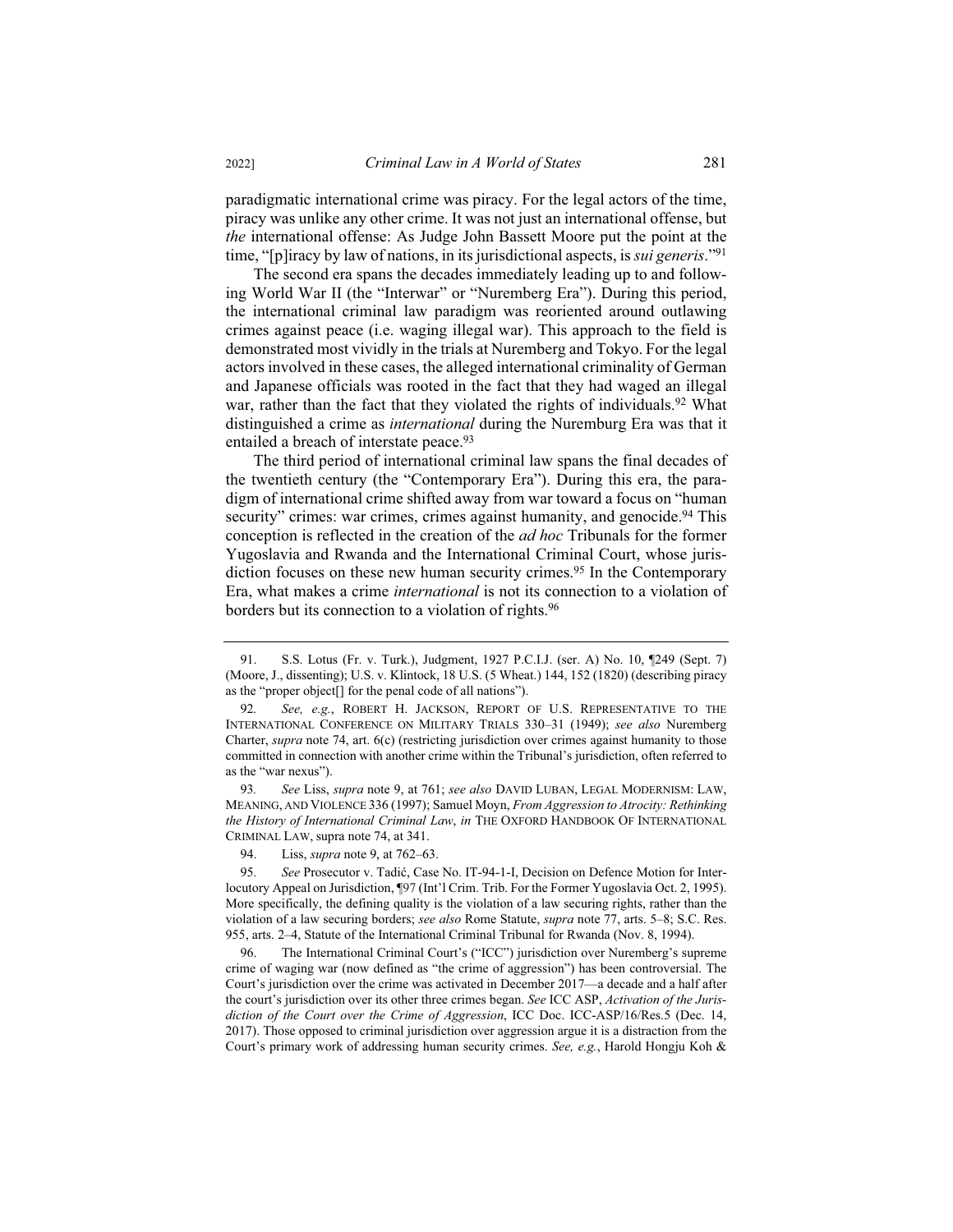These dramatic shifts in the nature of international criminal law are best understood through the context in which these changes occurred. Throughout the three eras of international criminal law, international society has been structured as a legal order of states, each imbued with sovereign legal authority. But the organizing principle of this "sovereign order" embraced by dominant legal actors has undergone a series of important transitions.<sup>97</sup> First, over the Long Nineteenth Century, sovereign authority under international law was consolidated in the modern territorial state. This entailed the recognition of the territorial state as the sole entity with legitimate authority on the international plane and consequently prohibited private, non-state force.<sup>98</sup> Second, through the adoption of the 1928 Kellogg-Briand Pact and a series of related legal and political developments, the sovereign order was reoriented around the requirement of interstate peace. At the heart of this shift, legal actors worked to prohibit the use of *interstate* force to settle disputes and acquire territory, which had been long viewed as a legal right of sovereignty.<sup>99</sup> Third, in the final decades of the twentieth century, state officials and scholars embraced the premise that a grant of sovereign authority under international law obligated the state to protect certain basic rights of individuals within its territory. This new conception of the state's role in the international system rose to prominence in the 1990s as "sovereignty as responsibility." As officials eventually defined the concept, it requires that the state neither engage in nor permit others to engage in war crimes, crimes against humanity, and genocide.<sup>100</sup>

The changes in international criminal law related to these changes in the concept of state sovereignty in a significant way: Each of the three paradigmatic international offenses violated the organizing principle of the sovereign order of its period. The pirate's exercise of unauthorized non-state force,

Todd F. Buchwald, The Crime of Aggression: The United States Perspective, 109 AM, J. INT'L L. 257, 261–62 (2015); Erin Creegan, Justified Uses of Force and the Crime of Aggression, 10 J. INT'L CRIM. JUST. 59, 59, 63 (2012). Even advocates of international jurisdiction over the crime have sought to reframe the crime's significance within the new paradigm of human security. See, e.g., Tom Dannenbaum, Why Have We Criminalized Aggressive War?, 126 YALE L.J. 1242 (2017).

<sup>97.</sup> On whether we should understand these changes as cumulative or successive, see infra note 136 and accompanying text.

See, e.g., David Kennedy, International Law and the Nineteenth Century: History of 98. an Illusion, 17 QUINNIPIAC L. REV. 99, 127-28 (1998); see also Liss, supra note 9, at 770.

See Treaty for the Renunciation of War as an Instrument of National Policy, Aug. 99 27, 1928, 94 L.N.T.S, 57; see also Liss, supra note 9, at 759–60; OONA A. HATHAWAY & SCOTT J. SHAPIRO, THE INTERNATIONALISTS: HOW A RADICAL PLAN TO OUTLAW WAR REMADE THE WORLD (2017).

See, e.g., FRANCIS M. DENG, PROTECTING THE DISPOSSESSED: A CHALLENGE FOR 100. THE INTERNATIONAL COMMUNITY (1993); GA Res. 60/1, 2005 World Summit Outcome Document, ¶ 138 (Oct. 24, 2005); see also Liss, supra note 9, at 770. This legal premise reflected centuries' old debates in political theory. See LUKE GLANVILLE, SOVEREIGNTY & THE RESPONSIBILITY TO PROTECT: A NEW HISTORY (2014). On the shift in international law generally to focus on human security, see, e.g., RUTI G. TEITEL, HUMANITY'S LAW 4 (2011).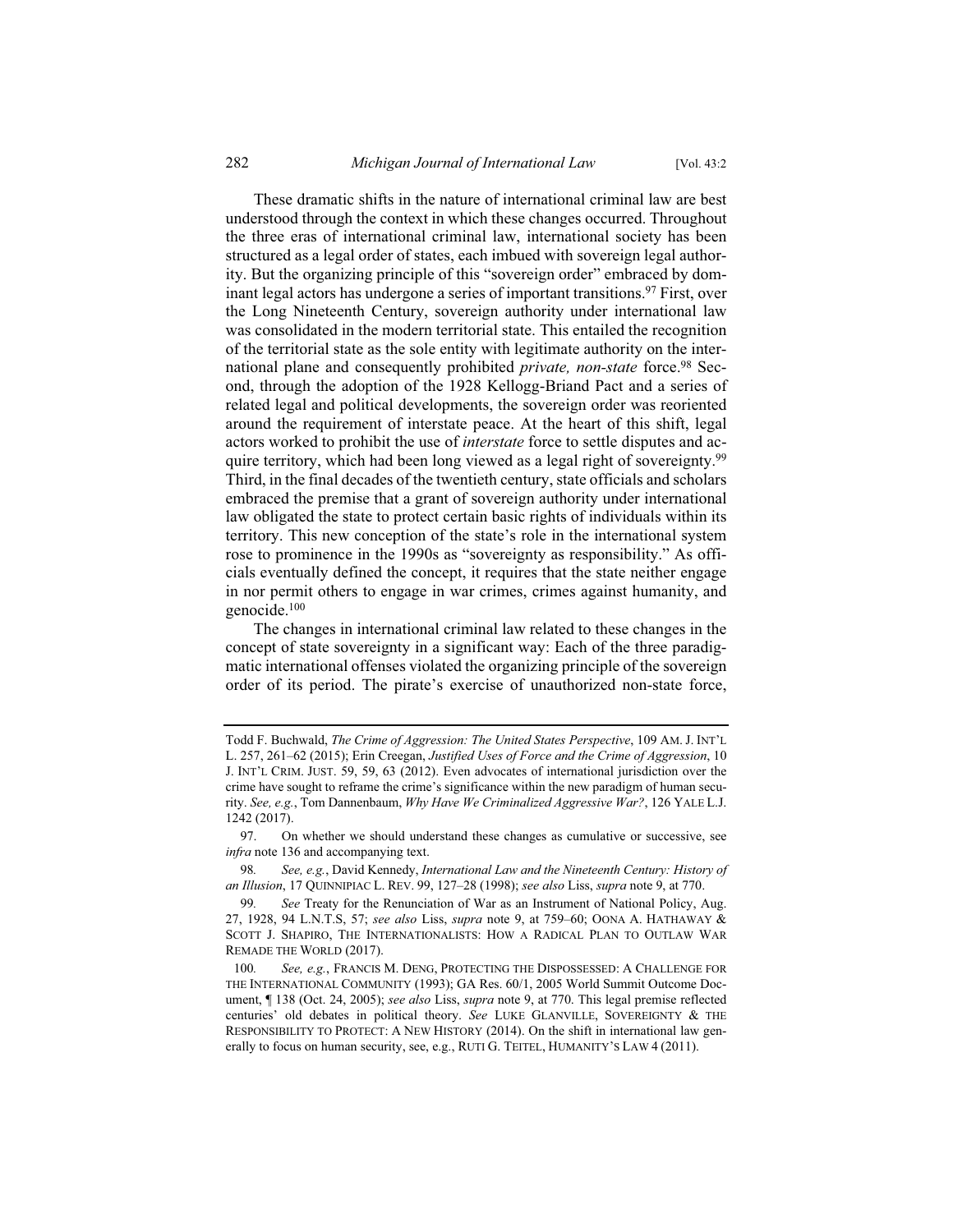outside of and in denial of state authority,<sup>101</sup> challenged the consolidation of sovereign authority in the modern territorial state; the general's illegal war challenged the order of interstate peace called for in the Interwar Era; and the genocidaire challenged a sovereign order premised on sovereign states' role in protecting basic rights within their territory.

Recognizing this connection between state sovereignty and international criminal law allows us to develop a new understanding of the role that international criminal law plays: It serves to define, prosecute, and punish what we might call "crimes against the sovereign order."<sup>102</sup> The defining characteristic of an international crime is that it undermines the way in which we have structured international society into a system of sovereign states.

As discussed above, the standard view of international criminal law sees state sovereignty as the enemy of international criminal law. On the refined conception of international criminal law that I have sketched out, however, the prosecution of such crimes is not at odds with sovereignty but rather helps to secure the international regime of sovereign states itself.

#### IV. A POLITICAL THEORY OF INTERNATIONAL CRIMINAL LAW

This refined account of the role that international criminal law has played in the international legal system suggests an entirely new way of understanding the relationship between the state and international criminal law. And with this new understanding in hand, we can begin to see where international criminal law might fit into a political theory of criminal law.

For the leading political theories of criminal law, the state and its legal order play an essential function in ordering relations among persons in a rightful manner.<sup>103</sup> As we have seen, however, these accounts seem to place the state in a vacuum, raising the question of what global conditions must be met to ensure that the existence of the state (as conceived by the political theories of criminal law) is possible.<sup>104</sup> As I will explain in this Part, by maintaining a particular version of the system of sovereign states, international criminal law secures the global conditions necessary for the state, as the political theorists of criminal law conceive of it, to function. From this perspective, international criminal law no longer seems like an outlier to a political theory of criminal law, but rather a necessary precondition for it. And the vision of the state upon which this new line of criminal law theory is grounded no longer seems detached from the world beyond its borders, but a constituent part of a global system.

Each of the political theories of criminal law differs in important ways, making it necessary to narrow our focus to one of them to provide a

<sup>101.</sup> See WILLIAM EDWARD HALL, A TREATISE ON INTERNATIONAL LAW §81, at 231 (2d ed. 1884).

<sup>102.</sup> Liss, *supra* note 9, at 729.

<sup>103.</sup> See discussion supra Part I.

<sup>104.</sup> See discussion supra Part II.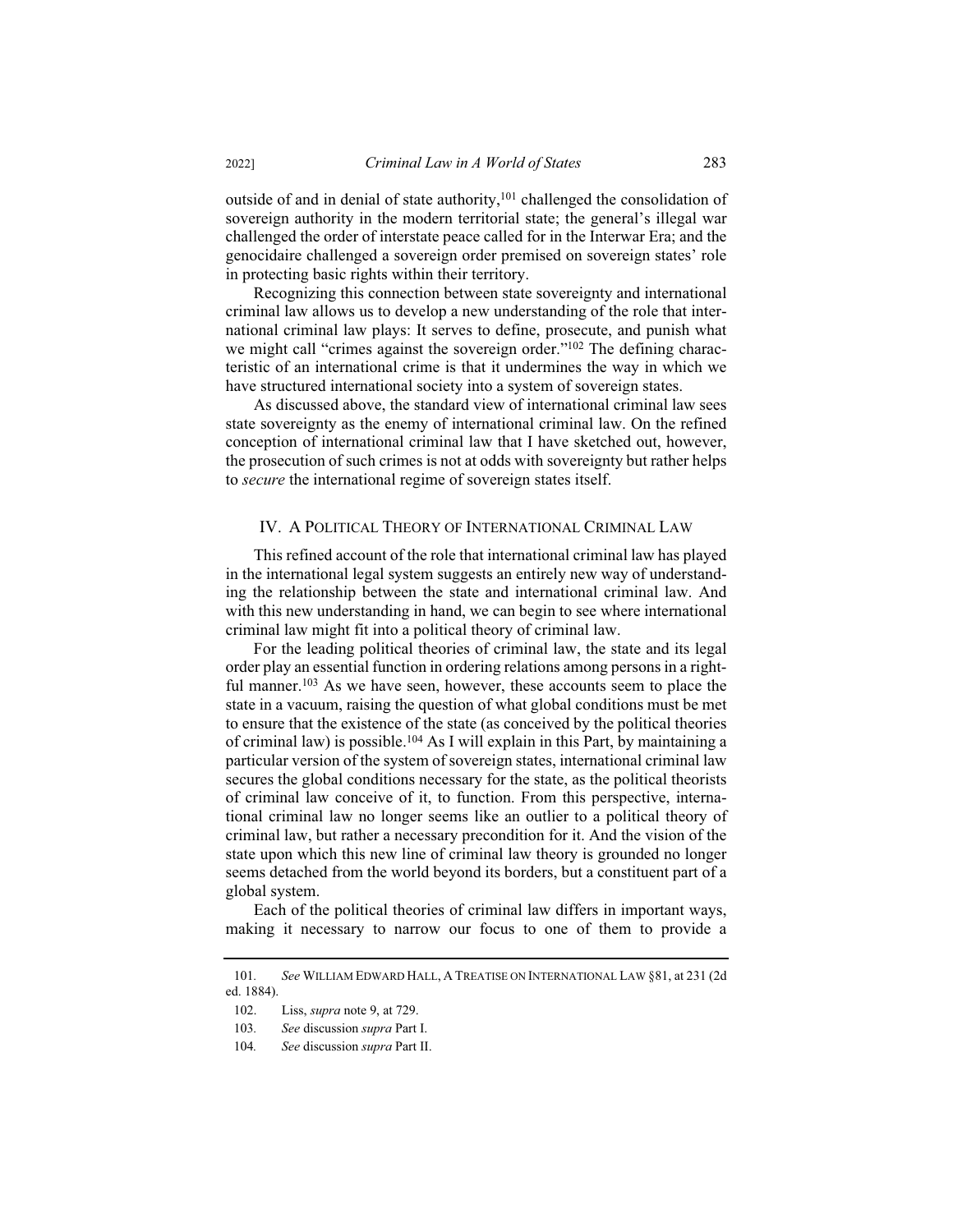comprehensive explanation of this argument. Here, I concentrate on the Public Authority Account for two reasons. First, in many ways it offers the toughest challenge for a justification of international criminal law (and thus the account most in need of a response), as it insists that the coercive authority that criminal law entails can *only* be exercised by the state. While the other accounts view the state as important in securing their desired conception of order among persons, they are less definitive in their rejection of other forms of authority.<sup>105</sup> Second, a core premise of the Public Authority Account is that, since we are all equal, no single vision of the good life ought to be coercively enforced by public institutions; rather, that choice ought to be left for each person.<sup>106</sup> An account of authority consistent with plural conceptions of the good seems to be a promising basis for the sort of universal framework of coercive authority that would ultimately be necessary for a viable account of international criminal law.

However, the point I make here is not exclusive to the Public Authority Account. As I explain at the end of this Part, international criminal law could be understood as serving this same role for the other leading political theories of criminal law. For each theory's favored conception of the role of the state, the system of international criminal law secures the global conditions necessary to make the state possible.

# A. A World of Public Authorities

Criminal law, on the Public Authority Account, is concerned with ensuring the state's ability to secure the requisite conditions for "a life in community with others as free and equal moral agents."<sup>107</sup> However, when we turn our focus from the state to the world beyond it, it becomes clear that there may be factors external to the state that undermine its ability to secure the conditions for life among free and equal persons internally.<sup>108</sup> And, conversely, it becomes evident that we need to consider the status of those beyond the state themselves: The same right that animates one person's claim to structure her interactions with others through the legal order of the state, 109 animates a claim for *all individuals*. As one individual has a right to be located within a state, the entirety of the world's population likewise has the right to be located in and protected by *some* state.<sup>110</sup> This gives rise to a need to identify the *external* and *global* principles that make the state acting as a public

<sup>105.</sup> See, e.g., CHIAO, supra note 5, at 42-44.

<sup>106.</sup> See, e.g., Thorburn, Constitutionalism, supra note 13, at 97-99.

<sup>107.</sup> See, e.g., Thorburn, Criminal Law, supra note 41, at 43.

<sup>108.</sup> On the role of factors internal to the state, see supra note 62 and accompanying text.

<sup>109.</sup> See, e.g., Thorburn, Punishment, supra note 41, at 30; WEINRIB, supra note 39, at 51.

See, e.g., Rostbøll, supra note 65, at 255 ("[T]he right to live in a legitimate state ... 110 is not a purely domestic matter but entails a distinctly cosmopolitan perspective. It is a universal or cosmopolitan right pertaining to all human beings in virtue of their humanity."); Hodgson, supra note 71, at 108.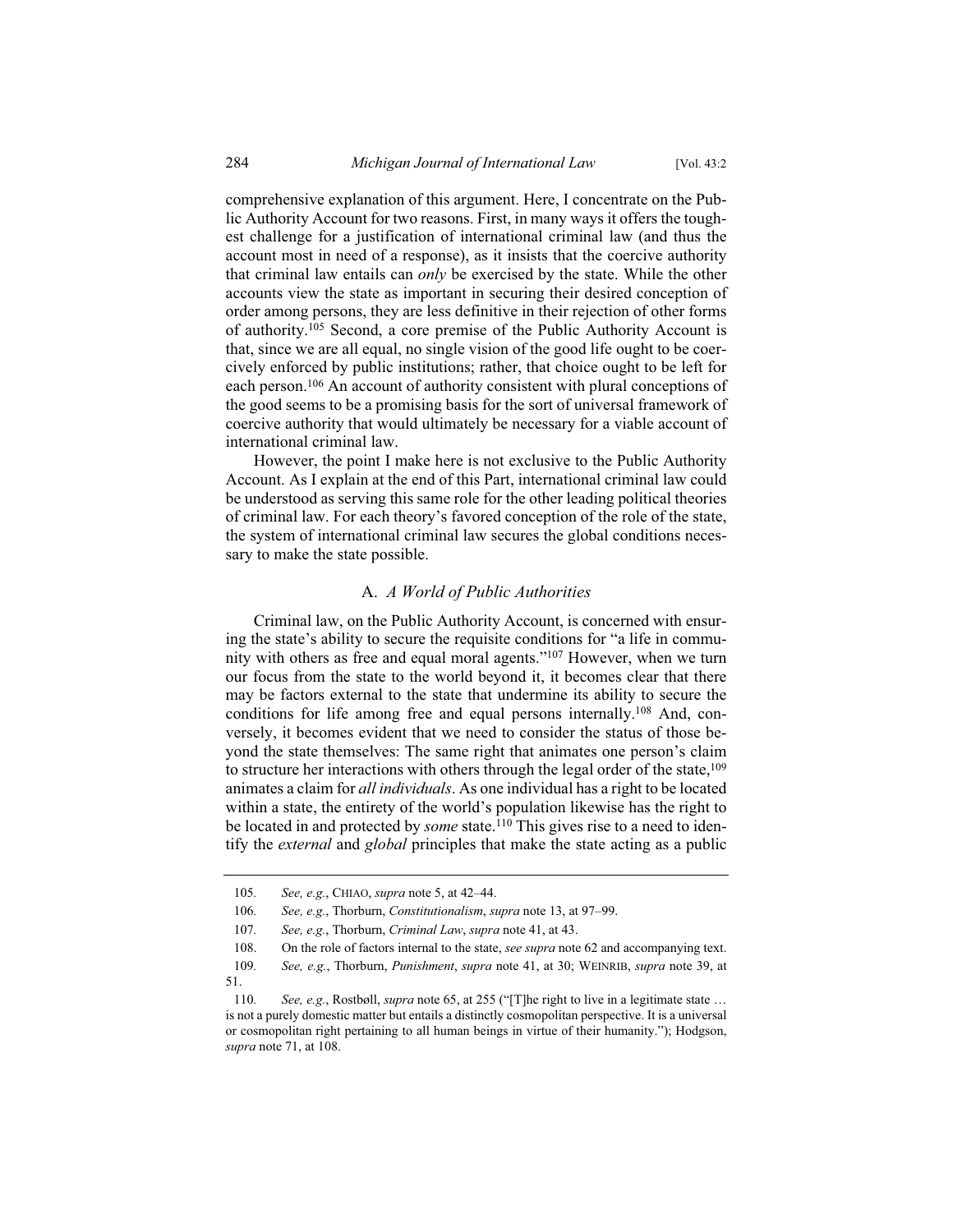authority and a system of states—with each acting as a public authority possible.

The new way of thinking about the relationship between international criminal law and the system of states set out in Part III offers a novel starting point from which to consider these questions. As I will explain, the three historic organizing principles of the legal order of sovereign states provide the resources to complete the Public Authority Account, making its underlying conception of the state possible in an international context. To recall, these principles call for organizing sovereign authority: (1) exclusively into territorially-bounded states; (2) among whom interstate force is prohibited; and (3) which are obliged to meet the standards of sovereignty as responsibility.<sup>111</sup> These principles collectively set out the necessary external conditions to secure the state's internal status as a public authority, and the necessary global conditions to structure the world into a system of public authorities, each securing a relationship of free and equal persons within its own jurisdiction.<sup>112</sup> Here, I explain how these principles serve this role. In the sections that follow, I explain how this helps us understand where international criminal law ought to fit into the Public Authority Account's conception of criminal law.

#### 1. Territorially-Bounded Sovereigns

Let's start with the organizing principle of the Long Nineteenth Century: the consolidation of sovereign authority into territorially-bounded states. The Public Authority Account relies on the premise that the state possesses ultimate authority within some territorially-bounded space. The coordinating role the state plays in securing our equal status presumes this condition: The state must be the ultimate arbiter within its territory to ensure the supremacy of the common body of law, common structures of adjudication, and common means of enforcement which make the rule of law among equals possible.<sup>113</sup> If the state's claim of authority were not supreme within its territory, the state as a system of public authority would not be possible.<sup>114</sup> On this way of thinking, the territorial state is unique in its ability to constitute free and equal relations among persons; the state's public authority (and its public authority alone) offer a structure that mediates our equal claims to have our rights respected by others.

Thus, the principle that sovereign authority can be consolidated in territorially-bounded states constitutes a global condition necessary to ensure that

<sup>111.</sup> See discussion supra Part III.

<sup>112</sup> As these principles serve this role collectively, they must all be present to realize this condition. See infra note 136 and accompanying text.

See, e.g., Thorburn, Punishment, supra note 41, at 9; see also Arthur Ripstein, Just 113 War, Regular War, and Perpetual Peace, 107 KANT-STUDIEN 179, 186-87 (2016) (discussing the importance of the state's exclusive authority within its jurisdiction).

 $114$ Shared sovereign authority (e.g., between Indigenous peoples and settler states) might be permissible and perhaps obligatory in some contexts. However, I rely on a consolidated conception of sovereignty for simplicity.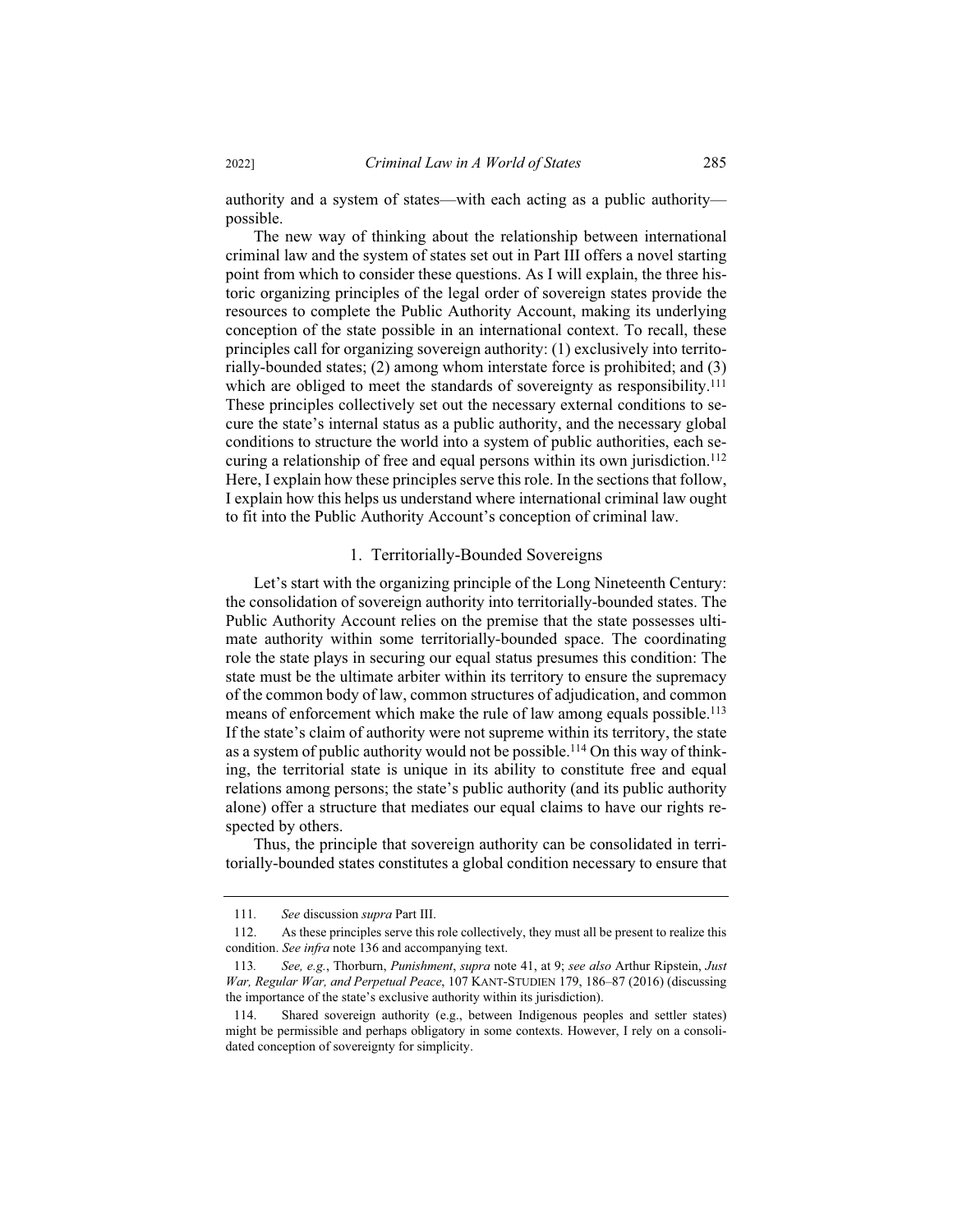all individuals of the world live in a context consistent with their status as equal persons. Securing the equal status of all persons on a global scale requires not simply that a *particular group* of people are located in a state, but that all people of the world are located within some state. This necessitates not only that a given state exists as a territorially-bounded sovereign authority, but that the world as a whole is divided into such territorially-bounded sovereigns.<sup>115</sup> In short it requires that there is no space governed by private force; rather, that the world's surface is governed by a patchwork of public authority.

The assertion of coercive authority throughout the globe by any actors other than territorially-bounded states (such as pirates on the sea),<sup>116</sup> would represent a challenge to the status of others as equal persons.<sup>117</sup> Such an exercise of non-state authority would amount to the very sort of arbitrary and unilateral force (deciding matters by domination or might) that the Public Authority Account sought to exclude. Thus, the organizing principle of the Long Nineteenth Century—structuring the world into territorially-bounded states—provides the sort of international principle required to make the Public Authority Account possible. It addresses the global conditions necessary to structure the world in a manner consistent with the free and equal status of people on a global scale.

# 2. Peaceful Sovereigns

The organizing principle of the Interwar Era—involving a sovereign order structured around the prohibition of war among states—represents another international principle necessary to facilitate the status of the state as a public authority. As noted above, the state's status as a public authority depends fundamentally on the rejection of unilateral force by all other actors within its territory. Notably, such unilateral force can come from *beyond* a state's borders as well from within them—a fact not addressed by the Public Authority Account (and other political theory accounts). The most significant form of such externally-originating force is interstate war: War represents the denial of law's monopoly in deciding matters between individuals; it is

286

<sup>115.</sup> See Hodgson, *supra* note 71, at 108. This claim is consistent with diverse modes of political ordering. Nevertheless, it has been invoked to reject certain forms of political organization and, indeed, was relied upon to justify colonization. On how we account for such historical realties, see discussion *infra* Part V; see also CRIDDLE & FOX-DECENT, supra note 71, at  $45 - 46.$ 

<sup>116.</sup> On this characteristic of piracy, see *infra* note 140 and accompanying text.

<sup>117</sup> But see Evan J. Criddle & Evan Fox-Decent, A Fiduciary Theory of Jus Cogens, 34 YALE J. INT'L L. 331, 376 (2009) (arguing that such acts do not affect the state-subject relationship).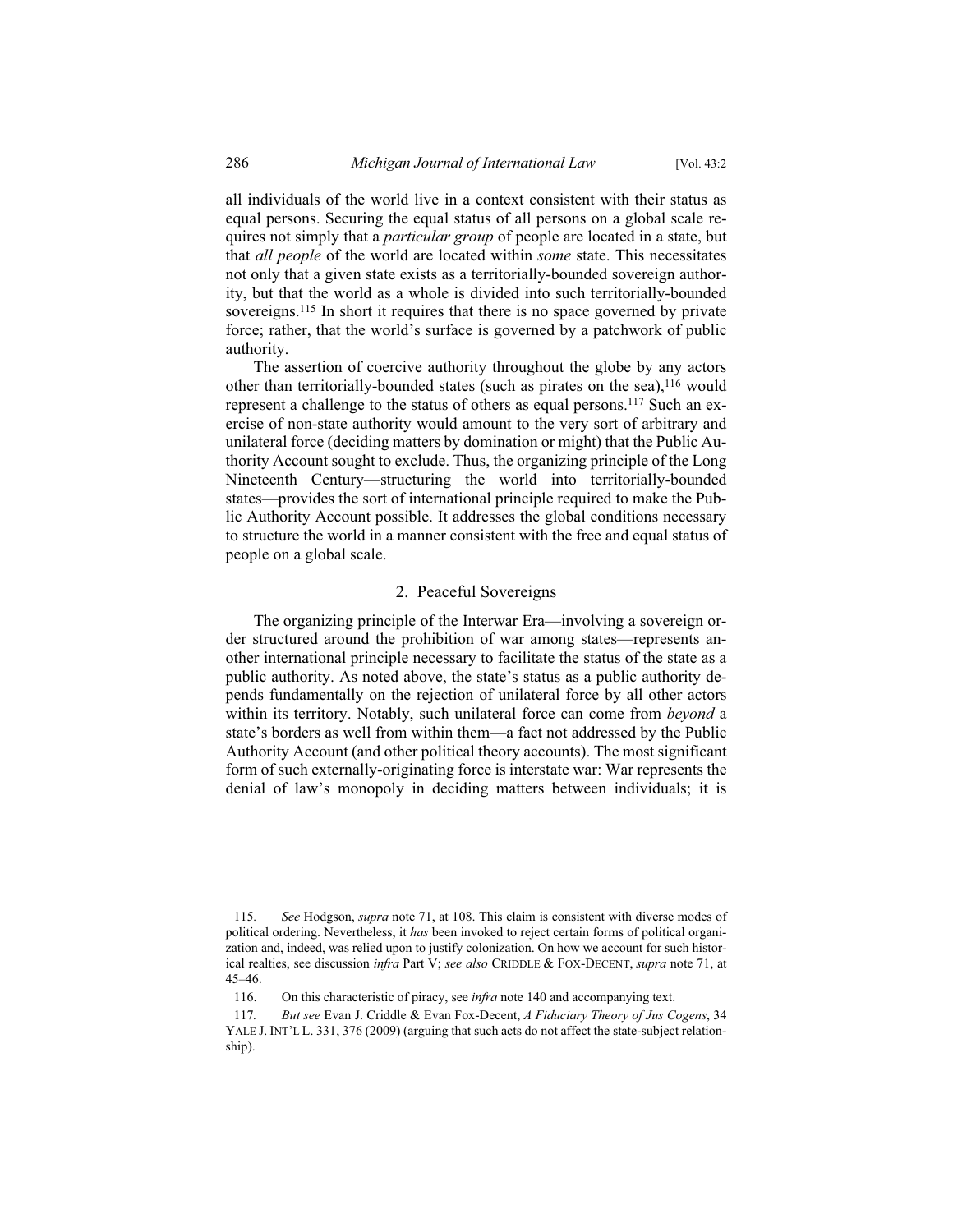inherently a condition in which an outcome is determined by might rather than right. $118$ 

Even if sovereign authority were distributed exclusively among territorial states, in a condition where one state was permitted to impose its will upon another by war, a global framework consistent with the status of individuals as free and equal persons would be impossible.<sup>119</sup> The possibility that State A could engage in forceful action in State B undermines State B's status as the public authority and ultimate arbiter of rights within its territory. If it is possible for a foreign-originating force (rather than State B's laws) to determine the state of affairs in State B's territory, the population cannot rely on the public law alone to structure relations among them.

The possibility of interstate war, in other words, undermines State B's ability to order relations among equal persons under the law internally. We may, of course, identify exceptions to this general rule (for instance, interstate force in self-defense).<sup>120</sup> However, the basic principle remains: Where interstate force is generally legal, the state as conceived of by the Public Authority Account cannot exist.<sup>121</sup> In this way, the organizing principle of the Interwar Era, prohibiting war between states, represents an external condition required to secure the state's internal status as a public authority.<sup>122</sup>

# 3. Sovereignty as Responsibility

Finally, the organizing principle of the Contemporary Era, sovereignty as responsibility, also constitutes a necessary global condition. The concept of sovereignty as responsibility provides that the state's status as sovereign entails obligations under international law to protect those in its territory from violations of their human security. The precise threshold for what conduct represents a failure of sovereign responsibility has been a matter of debate.<sup>123</sup> Several formulations of the appropriate threshold conditions were mooted throughout the 1990s, including: "human rights ... massively or

See, e.g., Ripstein, supra note 113; Rostbøll, supra note 65, at 256-57; see also 118. HATHAWAY & SHAPIRO, supra note 99, ch.1 (describing the period when war was legal, as one in which "might makes right").

<sup>119</sup> Some proponents of the Public Authority Account, following Kant, argue that states acting as true public authorities would never engage in aggressive war as doing so would be to act for a non-public purpose. See RIPSTEIN, supra note 34, at 228–29. On the need for a legal prohibition on war in any event, see Hodgson, *supra* note 71, at 109–10.

We might also include those authorized by the United Nations Security Council. On  $120$ this point, see CRIDDLE & FOX-DECENT, *supra* note 71, ch. 5.

 $121$ For a similar view grounded in a republican account, see Pettit, *supra* note 68, at 76– 77.

<sup>122</sup> See Ariel Zylberman, Kant's Juridical Idea of Human Rights, in KANTIAN THEORY AND HUMAN RIGHTS 28, 39 (Andreas Follesdal & Reidar Maliks eds., 2014).

<sup>123.</sup> See discussion *supra* Part III; see also Ryan Liss, Crime at the Limits of Sovereignty (Sept. 2018) (J.S.D. dissertation, Yale University) (on file with author).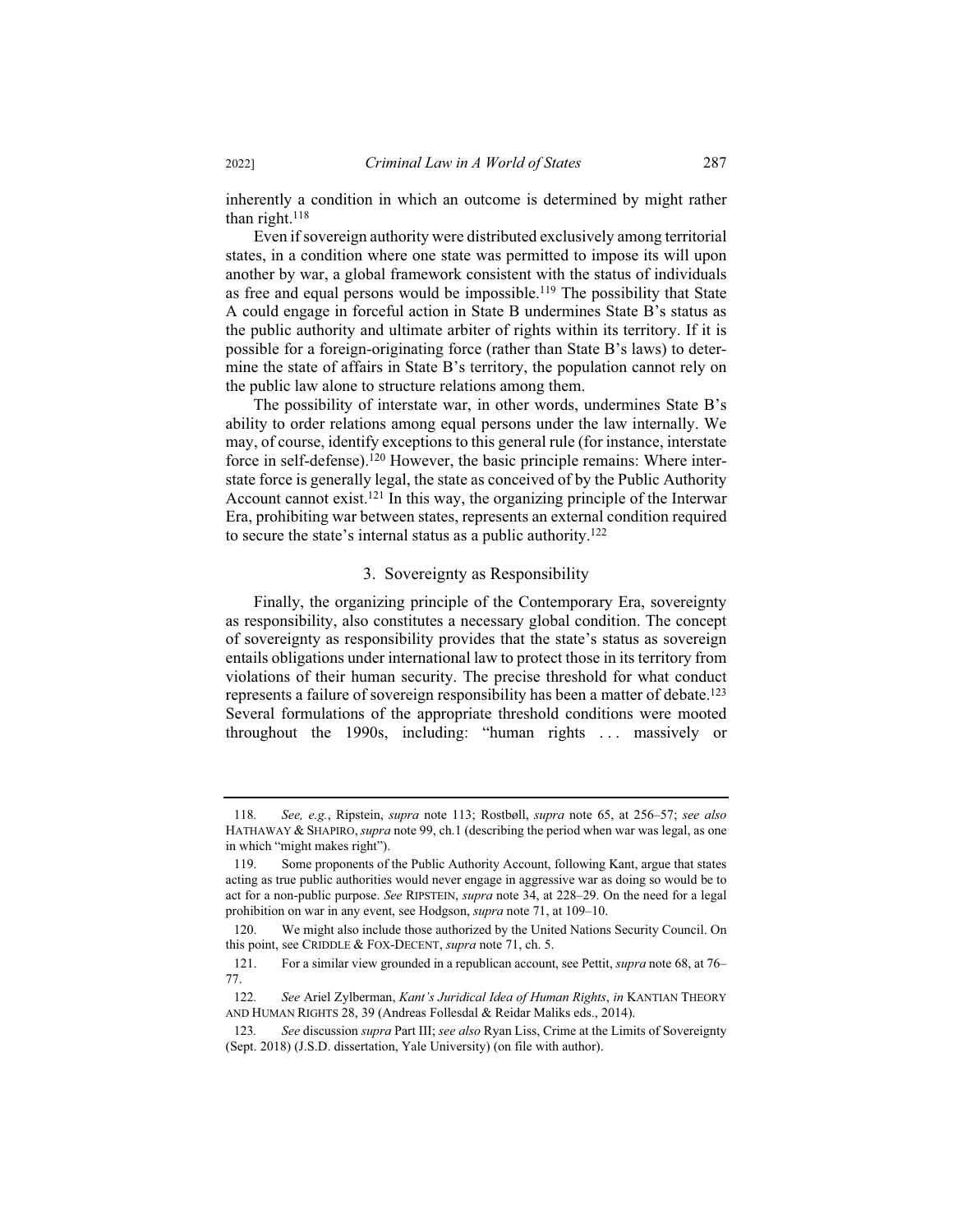systematically violated with impunity,"<sup>124</sup> "gross violations of the rights of masses of people,"<sup>125</sup> and conditions where "the failure of states to protect rights becomes egregious,"126 among others.<sup>127</sup> Eventually, international officials and state representatives adopted a standard that drew on the emerging category of international crime: human security crimes, such as war crimes, crimes against humanity, and genocide.<sup>128</sup> The resulting standard for sovereign responsibility requires both that the state not perpetuate such acts and that it protect individuals and groups from the commission of such crimes on its territory through prevention, cessation, and prosecution.

The principle of sovereignty as responsibility seems quite different from the two other international organizing principles discussed above. While the other principles address conditions external to the state, sovereignty as responsibility seems concerned with conditions within the state itself. In fact, rather than an international principle that facilitates the Public Authority Account (or the other political theory accounts of criminal law), sovereignty as responsibility seems more like a restatement of such an account itself. Crimes against humanity and war crimes seem like the sort of conduct that the state as a public authority was meant to regulate in the first place. Thus, it is not immediately clear how sovereignty as responsibility represents a global or external condition for the state's status as a public authority; rather, it seems to simply reaffirm the Public Authority Account's conception of the state's role in constituting free and equal relations under the law on an internal basis.

A response to this characterization of sovereignty as responsibility can be found in the justification for international jurisdiction over the conduct it was meant to address offered by one of the pioneers of the principle, Sudanese diplomat Francis Deng. The acts with which sovereignty as responsibility is concerned, Deng argued, were of the sort that "signify the breakdown" of the very conditions of order that the state was "created to ensure and preserve."<sup>129</sup> This, he explained, was what set such conduct apart from ordinary, isolated violations of the law amounting to domestic crimes. Isolated violations are the sort of thing the state's legal order was intended to respond to and should be left to address. In contrast, he argued, the *breakdown* of the conditions of order that the state was created to ensure and preserve justified international engagement.

<sup>124.</sup> U.N. Secretary-General, Rep. of the Secretary-General on the Work of the Organization, U.N. Doc. A/46/1, at 5 (Sept. 13, 1991).

<sup>125.</sup> DENG, supra note 100, at 13.

<sup>126.</sup> HENRY SHUE, BASIC RIGHTS: SUBSISTENCE, AFFLUENCE, AND U.S. FOREIGN POLICY 174–75 (2d ed. 1996) ("Sovereignty should be conditional upon performance... judged by minimal international standards, including the provision of protection for basic *rights.*") (emphasis in original).

<sup>127.</sup> See INT'L COMM'N ON INTERVENTION & STATE SOVEREIGNTY, THE RESPONSIBILITY TO PROTECT TT 4.19, 4.20 (2001).

<sup>128.</sup> G.A. Res. 60/1, *supra* note 100,  $\P$  138-39.

<sup>129.</sup> Francis M. Deng, Frontiers of Sovereignty, 8 LEIDEN J. INT'L L. 249, 265-73 (1995).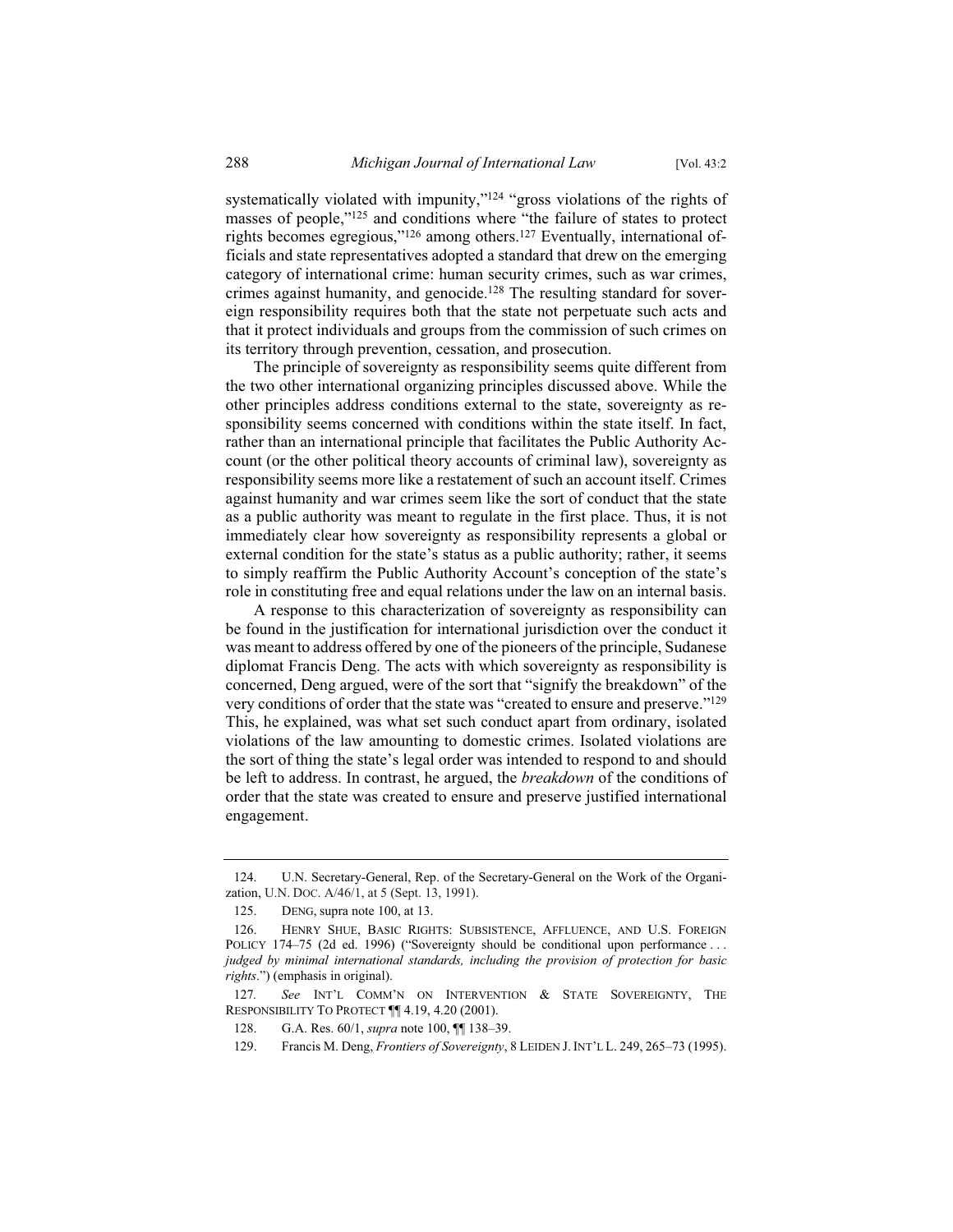Deng's argument provides insight into the distinction between domestic crimes on the one hand, and the sort of conduct that violates the principle of sovereignty as responsibility on the other. An ordinary crime according to the Public Authority Account represents a challenge to the premise that the state secures our equality under the law.<sup>130</sup> The murderer replaces the state's rule for how we ought to treat one another with her own rule. However, this challenge to the state's public authority is addressed (and the legal order upheld) through domestic criminal law.<sup>131</sup>

In contrast, in light of Deng's comment, the conduct that violates the principle of sovereignty as responsibility might be seen to involve a failure of a particular state to act as a public authority *at all*. Crimes against humanity and war crimes, Deng suggests, involve the sort of conditions where the state's law fails to regulate relations among individuals in its jurisdiction altogether. $132$ 

This indicates why sovereignty as responsibility represents a global condition for the possibility of the state and for a world of states. It represents a minimum condition that an entity standing in the position of a state must meet to secure equal freedom among persons within its jurisdiction.<sup>133</sup> And thus, it represents a global condition necessary to ensure that *all people* in the world are located within the jurisdiction of some public authority securing their status as equal under law. A violation of this condition would be inconsistent with requirement that we all fall within the jurisdiction of a public authority; it would be a threat, in other words, to the universality of the system of states. $134$ 

As noted above, the logic of the Public Authority Account demands that the principles that animate how we structure relations in a state are consistent

<sup>130.</sup> RIPSTEIN, supra note 34, at 308; Thorburn, Criminal Punishment, supra note 13.

<sup>131.</sup> See supra notes 38-47 and accompanying text.

See, e.g., CRIDDLE & FOX-DECENT, supra note 71, at 37-38 (discussing sovereignty 132 securing equal freedom as an aspirational goal, but one that suggests a minimum floor of obligation); Hodgson, *supra* note 71, at 125–26; Ariel Zylberman, *Human Rights and the Rights of* States: A Relational Account, 46 CAN. J. PHIL. 291, 309-10 (2016); see also WEINRIB, supra note 39, ch. 3 (discussing the minimum conditions of authority); RIPSTEIN, *supra* note 34, at 28 ("[T]he most egregious of these [regimes] are not even candidates for a united will, because their founding principles, such as slavery or genocide, do not create a rightful condition in which all can be secure in their rights."); Julius Ebbinghaus, The Law of Humanity and the Limits of State Power, 4 PHIL. Q. 14, 18-22 (1953).

Securing equal freedom in the state, however, is consistent with an expansive plural- $133$ ism of political forms. See WEINRIB, supra note 39, at 16 & ch. 3. The concept of sovereignty as responsibility prescribes minimum obligations for all states. Nevertheless, these bare conditions are not a full response to the questions of how a just order ought to be structured. See id. chs. 2-3 (distinguishing authority and justice).

<sup>134.</sup> Cf. Zylberman, *supra* note 122, at 40 (arguing foreign states' concern with "flagrant and systematic violations of [human] rights" arises as "a necessary element of the state's generic duty to leave the international state of nature and establish an international rightful condition"). For a similar logic from a Republican perspective, see, e.g., Pettit, *supra* note 68, at 71–72, 88– 90.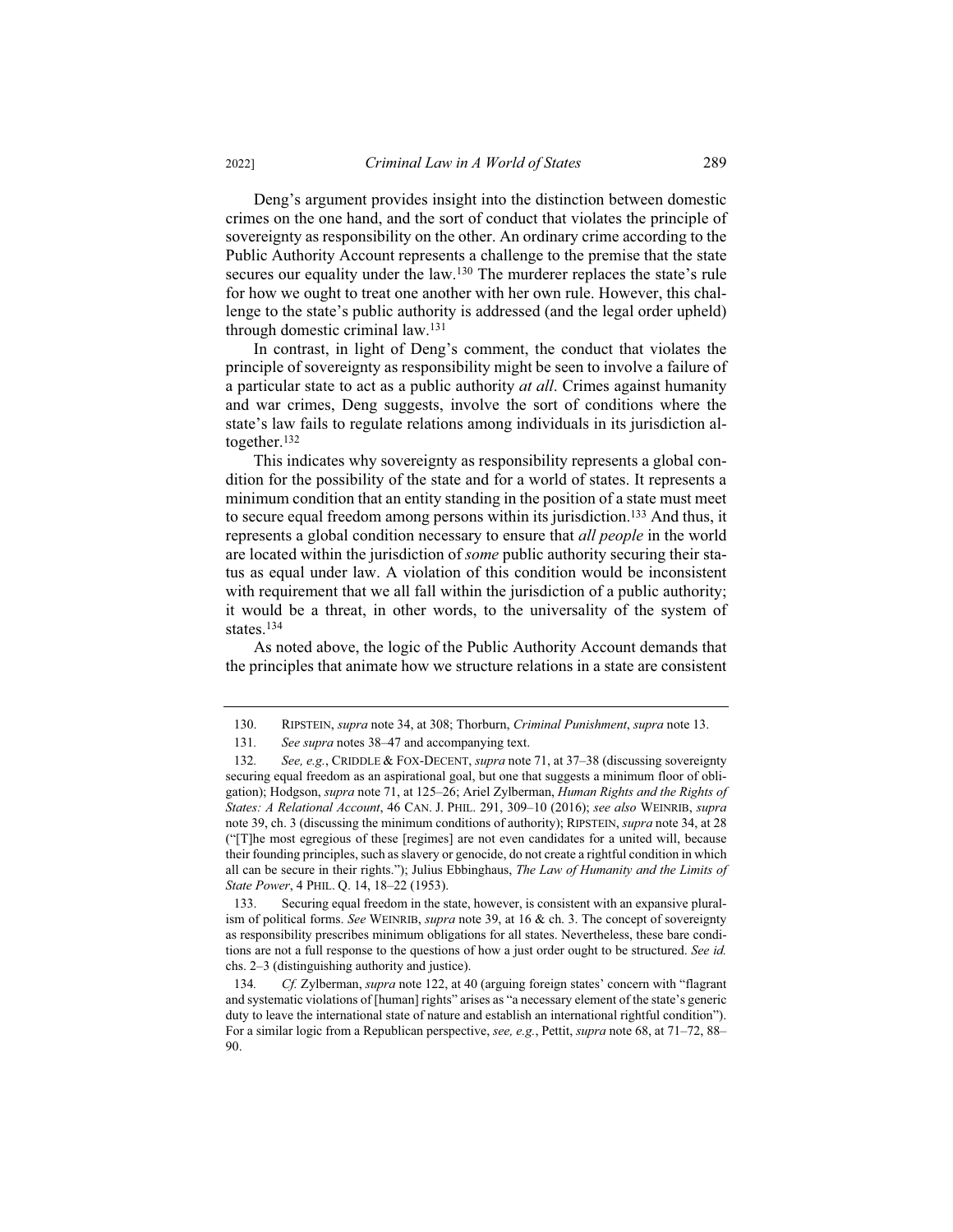with the free and equal status of *all* people, not simply those within a given political community.<sup>135</sup> Thus, the universality of the system of states represents a prerequisite for the conception of the state upon which the Public Authority Account relies.

# **B.** Conditions Precedent for the State

We can now see that, when we recognize that the state does not exist in a vacuum, there are certain international conditions that must be in place to make the conception of the state upon which the Public Authority Theorists rely possible. As I have suggested, these conditions entail: (1) the consolidation of internationally recognized sovereign authority in territorial states; (2) the prohibition of war between states; and (3) that those entities claiming to be states meet the bare conditions of a legal order.

The Public Authority Account provides that the state functioning as a public authority is necessary to structure life among individuals in a way that respects our mutual status as equal persons. And the three organizing principles of the sovereign order offer the international conditions precedent required to make the state as a public authority, and a world of such states, possible.

Importantly, as the discussion above suggests, these principles serve this role *cumulatively*—each principle builds on the last, and each would be insufficient to constitute such a global framework without the others.<sup>136</sup> Together, these organizing principles offer the international legal conditions necessary to constitute free and equal relations within a given state and on a global scale.<sup>137</sup> This is true even of the organizing principles that initially seem deeply statist, such as the consolidation of sovereign authority in territorial states and the prohibition of war between states. States, based on this understanding, are not valuable unto themselves, but because of the conditions they create to secure the rights of individuals.

# C. International Criminal Law as Criminal Law

We now have a sense of how the conception of the state on which the Public Authority Account relies might be possible, even accounting for the world beyond the state's borders. This provides a response to one of the two international challenges for the political theory accounts of criminal law.

<sup>135.</sup> See supra notes 109-110 and accompanying text.

Here, I break with, and address ambiguity in, the extant law. There is some debate as 136. to whether all three principles remain in force. For instance, some suggest that the prohibition on force has been *displaced* (rather than joined) by international human rights obligations. To the extent that the law is uncertain, the proposed theory gives us reasons to embrace a legal framework where all three principles remain in effect.

<sup>137</sup> Cf. Dworkin, *supra* note 69, at 15-19 (suggesting the principles governing a legitimate international system of states ("the true moral basis of international law") involve the background conditions for the legitimate exercise of authority within those states).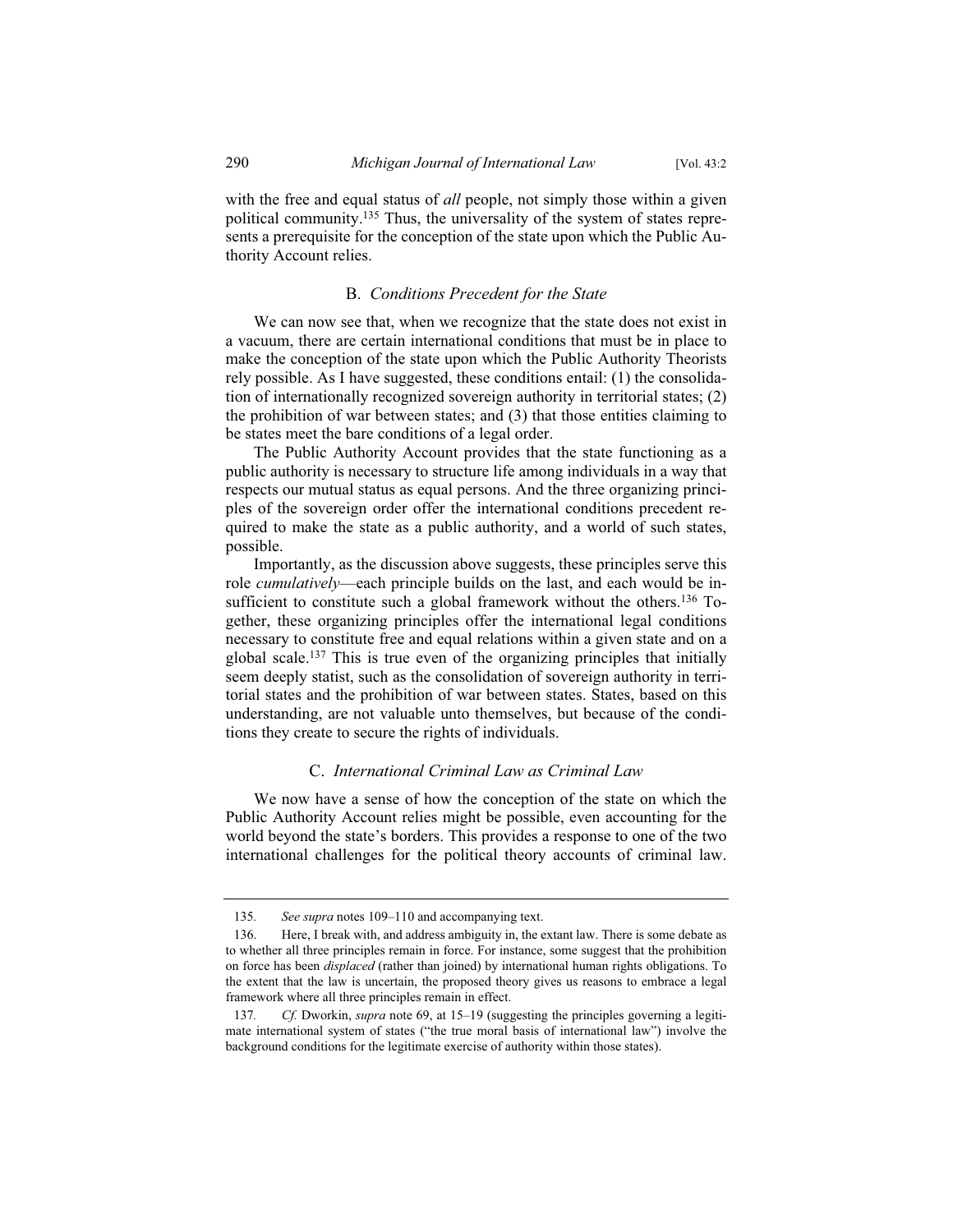However, we still lack an answer to the other international challenge: whether these accounts can make sense of instances of criminal law that are not anchored in a given state, such as international criminal law. Here, I take up this second question. As I explain, international criminal law might be understood as the legal framework through which we *uphold* the three international conditions necessary for the state and the system of states to function. It is this unique role that justifies the unusual breadth of authority to punish international crimes that is possessed by all states. With this argument in view, we can see that international criminal law is not only consistent with, but in fact is necessary for, the Public Authority Account of criminal law.

This becomes clear when we return to the connection between the system of states and each of the paradigmatic international crimes—piracy, waging interstate war, and human security crimes (genocide, crimes against humanity, and war crimes).<sup>138</sup> As we have seen, a system of sovereign states with each functioning as public authorities first requires that there are no legal "black holes" where individuals are subject to the private force of another unmediated by the legal order of a state.<sup>139</sup> This is precisely the phenomenon to which criminalizing piracy responds. What is distinctly wrongful about the pirate's conduct is that it entails coercive force over another person by a *non*state actor who is acting outside of, and in denial of, the exclusive sovereign authority of states.<sup>140</sup> The pirate's actions deny international law's claim to determine how authority among persons of the world is distributed.<sup>141</sup>

Second, the system of sovereign states functioning as public authorities requires that states do not displace the legal order of other states by engaging in interstate force against one another.<sup>142</sup> This is where the crime of waging war comes in. What is distinctly wrongful about the general's illegal war is that it undermines the status of the targeted state as a public authority within its territory. The general's actions deny the premise that the world is organized among public authorities, each acting to secure the law among free and equal persons.

Finally, the system of sovereign states functioning as public authorities requires that each entity standing in the position of a state secure the minimum conditions of legal order.<sup>143</sup> This is what human security crimes address. What is distinctly wrongful about crimes against humanity or genocide is that

<sup>138.</sup> See supra Part III.

<sup>139.</sup> See supra notes 113-117 and accompanying text.

<sup>140.</sup> See, e.g., HALL, supra note 101, at 231. See also Liss, supra note 9, at 758-59.

<sup>141</sup> One might then question why rebels and revolutionaries are not considered international criminals. Pirates and rebels differ in an essential way: Pirates deny the premise that authority is possessed exclusively by territorial sovereign states; rebels, on the other hand, want to be the sovereign state. Rebels do not challenge the premise that authority ought to be divided among territorial states, but claim to be the proper representative of one of those states. In this sense, rebels are not a challenge to the system of sovereign states, but a challenge within a sovereign state.

<sup>142.</sup> See supra notes 118-122 and accompanying text.

<sup>143.</sup> See supra notes 122-135 and accompanying text.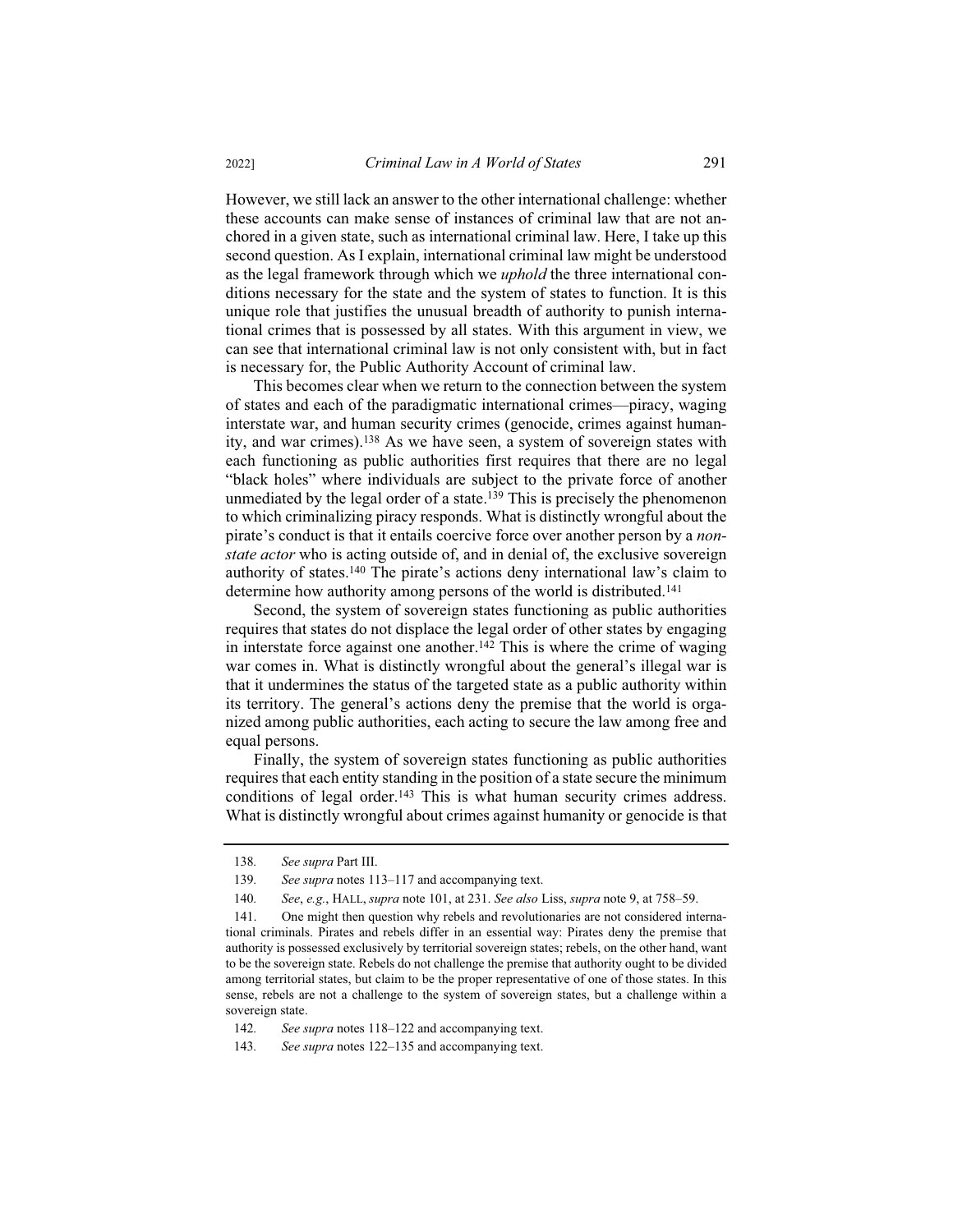they deny the sovereign state's claim to function as a public authority securing legal order among equal persons at all.<sup>144</sup> Whether carried out by a state official or non-state actor, the accused challenges the state's legal order altogether. These actions, in short, amount to private force supplanting the sovereignty of the state.<sup>145</sup> It may seem odd to suggest that the wrongfulness of war crimes or genocide (or even illegal war $146$ ) is related to state authority rather than to the rights of individuals. In this respect, however, it's important to recall the nature of public authority on such accounts. Public authority is fundamentally about individuals; namely, it's about creating the conditions necessary for individuals to mutually realize their rights. An afront to the possibility of such authority, then, is not simply an attack on rights, but on the very possibility of rights.

International crimes are thus those actions that violate the international conditions precedent for public authority. Understanding international criminal law in this way can help us see why international criminal law might still be understood as criminal law even though it is not anchored in a single political community. In particular, it might explain why all states possess the authority to prohibit such conduct and to punish those individuals who commit international crimes. Here I provide only a sketch of what an explanation of this sort might entail. Yet this brief sketch helps us see where international criminal law might fit into a political theory of criminal law.

The Public Authority Account is grounded on the premise that individuals have a right and an obligation to structure their interactions with others through the state's public authority to ensure that their mutual equal status is respected. As individuals cannot otherwise act in a manner consistent with the equality of others, they are obliged to join together in a state. The conceptual necessity of the state's role mediating relations among equals is what justifies the existence of the state's authority, including the authority to punish.<sup>147</sup> This right and duty to secure relations among equal persons under law within a given state, however, could be understood as a particularized version of a cosmopolitan right and duty of the same sort.<sup>148</sup> Such a cosmopolitan

<sup>144.</sup> This character is demonstrated by the *mens rea* of these crimes. Establishing fault for war crimes and crimes against humanity requires proving that accused had knowledge of the very background conditions of lawlessness that render the conduct so problematic (the conditions amounting to an armed conflict or an attack on the civilian population) and intended to engage in the prohibited conduct under such conditions. Genocide requires that the accused *intend* to destroy a group as such, and thus entails an assertion that the state's legal order does not secure the status of members of an entire group of people.

This distinct character might be absent where the nexus state acts to prevent or punish 145 the conduct. In such circumstances, the conduct might be better understood as a domestic crime rather than an international crime. See infra note 155 and accompanying text.

On increasing tendency to justify the criminalization of war on the basis of its nega-146. tive affects on individuals (rather than states), see Liss, supra note 9, at 763.

<sup>147.</sup> See supra notes 38–47 and accompanying text. See also WEINRIB, supra note 39, ch.  $\overline{2}$ .

<sup>148.</sup> See supra note 110 and accompanying text.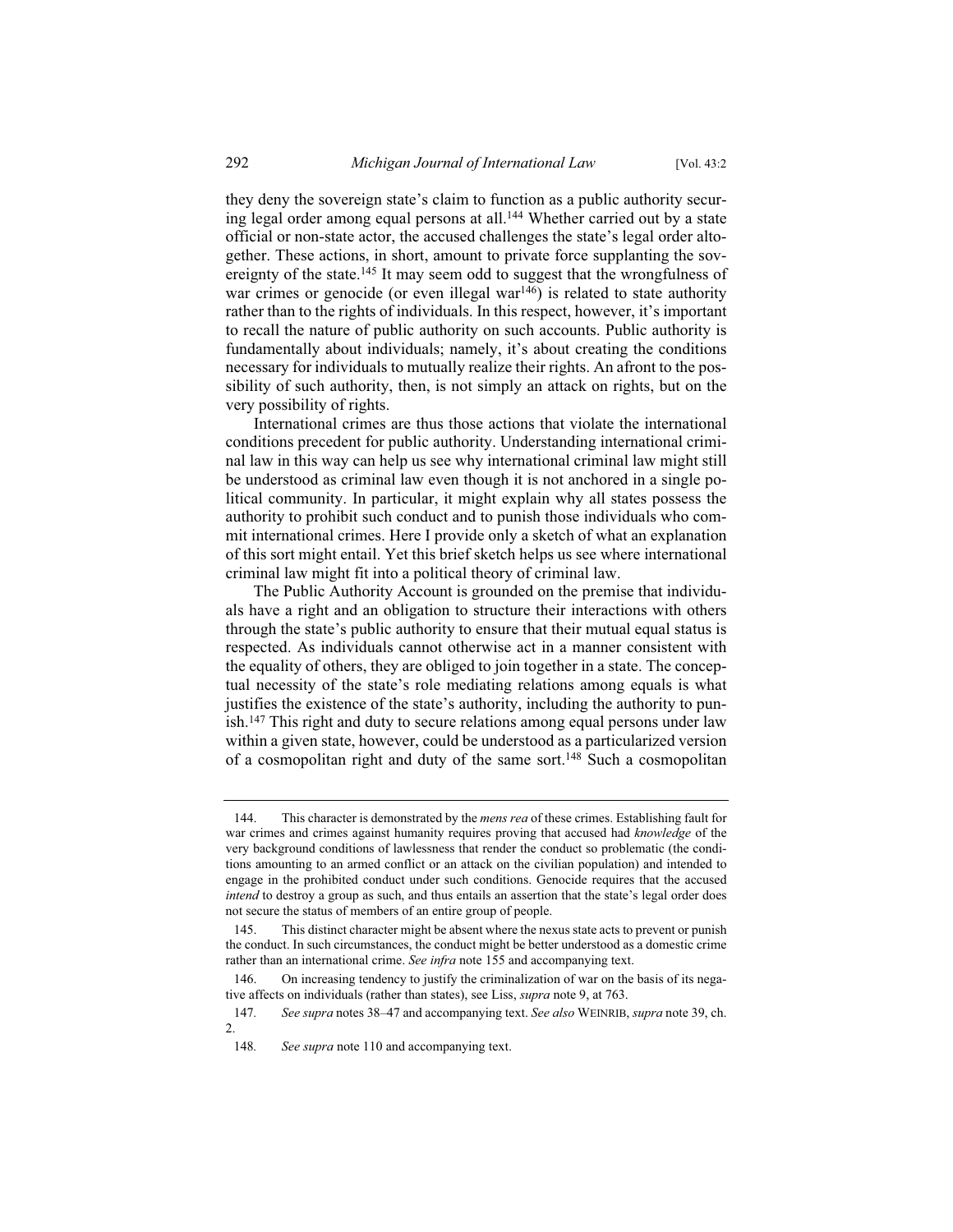duty would require that *all* persons (and *all* states) act in a manner that ensures that all individuals in the world are in a condition consistent with their status as free and equal persons. Just as one group of people have a right and duty to organize themselves in a state, so too do all persons have a right and duty to organize themselves into states and a system of states—as this is the only way we can interact with others on terms consistent with our mutual equality. $149$ 

This duty is ordinarily fulfilled by all persons living under a public authority, which possesses the right to reassert the rule of domestic law through criminal punishment within that particular community. However, when the system of public authorities itself is challenged, each public authority (or group of public authorities acting together in an international tribunal)<sup>150</sup> has a right to reassert the law on which each state is, and all states are, premised.<sup>151</sup> International crimes are those acts through which a person substitutes her own private rules for international law's public rules on how all people of the world can interact justly, and international criminal punishment offers the means through which the rule of law among people and public authorities is reasserted.<sup>152</sup>

The state's coercive authority over a given political community is justified as the only framework under which we can interact with others in a manner consistent with our equal status within the community.<sup>153</sup> And so too is the coercive authority of each public authority over all members of the global system justified in the narrow set of cases necessary to ensure that we can all interact in a manner consistent with our equal status on a global scale.<sup>154</sup> As

<sup>149.</sup> CRIDDLE & FOX-DECENT, *supra* note 71, at 114–15, 171–73.

<sup>150.</sup> *But see supra* note 76 and accompanying text (discussing the jurisdiction of such tribunals in practice).

<sup>151.</sup> Scholars have offered similar arguments to justify humanitarian intervention. See, *e.g.*, Zylberman, *supra* note 122, at 308-10; Hodgson, *supra* note 71. However, international criminal law provides a framework more consistent with global equal freedom under public authorities. While international criminal law subjects all individuals equally to the authority of public authorities (their own and all others), humanitarian intervention (especially unilateral humanitarian intervention) necessarily undermines the horizontal equality of public authorities, subjecting one state to the authority of another. On the uncertain legality of humanitarian intervention and distinction with UN-authorized intervention, see Oona Hathaway, Julia Brower, Ryan Liss, Tina Thomas & Jacob Victor, Consent-Based Humanitarian Intervention: Giving *Sovereign Responsibility Back to the Sovereign,* 46 CORNELL INT'L L.J. 499 (2013).

<sup>152.</sup> Cf. Duff, Crimes, supra note 85, 143-44.

<sup>153.</sup> See Thorburn, Criminal Punishment, supra note 13, at 30.

<sup>154.</sup> This authority could be conceptualized in different ways. It could be conceived of akin to self-defense, wherein private actors take up public means where the state is absent. Cf. Thorburn, *Justifications*, *supra* note 31. On this view, we could think of individual states acting on behalf of some potential global public body that fails to act in the particular instance. Alternatively, we could think of the authority possessed by all states to secure these legal standards as conceptually necessary for a world among free and equal persons. On this latter account, states are not stepping in for an absentee global public body, but exercising the authority inherent in what it means to be a state in a world of states. Cf. Duff, Crimes, supra note 85, at 146 (discussing an "international public order" of a "community of nations").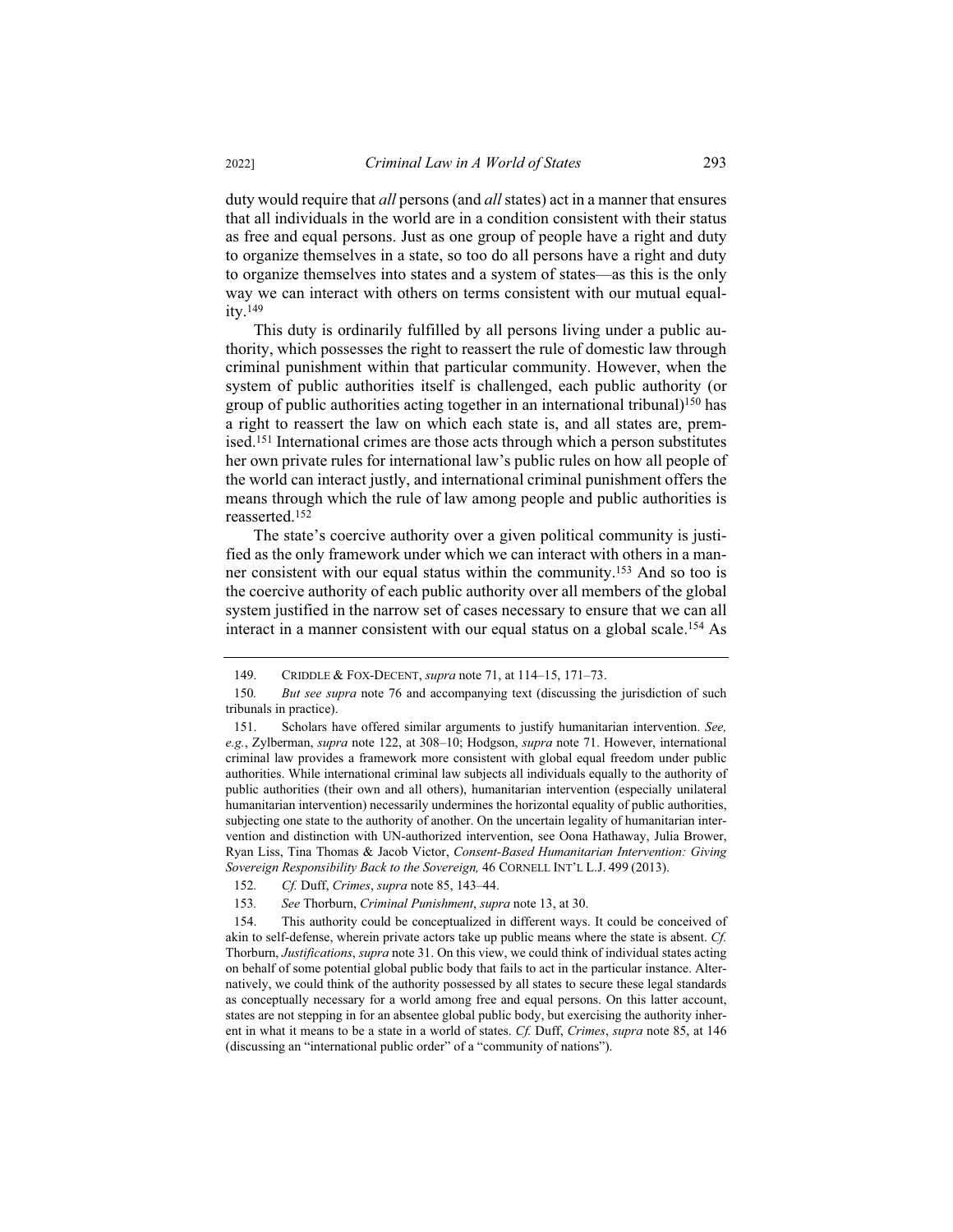Evan Criddle and Evan Fox-Decent have observed in a similar context, "not only are states commissioned to serve as fiduciaries for their own people, but they are also entrusted with authority to serve as joint fiduciaries of international legal order generally for the purpose of establishing a regime of secure and equal freedom for humanity as a whole."<sup>155</sup>

# D. International Criminal Law and the Political Theories of Criminal Law

I have aimed to show how the conception of the state at the heart of the political theory accounts of criminal law might fit into a global context, using the Public Authority Account as an example. Through this example, I have also suggested how international criminal law might fit into a political theory of criminal law anchored in the state. While I cannot offer a full explanation here, a parallel argument could be made on the other leading political theory accounts of criminal law. These accounts are premised on the distinct role the state and its legal order play in organizing relations among persons. And such theories also necessitate the three organizing principles of the international order beyond the state's borders.

Let's very briefly consider this point. The Practical Precondition Theorists suggest that the state is necessary in a practical sense to facilitate terms of stable reciprocity. This premise seems to hold true when we consider not simply one political community, but all people of the world. It seems plausible that global interpersonal cooperation is best facilitated by a framework in which *all* persons are organized into law-enforcing political communities, rather than a condition where private, non-state force is permitted. If each political community is simply a reflection of this basic premise, the members of all states ought to see it as necessary to prohibit the sort of private force that denies the primacy of state authority-namely, piracy and human security crimes.<sup>156</sup> Moreover, it would seem difficult for the state to facilitate stable

<sup>155.</sup> CRIDDLE & FOX-DECENT, supra note 71, at 171-73. Thus, when non-nexus states (and their courts) prosecute international crimes pursuant to universal jurisdiction we should think of them as acting as public authorities of the international community of persons as a whole rather than as public authorities of their own polity alone. Cf. Miriam Gur-Arye & Alon Harel, Taking Internationalism Seriously: Why International Criminal Law Matters, in THE OXFORD HANDBOOK OF INTERNATIONAL CRIMINAL LAW 215, 219, 226-36 (Kevin Jon Heller, et al. eds., 2020). Prosecuting international crimes where the state has a nexus to the crime might thus be understood as categorically different from universal jurisdiction. See id. at 229–30. Indeed, we might think of the prosecution of international crimes by foreign states or international tribunals as a second best alternative to the ordinary functioning of the nexus state itself. See, e.g., Duff, Crimes, supra note 85, at 143-44.

<sup>156.</sup> If the state fails to protect certain groups under the law or is unable to enforce the law because of conditions such as armed conflict, its members do not have a basis to rely on its laws for stable reciprocity. Moreover, all political communities would seem to have an interest in ensuring that all individuals are organized among authoritative legal systems through which the people of the world all interact. Such a structure offers a degree of certainty about the rules that governs us all interpersonally.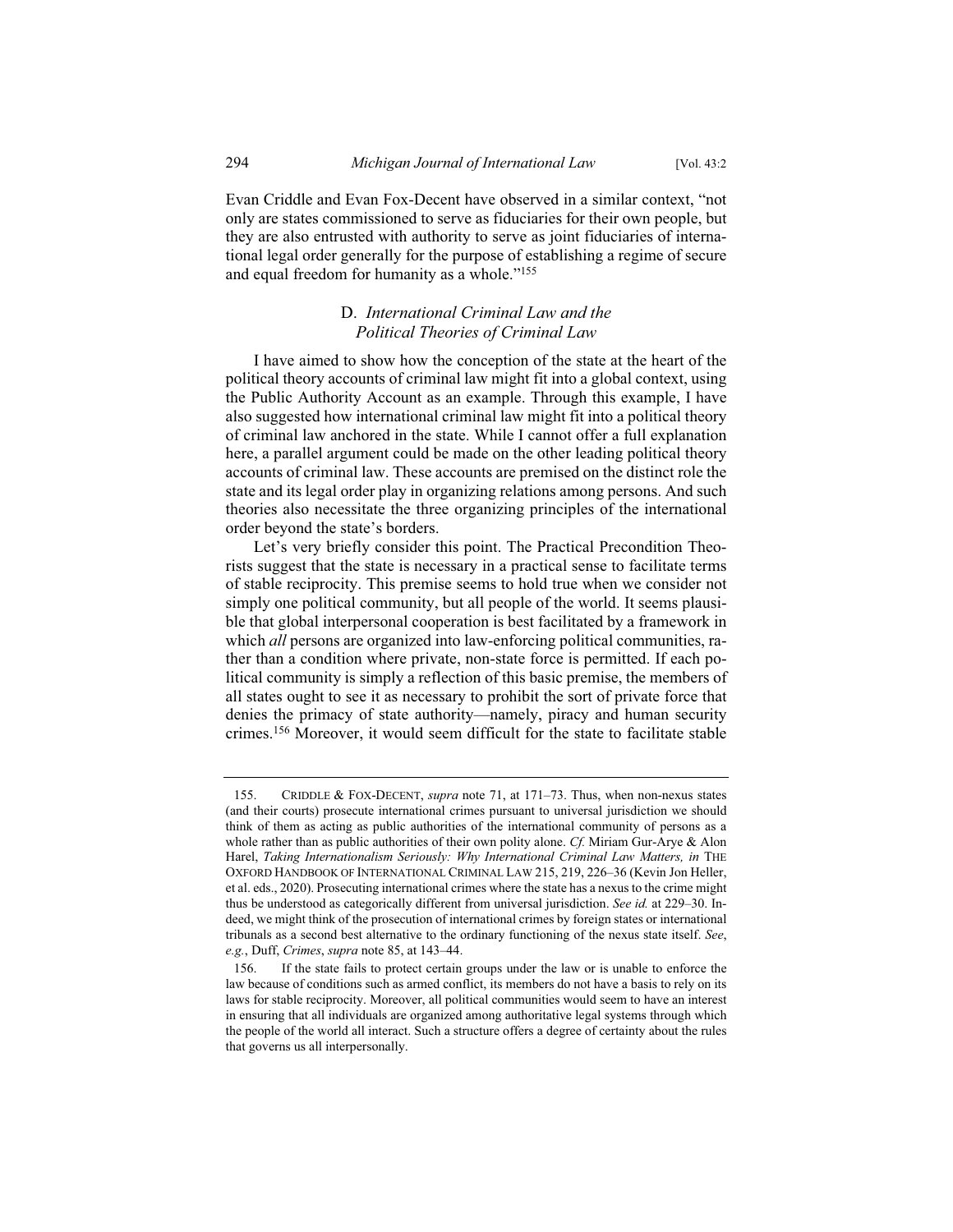terms of cooperation internally if foreign states could permissibly intervene using interstate force. In such a context, the state's laws and enforcement would no longer provide a reliable sense of what goes on within the state's territory. Thus, it would seem essential for all states to enforce a system of law that prohibits war. Such propositions represent practical claims about the conditions necessary to facilitate stable reciprocity among all individuals of the world.

The Republican Scholars suggest that the state offers a distinct framework to actualize our innate political selves and secure our civic equality. Again, this principle seems to pertain not simply to how a given group of people organize their relations, but how all individuals of the world ought to organize their relationships with others. For such conditions to obtain on a global scale, we must ensure that all individuals are located within some state and not subject to the private force of non-state actors (through piracy); that each state is subject only to the decisions of its members and not subject to arbitrary external force (through war);<sup>157</sup> and that all political entities of the world meet some absolute minimum standard for a legal system among equals—not engaging in or permitting mass rights abuses of their subjects (through human security crimes).<sup>158</sup> In this context, the enforcement of international criminal law might be understood to secure equal respect for all as persons, each with the right to live in a Republican polity realizing their status as equal citizens of that state.<sup>159</sup>

For each political theory account of criminal law, the state and its legal order play a unique role in organizing relations among persons, a role that is facilitated by domestic criminal law. And for each account, international criminal law offers a framework to secure the international conditions precedent for the conception of the state each account proposes.

#### V. THE LIMITS OF (INTERNATIONAL) CRIMINAL LAW

An important objection may have come to mind for readers about the account of international criminal law and the vision of the world I have sketched out thus far. This account seems, in no uncertain terms, to reify the state and our existing system of states. But what of the injustice that seems to permeate the function of the system of states on a practical level? And relatedly, how can the system of states and international criminal law offer a

<sup>157.</sup> See, e.g., Pettit, supra note 68.

<sup>158.</sup> Cf. Yankah, *supra* note 34, at 470 (describing hate crimes as "the denial of another citizen's equal standing as a member of our civic community"). We could understand international crimes as denying citizens' equal standing on mass. A state that fails to respond to such acts would seem to fail to create a civic community of equals at all. See also Ekow N. Yankah, Legal Vices and Civic Virtues: Vice Crimes, Republicanism and the Corruption of Lawlessness, 7 CRIM. L. & PHIL. 61 (2012).

<sup>159</sup> See Duff, Crimes, supra note 85; DUFF, supra note 3, at 156; see also supra note 85 and accompanying text.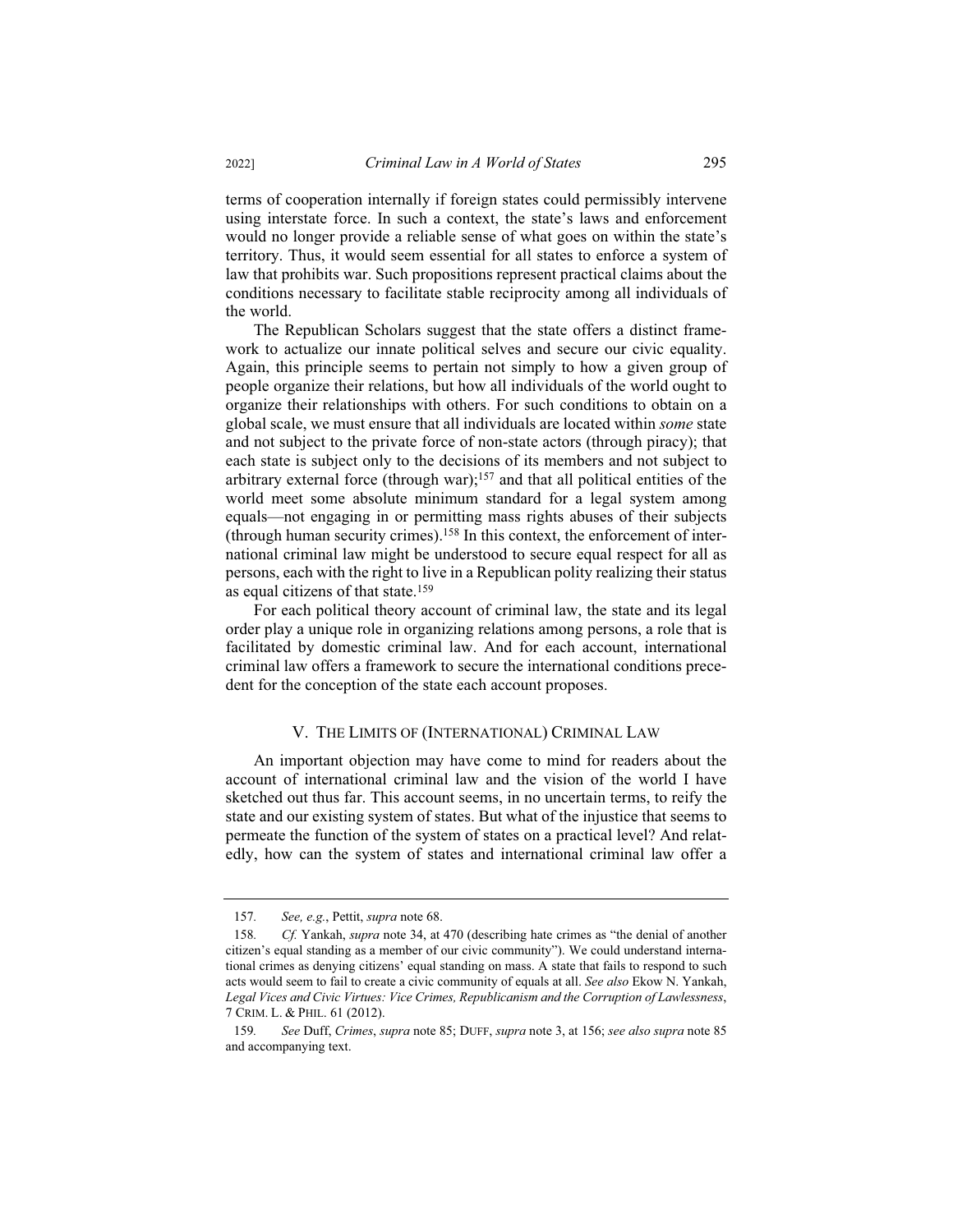framework necessary for global equal relations, reciprocity between persons, or equal civic flourishing, when the very creation of the system of state seems to have tracked the interests of, and domination by, powerful states.<sup>160</sup> The hegemonic origins of international law are manifestly evident in both the principles around which the system of sovereign states has been organized,  $161$  and the standards of international criminal law itself.<sup>162</sup> There is, thus, an important worry that, in endorsing a conception of international criminal law that aims to uphold the system of states, we might be entrenching these conditions.<sup>163</sup>

Two related responses to these concerns follow from situating international criminal law within the political theory accounts of criminal law. First, doing so helps us see that international criminal law itself is not able to address such structural injustice and historic wrongdoing. As is evident from accounts discussed in Part I, criminal law is best understood as aimed at the justice of *maintaining* society (maintaining a framework for equal freedom under the law, stable reciprocity, or conditions of civic flourishing), rather than the justice of *changing* society. We ought to see a framework of international criminal law as a necessary global condition to maintain the conception of justice each political theory account adopts, but we must look elsewhere when it comes to seeking to change the conditions of the global status quo.

On the other hand, however, criminal law is only justifiable (as the political theorists of criminal law make clear) on terms consistent with a broader theory of political authority—defined in accordance with the various theorists' favored view of the state's role. Consequently, within the state, the ultimate justifiability of criminal law rises and falls on the larger project of justice<sup>164</sup> and, with international criminal law, on a larger project of global justice.

<sup>160.</sup> See discussion supra Part III.

<sup>161.</sup> I explore this point in depth elsewhere. See Liss, *supra* note 123; see also Kennedy, supra note 98, at 128 (regarding sovereignty in the Long Nineteenth Century); Phillip Marshall Brown, The Geneva Protocol, 19 AM. J. INT'L L. 338, 338-39 (1925) (regarding sovereignty in the Interwar Era); DENG, supra note 100, at 145-46 (regarding sovereignty as responsibility).

<sup>162.</sup> See Liss, *supra* note 123; see also ALFRED RUBIN, THE LAW OF PIRACY (2d ed. 1998) (discussing criminalization of non-Western powers via piracy); United States. v. ARAKI, Sadao, Judgment of The Hon'ble Mr. Justice Pal, Member from India (Nov. 1, 1948), in DOCUMENTS ON THE TOKYO INTERNATIONAL MILITARY TRIBUNAL 809, 910 (Neil Boister & Robert Cryer eds., 2008) (critiquing the imperial nature of crimes against peace) [hereinafter "Pal Dissent"]. See, e.g., Tor Krever, Dispensing Global Justice, 85 NEW LEFT REV. 67 (2014) (discussing contemporary international crimes).

<sup>163.</sup> A related concern arises from the selectivity and inequality built into the very structures of international criminal law. See Sarah Nouwen, Legal Equality on Trial: Sovereigns and *Individuals Before the International Criminal Court*, 43 NETH. Y.B. INT'L L. 151 (2012). As such selectivity reflects the inequality of the international legal order more broadly, the response proposed in this Part applies equally to this concern. Indeed, the account I have proposed gives us further reasons to find such selectivity deeply problematic for the legitimacy of international criminal law insofar as it is counter to the very justifying aims of the system.

<sup>164.</sup> See, e.g., Chiao, *supra* note 35, at 153; CHIAO, *supra* note 5, at 32.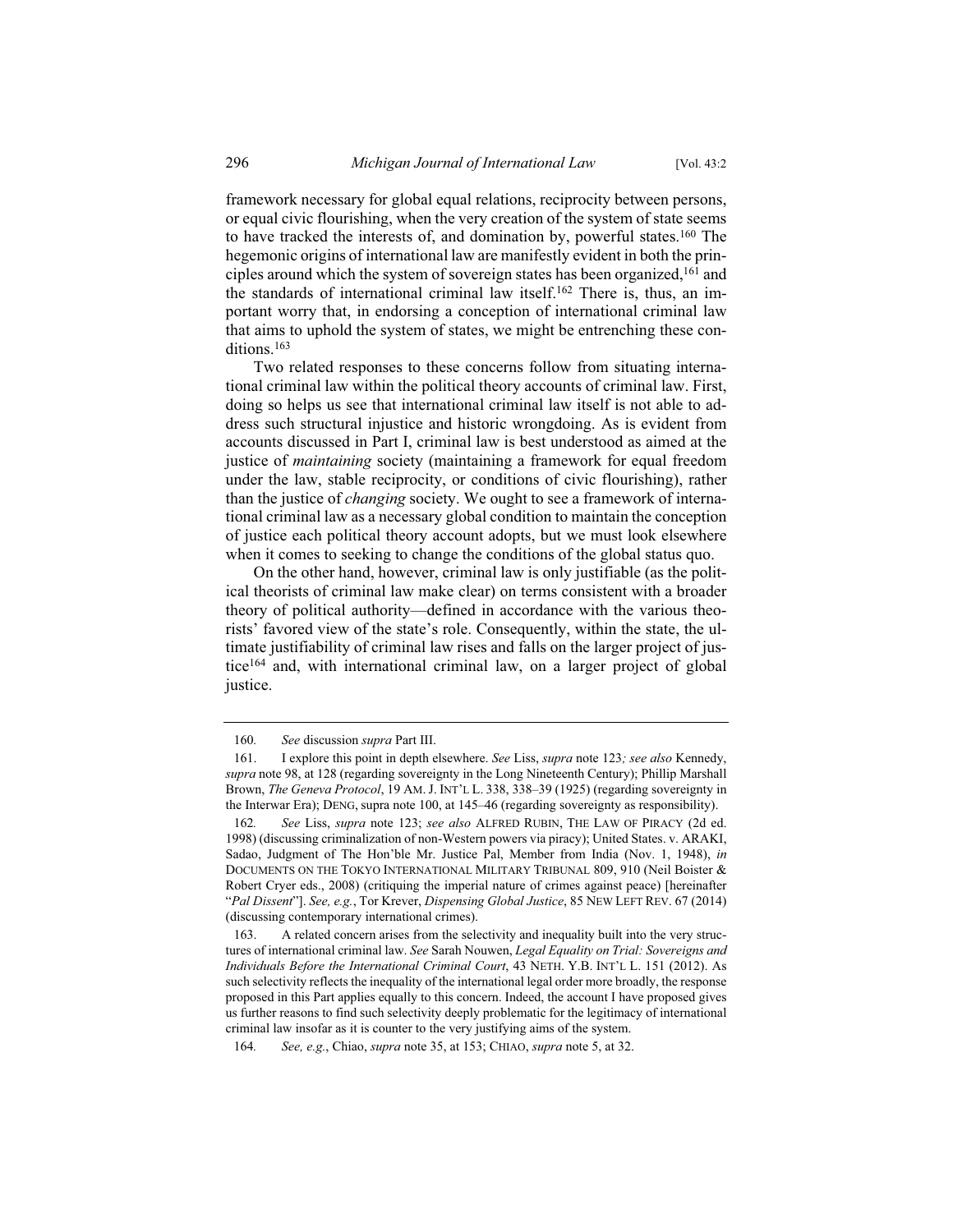Thus, while international criminal law offers a necessary framework to *maintain* rightful conditions among persons around the world, it must be imbedded in a more radical project of global justice to address the injustice that got us here. Several scholars have argued that we should be wary of the tendency of scholars and officials to focus on international criminal law to the detriment of debate about larger questions of global justice.<sup>165</sup> The more pressing argument, however—as the political theory turn in criminal law makes clear—is not that international criminal law distracts from other "forms" of justice, but that it ought to be viewed as part of a broader project of justice.

Notably, the foundational injustice of the international legal order seems to flow in part from the historic *absence* of standards of international criminal law, rather than their presence. The account of international criminal law's role I have offered takes a world in which the three international organizing principles are all present as our starting point. But as noted in Part III, these principles emerged in a piecemeal fashion.<sup>166</sup> And their previous absence resulted in global injustice that permeates through international relations today.

This is seen most vividly with the prohibition on interstate war. It was the historic legality of interstate force and conquest, among other conditions,<sup>167</sup> that legitimated the colonial international legal order of the nineteenth and early twentieth century. Indeed, when the crime of waging war was first introduced in the wake of the Second World War, it was the prior legality of war that led critics to argue that this new crime aimed to entrench the interests of the powerful. This was famously expressed in the dissent of Judge Radha Binod Pal, the Indian judge on the post-war Tokyo Tribunal trying Japanese leaders for wartime criminality. As he stressed, in criminalizing war, the powers of the day sought to prohibit the very act that they had embraced to achieve their status as the leading (and often colonial) powers:

Certainly, dominated nations of the present day *status quo* cannot be made to submit to eternal domination only in the name of peace. International law must be prepared to face the problem of bringing within juridical limits the politico-historical evolution of mankind which up to now has been accomplished chiefly through war. War and other methods of self-help by force can be effectively excluded

<sup>165.</sup> Frédéric Mégret, International Criminal Justice: A Critical Research Agenda, in CRITICAL APPROACHES TO INTERNATIONAL CRIMINAL LAW 17, 43 (Christine Schwöbel ed., 2014) ("[I]nternational criminal justice arguably has a role in the marginalization of other noncriminal forms of *international* justice."). A related critique concerns how international criminal prosecutions distract us from the structural violence that leads to criminal wrongdoing. See, e.g., Tor Krever, International Criminal Law: An Ideology Critique, 26 LEIDEN J. INT'L L. 701 (2013); Karen Engle, Anti-Impunity and the Turn to Criminal Law in Human Rights, 100 CORNELL L. REV. 1069, 1120 (2015).

<sup>166.</sup> See supra notes 91–101 and accompanying text.

<sup>167.</sup> The terms of international legal order were also defined and applied in fundamentally exclusionary and unequal ways, facilitating colonial conditions. See, e.g., ANTONY ANGHIE, IMPERIALISM, SOVEREIGNTY AND THE MAKING OF INTERNATIONAL LAW (2005).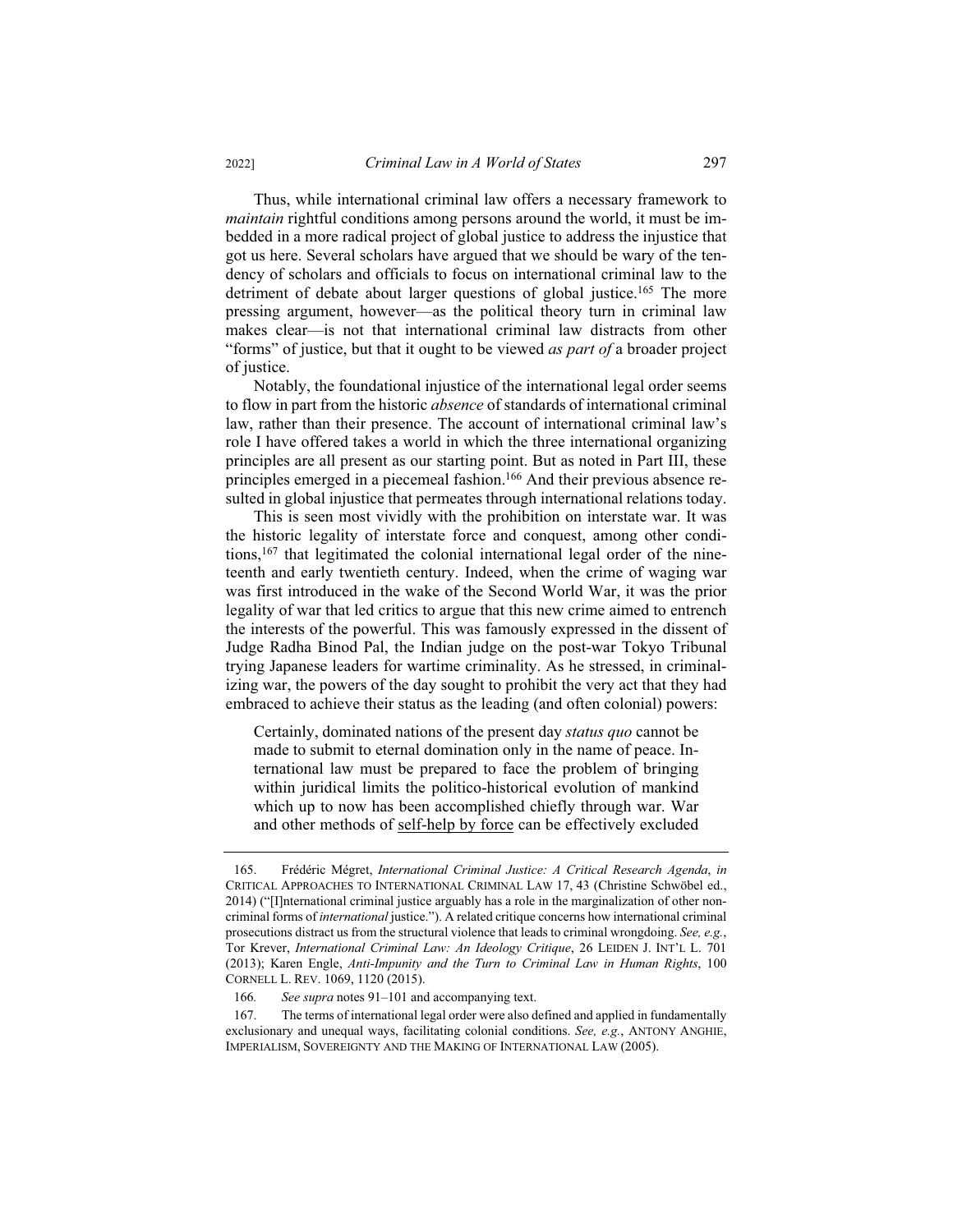only when this problem is solved, and it is only then that we can think of introducing criminal responsibility for efforts at adjustment by means other than peaceful.<sup>168</sup>

As Pal stressed, the conditions of colonization achieved through the prior legality of force remained in place. By prohibiting and criminalizing war, the leading powers were effectively locking in the status quo territorial division of the day. $169$ 

International criminal law was not able to remedy the harms of colonization that flowed from the prior absence of a prohibition on interstate force. Doing so required a parallel remedial project of global justice. And the absence of such a project, as Pal's dissent emphasizes, led to the potential injustice of enforcing a criminal prohibition on war in the interim. However, with the deeper global reform that resulted in formal decolonization,  $170$  the valence around the crime of waging war (now defined as the "crime of aggression") has shifted: It is now superpowers that chafe at its status as criminal, while independent former colonies and middle powers see the potential it provides to protect against domination.<sup>171</sup>

A comprehensive answer as to what a remedial project of global justice addressing the persisting harms of past injustice might entail is well beyond the purview of this article. However, one place to look might be international human rights law broadly defined. Patrick Macklem, for instance, has proposed a theory of international human rights law that is instructive for this context. As Macklem argues, the international human rights law framework—including not only traditional civil and political rights, but also economic, social, and cultural rights, labor rights, minority rights, Indigenous rights, the right to self-determination, and the right to development—offers tools to potentially remedy the wrongs resulting from the manner in which the world was divided into sovereign states historically.<sup>172</sup> If international criminal law is best understood as a framework that upholds and maintains the system of sovereign states, perhaps what is necessary is to imbed it within a project of justice that remedies the wrongs that instituting that system of

298

<sup>168.</sup> Pal Dissent, supra note 162, at 910 (emphasis in original); see also Int'l Law Comm'n, Draft Code of Offenses against Peace and Security of Mankind, U.N. Doc. A/CN.4/SR.276, 127 (July 24, 1954).

<sup>169.</sup> See Brown, supra note 161.

<sup>170.</sup> See Liss, *supra* note 123. Decolonization, of course, did not remedy all of the harms of colonization. However, this example provides a sense of how international criminal law might fit into broader projects of global justice.

<sup>171</sup> See, e.g., Koh & Buchwald, *supra* note 96. Notably, the definition of aggression specifically excludes the actions of colonial freedom fighters and of those fighting other forms of foreign domination, with which Pal was concerned: G.A. Res. 3314 (XXIX), Definition of Aggression, Annex, art. 7 (Dec. 14, 1974).

<sup>172</sup> See, e.g., PATRICK MACKLEM, THE SOVEREIGNTY OF HUMAN RIGHTS (2015). The scholarship on global justice is vast; here I focus on Macklem's account because of the explicit connections he draws to the establishment of the system of sovereign states.